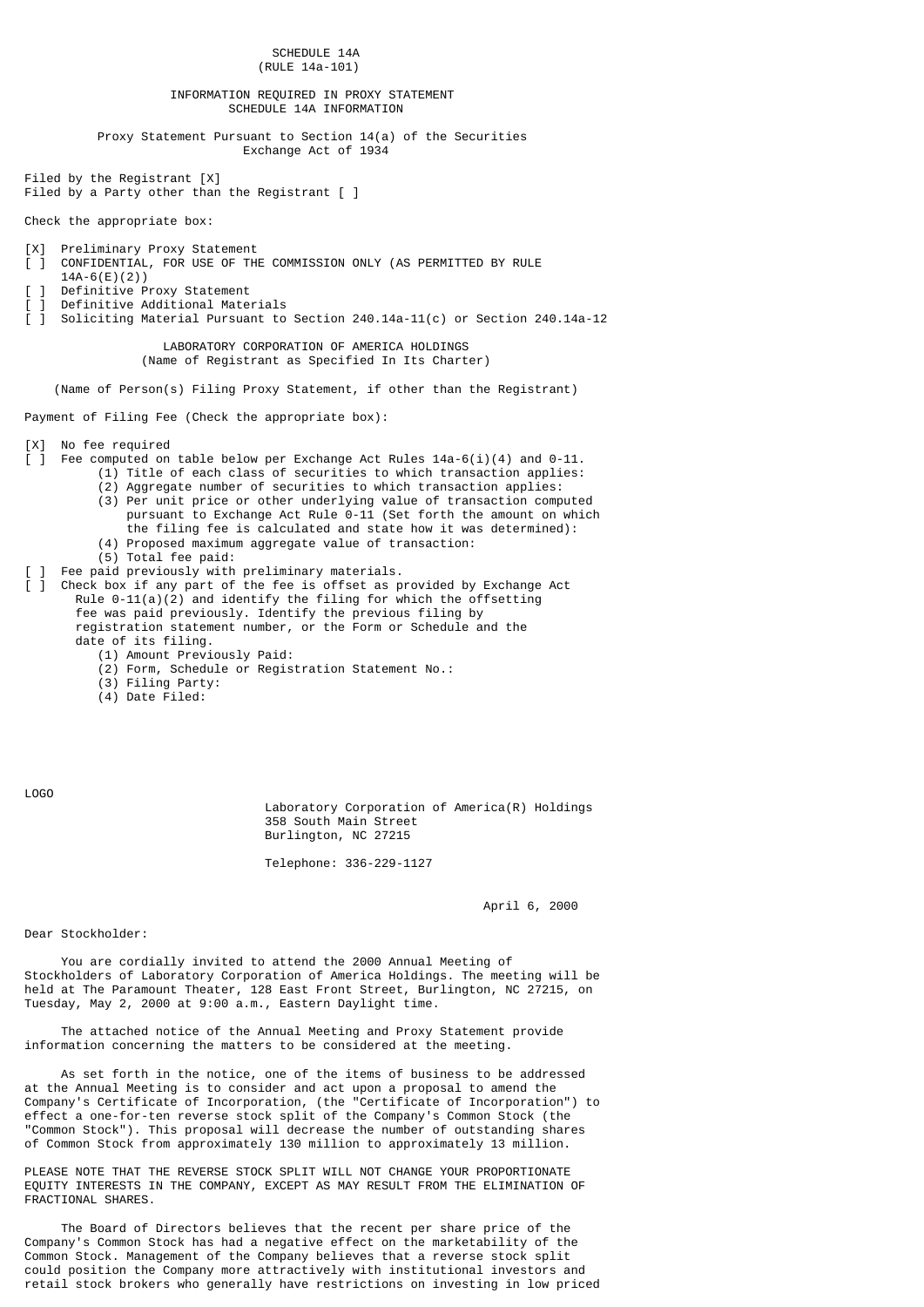stocks.

 The Board of Directors unanimously recommends that the Company's stockholders approve each of the proposals set forth in the Notice. The enclosed Proxy Statement sets forth more detailed information regarding these proposals. Please carefully review the information in the Proxy Statement.

 Whether or not you plan to attend the meeting in person, your shares should be represented and voted at the meeting. Accordingly, after reading the enclosed proxy statement, kindly mark the proxy card to indicate your vote, date and sign the proxy card, and return it in the enclosed, postage-paid envelope as soon as conveniently possible. If you desire to vote in accordance with the Board of Directors' recommendations, you need not mark your votes on the proxy card, but you do need to sign, date, and return it in the enclosed postage-paid envelope in order to record your vote. Proxy voting via the Internet or telephone is now available to many stockholders. Using the Internet to vote results in substantial savings on return postage for the Company. Your enclosed proxy card will indicate whether these voting options are available to you and how to use them. If you later decide to attend the meeting and wish to vote your shares personally, you may revoke your proxy at any time before it is exercised.

Sincerely,

 LOGO Thomas P. Mac Mahon Chairman of the Board, President and Chief Executive Officer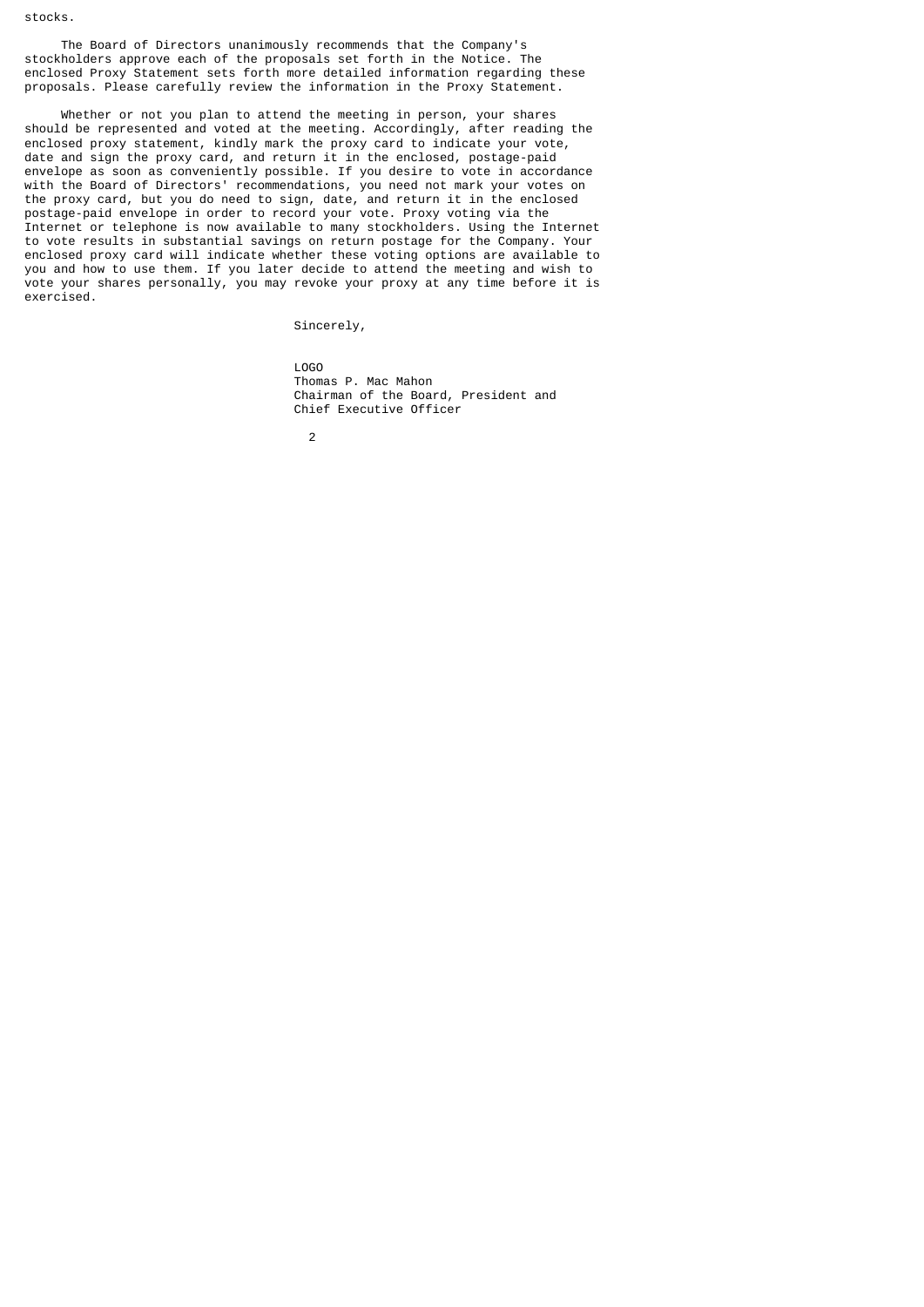## LABORATORY CORPORATION OF AMERICA HOLDINGS

NOTICE OF ANNUAL MEETING OF STOCKHOLDERS

To the Stockholders of Laboratory Corporation of America Holdings:

 Notice is hereby given that the 2000 Annual Meeting (the "Annual Meeting") of the stockholders of Laboratory Corporation of America Holdings (the "Company") will be held at The Paramount Theater, 128 East Front Street, Burlington, NC 27215, on Tuesday, May 2, 2000 at 9:00 a.m., Eastern Daylight time, for the following purposes:

 1. To elect all of the members of the Company's board of directors to serve until the Company's next annual meeting and until such directors' successors are elected and shall have qualified;

 2. To approve the Company's 2000 Stock Incentive Plan (the "Incentive Plan");

 3. To consider and approve a proposal to amend the Company's Certificate of Incorporation (the "Amendment") to effect a one-for-ten reverse stock split (the "Reverse Stock Split") of the Company's Common Stock (the "Common Stock") as a result of which holders of the Common Stock will receive one share of Common Stock for each ten shares of Common Stock owned on the effective date of the Amendment;

 4. To ratify the appointment of PricewaterhouseCoopers LLP as the Company's independent accountants for the year ending December 31, 2000; and

 5. To transact such other business as may properly come before the Annual Meeting or at any adjournments thereof.

 A proxy statement describing the matters to be considered at the Annual Meeting is attached to this notice. Only stockholders of record at the close of business on April 4, 2000 are entitled to notice of, and to vote at, the Annual Meeting and at any adjournments thereof.

 A copy of the Annual Report of the Company for the fiscal year ended December 31, 1999 has either preceeded or accompanies this notice.

By Order of the Board of Directors

 LOGO Bradford T. Smith Secretary

April 6, 2000

 PLEASE COMPLETE, SIGN, AND DATE THE ACCOMPANYING PROXY CARD, AND RETURN IT PROMPTLY IN THE ENCLOSED ENVELOPE. THIS WILL ENSURE THAT YOUR SHARES ARE VOTED IN ACCORDANCE WITH YOUR WISHES.

 $\sim$  3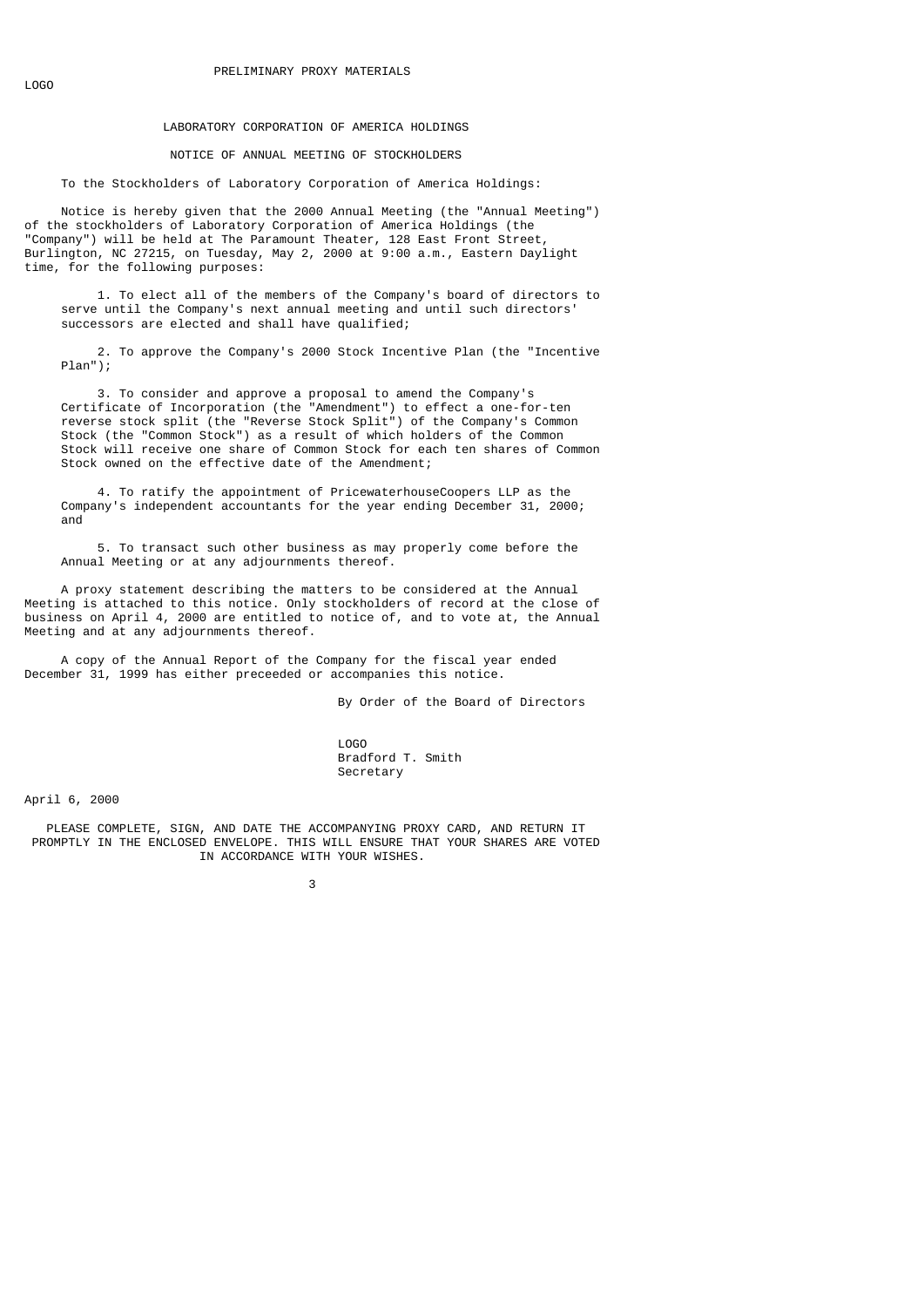These materials constitute preliminary proxy material filed with respect to a forthcoming annual meeting of stockholders. Certain information, including information relating to the proposed reverse stock split, will be revised to reflect actual facts at the time that the definitive proxy statements are mailed to stockholders.

> LABORATORY CORPORATION OF AMERICA HOLDINGS 358 SOUTH MAIN STREET BURLINGTON, NORTH CAROLINA 27215

 ----------------- PROXY STATEMENT -----------------

 This Proxy Statement is being furnished in connection with the solicitation by the Board of Directors of Laboratory Corporation of America Holdings, a Delaware corporation (the "Company"), of proxies to be voted at the 2000 annual meeting of stockholders to be held at The Paramount Theater, 128 East Front Street, Burlington, NC 27215, on Tuesday, May 2, 2000 at 9:00 a.m., Eastern Daylight time, and at any adjournments thereof (the "Annual Meeting"). The Notice of Annual Meeting, this Proxy Statement, and the accompanying proxy card are first being mailed to stockholders on or about April 7, 2000.

 At the Annual Meeting, the Company's stockholders will be asked (i) to elect the following persons as directors of the Company to serve until the Company's next annual meeting and until such directors' successors are elected and shall have qualified: Thomas P. Mac Mahon, Jean-Luc Belingard, Wendy E. Lane, Robert E. Mittelstaedt, Jr., James B. Powell, M.D., David B. Skinner, M.D. and Andrew G. Wallace, M.D., (ii) to approve the Company's 2000 Stock Incentive Plan (the "Incentive Plan"), (iii) to approve the Amendment to the Certificate of Incorporation to effect the Reverse Stock Split, (iv) to ratify the appointment of PricewaterhouseCoopers LLP as the Company's independent accountants for the year ending December 31, 2000, and (v) to take such other action as may properly come before the Annual Meeting or any adjournments thereof.

## GENERAL INFORMATION

## Solicitation and Voting of Proxies; Revocation; Record Date

 All proxies duly executed and received by the Company will be voted on all matters presented at the Annual Meeting in accordance with the instructions given therein by the person executing such proxy or, in the absence of such instructions, will be voted in favor of the election to the Company's Board of Directors of the seven nominees for director identified in this Proxy Statement, the approval of the 2000 Stock Incentive Plan, the approval of the Amendment to the Certificate of Incorporation, and the ratification of the appointment of PricewaterhouseCoopers LLP as the Company's independent accountants for 2000. Any stockholder may revoke his/her proxy at any time prior to the Annual Meeting before it is voted by written notice to such effect delivered to the Company at 358 South Main Street, Burlington, North Carolina 27215, Attention: Bradford T. Smith, Secretary, by delivery prior to the Annual Meeting of a subsequently dated proxy or by attending the Annual Meeting and voting in person.

 Solicitation of proxies may be made by mail and may also be made by personal interview, telephone and facsimile transmission, and by directors, officers, and regular employees of the Company without special compensation therefor. The expenses of the preparation of proxy materials and the solicitation of proxies for the Annual Meeting will be paid by the Company. The Company expects to reimburse banks, brokers, and other persons for their reasonable, out-of-pocket expense in handling proxy materials for beneficial owners.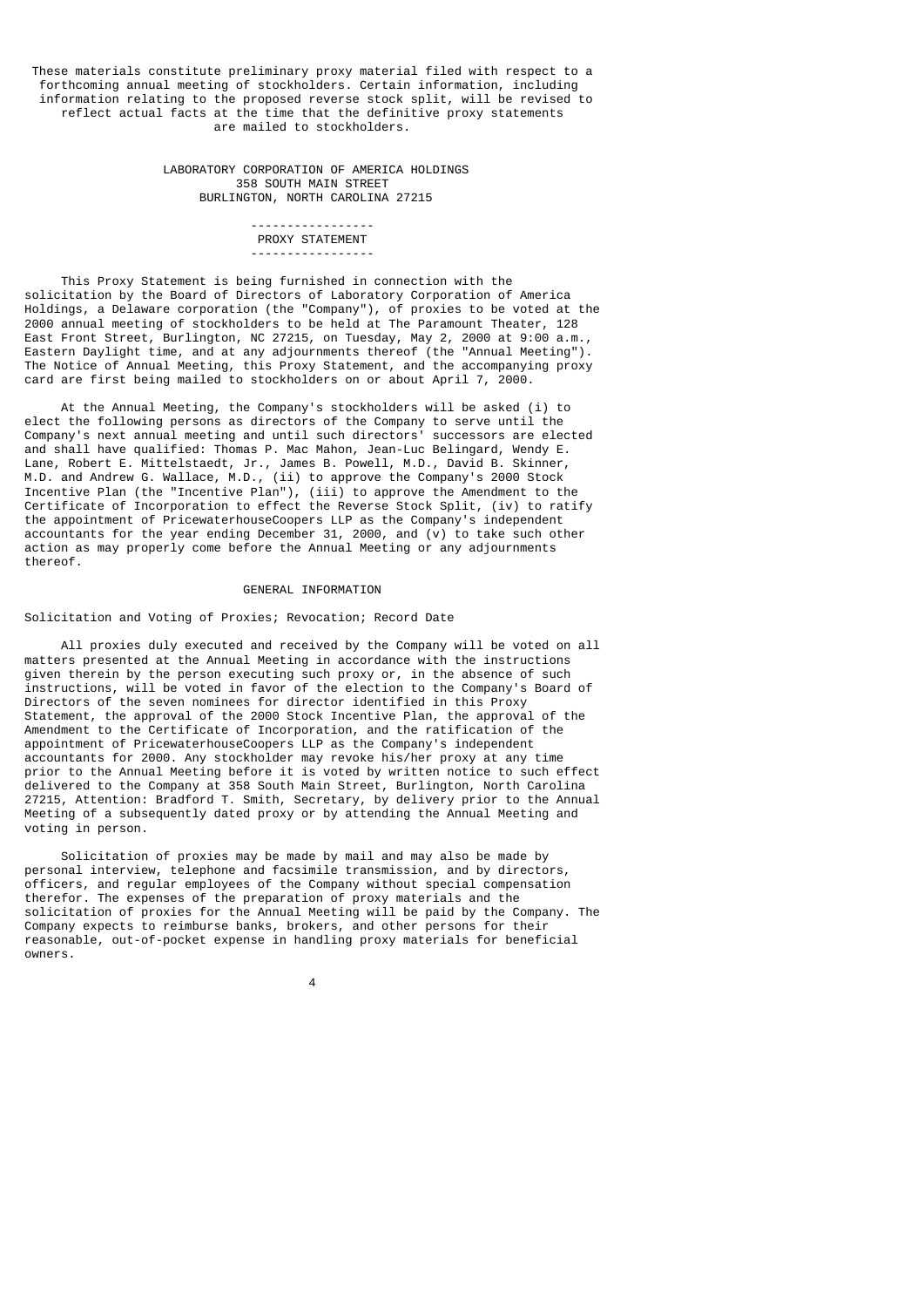Only holders of record of the common stock, par value \$0.01 per share, of the Company ("Common Stock") at the close of business on April 4, 2000 (the "Record Date") will be entitled to notice of, and to vote at, the Annual Meeting. At the close of business on March 10, 2000, there were issued and outstanding 129,851,617 shares of Common Stock.

 A quorum for the Annual Meeting consists of a majority of the total number of shares of Common Stock outstanding on the Record Date and entitled to vote, present in person or represented by proxy. Directors of the Company will be elected by a plurality vote of the shares of Common Stock represented at the Annual Meeting and entitled to vote. Accordingly, abstentions and broker non-votes will not affect the outcome of the election. The affirmative vote of a majority of the shares of Common Stock represented at the Annual Meeting and entitled to vote is required for the approval of the Incentive Plan, the approval of the Amendment to the Certificate of Incorporation, and ratification of the appointment of PricewaterhouseCoopers LLP as the Company's independent accountants for the year ending December 31, 2000. On such items, an abstention or broker non-vote will have no effect on the vote to ratify the appointment of independent accountants. The Stockholder Agreement provides that, the Reverse Stock Split will require approval by a majority of the Roche Directors and at least one Independent Director (a "Special Majority Vote"). As of March 1, 2000, the directors and executive officers of the Company beneficially owned an aggregate of 3,264,505 shares of Common Stock, representing approximately 2.5% of the total number of shares of Common Stock outstanding on the Record Date and entitled to vote.

## Beneficial Ownership

 On April 28, 1995 (the "Effective Date"), Roche Biomedical Laboratories, Inc. ("RBL"), then a wholly-owned subsidiary of HLR Holdings Inc. ("HLR"), merged with and into the Company (the "Merger") pursuant to an Agreement and Plan of Merger (the "Merger Agreement") dated as of December 13, 1994, among the Company, RBL, HLR and Hoffmann-La Roche Inc., a New Jersey corporation ("Hoffmann-La Roche"). In the Merger, HLR was issued 49,008,538 shares of Common Stock, and Roche Holdings, Inc., a Delaware corporation ("Holdings") was issued 12,320,718 shares of Common Stock, representing in the aggregate approximately 48.0% of the outstanding shares of Common Stock as of March 1, 2000, in exchange for all of the outstanding shares of common stock of RBL and \$135,651,100 in cash. At the time, HLR was a wholly-owned subsidiary of Hoffmann-La Roche. Hoffmann-La Roche is a wholly-owned subsidiary of Holdings which is in turn an indirect wholly-owned subsidiary of Roche Holding Ltd, a Swiss Corporation ("Roche Holding"). Holdings and its affiliates (other than the Company and its subsidiaries) are collectively referred to herein as "Roche." Subsequent to the Merger, all of the Common Stock owned by HLR was transferred to Holdings. The Merger Agreement was included as an exhibit to the annual report on Form 10-K of the Company for the year ended December 31, 1994 filed with the Securities and Exchange Commission (the "Commission").

 In connection with the Merger, the Company distributed a dividend consisting of warrants to purchase an aggregate of 13,285,368 shares of Common Stock for \$22.00 (subject to adjustments) on April 28, 2000 to stockholders of record of shares of Common Stock as of April 21, 1995, (each such warrant a "Warrant" and, together with the Roche Warrants, as defined below, the "Warrants"). In addition, pursuant to the Merger Agreement, on April 28, 1995, Hoffmann-La Roche purchased Warrants to purchase 8,325,000 shares of Common Stock (the "Roche Warrants") from the Company for an aggregate purchase price of \$51,048,900.

 In connection with the Merger, the Company, HLR, Hoffmann-La Roche and Holdings entered into a stockholder agreement dated as of April 28, 1995 (the "Stockholder Agreement"). In December 1996, HLR was merged with and into Hoffmann-La Roche and the shares of Common Stock owned by HLR subsequently transferred from Hoffmann-La Roche to Holdings. The Stockholder Agreement contains certain provisions relating to (i) the governance of the Company following the Merger, including, but not limited to, the composition of the Board of Directors, (ii) the issuance, sale, and transfer of the Company's Equity Securities (as defined in the Stockholder Agreement) by the Company and Roche, (iii) the acquisition of additional Equity Securities of the Company by Roche, and (iv) the registration rights granted by the Company to Roche with respect to the Company's Equity Securities. A copy of the Stockholder Agreement dated April 28, 1995 was included as an exhibit to the Company's report on Form 8-K filed with the Commission on May 12, 1995 in connection with the consummation of the Merger.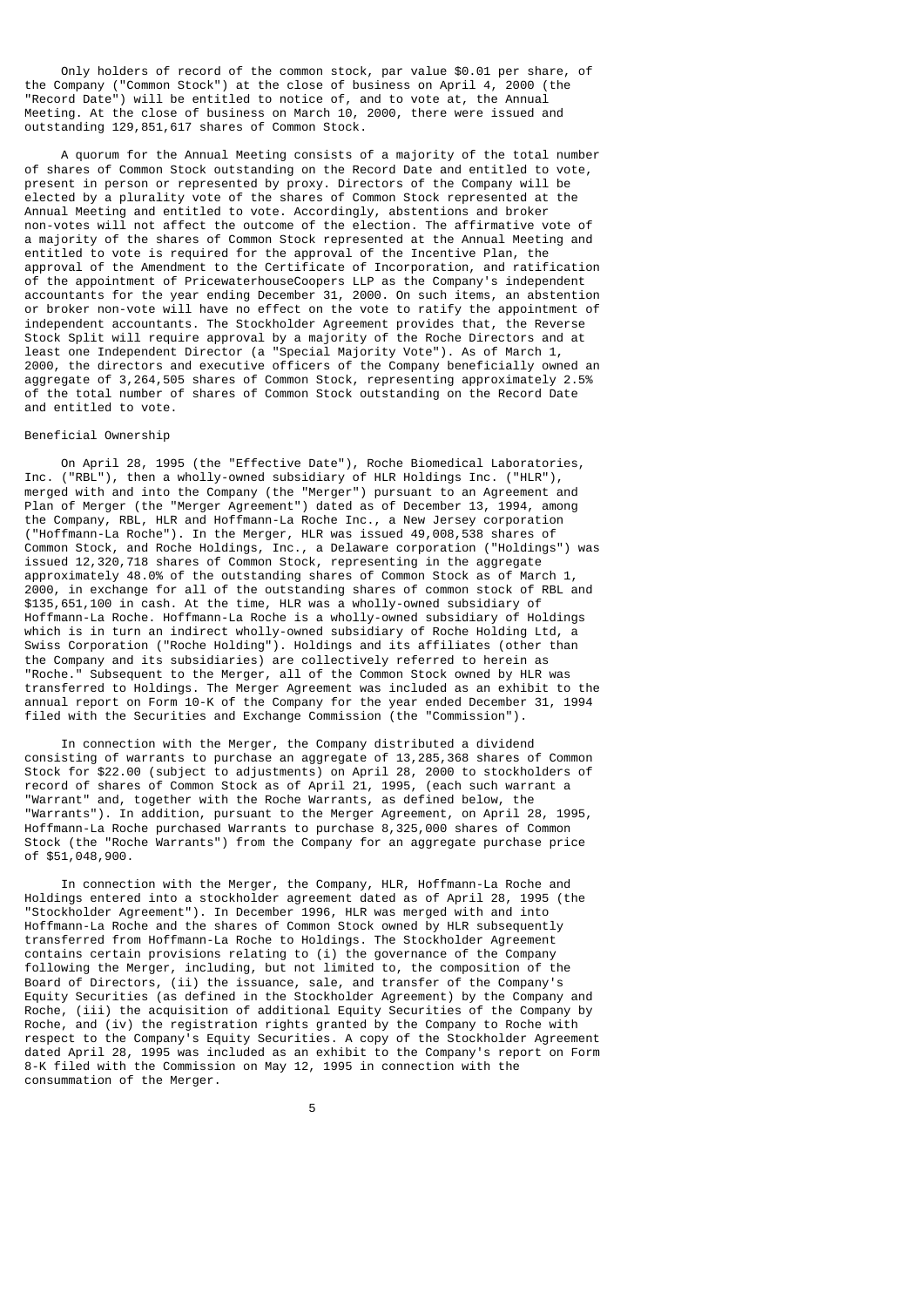Roche has informed the Company that it will vote for the election of each of the nominees to the Board of Directors identified herein, the approval of the Incentive Plan, the approval of the Amendment to the Certificate of Incorporation, and the ratification of the appointment of PricewaterhouseCoopers LLP as the Company's independent accountants for 2000.

 The Board of Directors of the Company recommends that stockholders vote "FOR" the election of each of the nominees for director of the Company (as specified below), the approval of the Incentive Plan, the approval of the Amendment to the Certificate of Incorporation, and the ratification of the appointment of PricewaterhouseCoopers LLP as the Company's independent accountants for 2000.

## ITEM ONE: ELECTION OF DIRECTORS

 All of the Company's directors will be elected at the Annual Meeting to serve until the next succeeding annual meeting of the Company and until their successors are elected and shall have qualified. All of the nominees listed below are currently serving as members of the Board of Directors. Except as herein stated, the proxies solicited hereby will be voted FOR the election of such nominees unless the completed proxy card directs otherwise.

 The governance provisions of the Stockholder Agreement provide, among other things, that the Board of Directors of the Company will (subject to specified exceptions) be comprised of seven members, consisting of three designees of Holdings (the "Roche Directors") and four Independent Directors (as defined therein) nominated by the Nominating Committee of the Board of Directors. The persons nominated to serve as Roche Directors are Mr. Mac Mahon, Dr. Powell and Mr. Belingard. The persons nominated to serve as Independent Directors are Ms. Lane, Mr. Mittelstaedt, Dr. Skinner, and Dr. Wallace.

 The Stockholder Agreement provides that, among other things, certain actions by the Company will require approval by a majority of the entire Board of Directors of the Company, which majority must include at least a majority of the Roche Directors and at least one Independent Director (a "Special Majority Vote"). Included in these items is any change in the size or composition of the Board of Directors or any committee thereof and the establishment of a new committee of the Board of Directors.

 The Board of Directors has been informed that all of the nominees listed below are willing to serve as directors, but if any of them should decline or be unable to act as a director, the individuals named in the proxies may vote for a substitute designated by the Board of Directors. The Company has no reason to believe that any nominee will be unable or unwilling to serve.

## Nominees For Election As Directors

 The name, age as of April 6, 2000, principal occupation for the last five years, selected biographical information, and period of service as a director of the Company of each nominee are set forth below:

 Thomas P. Mac Mahon (53) has served as Chairman of the Board and a Director since April 28, 1996. Prior to such date and since April 28, 1995, the Merger, he served as Vice Chairman and a Director. Mr. Mac Mahon has been President and Chief Executive Officer and a member of the Executive and Management Committees of the Company since January 1997. Mr. Mac Mahon was Senior Vice President of Hoffmann-La Roche Inc. from 1993 to January 1997 and President of Roche Diagnostics Group and a Director and member of the Executive Committee of Hoffmann-La Roche from 1988 to January 1997. Mr. Mac Mahon was also a Director of HLR until December 1996. As Senior Vice President of Hoffmann-La Roche Inc. and President of Roche Diagnostics Group, Mr. Mac Mahon was responsible for the management of all United States operations of the diagnostic business of Hoffmann-La Roche.

 Jean-Luc Belingard (51) has served as a Director of the Company since the Merger, April 28, 1995. Mr. Belingard has served as Chief Executive Officer of Pierre Fabre S.A., a diversified French health care holding

 $\sim$  6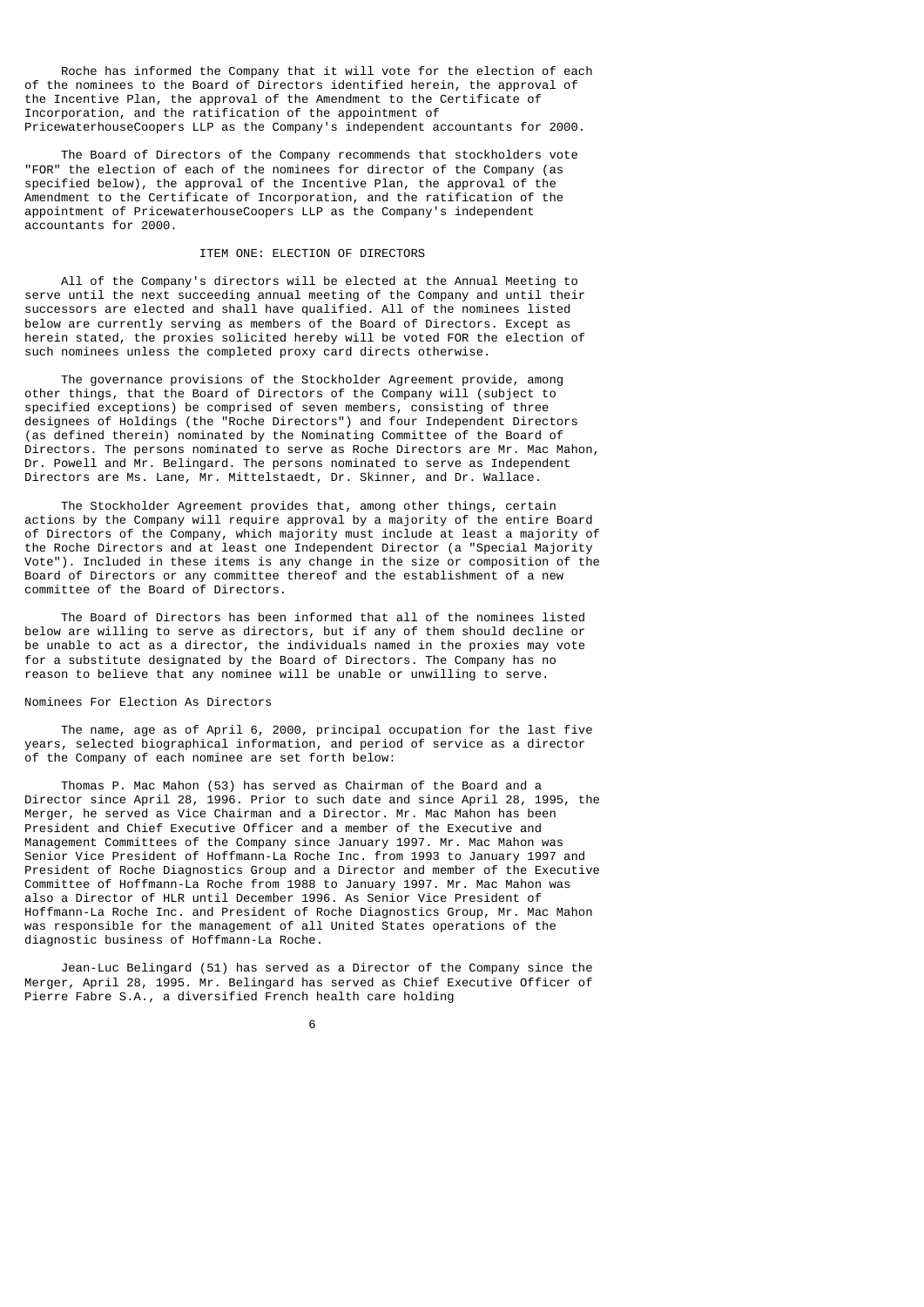company, since January 1999. His current responsibilities include the management of the worldwide pharmaceutical, cosmetic and communication business of Pierre Fabre S.A. Prior to this position, Mr. Belingard was Director General of the Diagnostics Division and member of the Executive Committee of F. Hoffmann-La Roche Ltd ("F. Hoffmann-La Roche"), Basel, Switzerland, a subsidiary of Roche Holding. He joined F. Hoffmann-La Roche in 1982, and held various positions prior to joining Pierre Fabre S.A. Mr. Belingard is also a Director of Perkin-Elmer Corporation, Norwalk, Connecticut and a Foreign Trade Advisor to the French Government.

 Wendy E. Lane (48) has been a Director of the Company since November 1996. Ms. Lane has been Chairman of Lane Holdings, Inc., an investment firm, since 1992. Prior to forming Lane Holdings, Inc., Ms. Lane was a Principal and Managing Director of Donaldson, Lufkin & Jenrette, an investment banking firm, serving in these and other positions from 1980 to 1992. Ms. Lane has been nominated to serve as a director of Tyco International, Ltd.

 Robert E. Mittelstaedt, Jr. (56) has been a Director of the Company since November 1996. Mr. Mittlestaedt is Vice Dean, Executive Education of The Wharton School of the University of Pennsylvania, Adjunct Associate Professor of Management, and Director of the Aresty Institute of Executive Education. Mr. Mittelstaedt has served with the Wharton school since 1973, with the exception of the period from 1985 to 1989 when he founded, served as President and Chief Executive Officer, and sold Intellego, Inc., a company engaged in practice management, systems development, and service bureau billing operations in the medical industry. Mr. Mittelstaedt also serves as a Director of Innovative Solutions & Support, Inc., A.G. Simpson Automotive, Inc., and HIP Foundation, Inc.

 James B. Powell, M.D. (61) has served as a Director of the Company since the Merger, April 28, 1995. From the Merger to January 1997, Dr. Powell served as President and Chief Executive Officer of the Company. Previously, Dr. Powell was President of RBL from 1982 until the Merger. Dr. Powell has been President and Chief Executive Officer of TriPath Imaging, Inc. (f/k/a AutoCyte, Inc.) a developer of analytical systems for cytology and pathology, since January 1997. Dr. Powell is a Director and a principal investor in TriPath. He is a medical doctor and became certified in anatomic and clinical pathology in 1969. Dr. Powell serves as a Director of Mid-Carolina Bank, New Century Finance, and Pathology Partners. Dr. Powell also serves as a Director and a member of the compensation committee of U.S. Trust Co. of N.C. (f/k/a North Carolina Trust  $Co.$ ).

 David B. Skinner, M.D. (64) has served as a Director of the Company since the Merger, April 28, 1995. Dr. Skinner has been President and Chief Executive Officer of New York Hospital and Professor of Surgery at Cornell Medical School since 1987. He was the Chairman of the Department of Surgery and Professor of Surgery at the University of Chicago Hospitals and Clinics from 1972 to 1987.

 Andrew G. Wallace, M.D. (65) has served as a Director of the Company since the Merger, April 28, 1995. Dr. Wallace has served as both the Dean of Dartmouth Medical School and Vice President for Health Affairs at Dartmouth College since 1990. He was the Vice Chancellor for Health Affairs at Duke University and the Chief Executive Officer of Duke Hospital from 1981 to 1990. Dr. Wallace also serves as a Director for Welch Allyn, Inc. and Dorothy Rider Poole Trust.

 The Board of Directors of the Company recommends that stockholders vote "FOR" the election of each of the nominees for director listed above.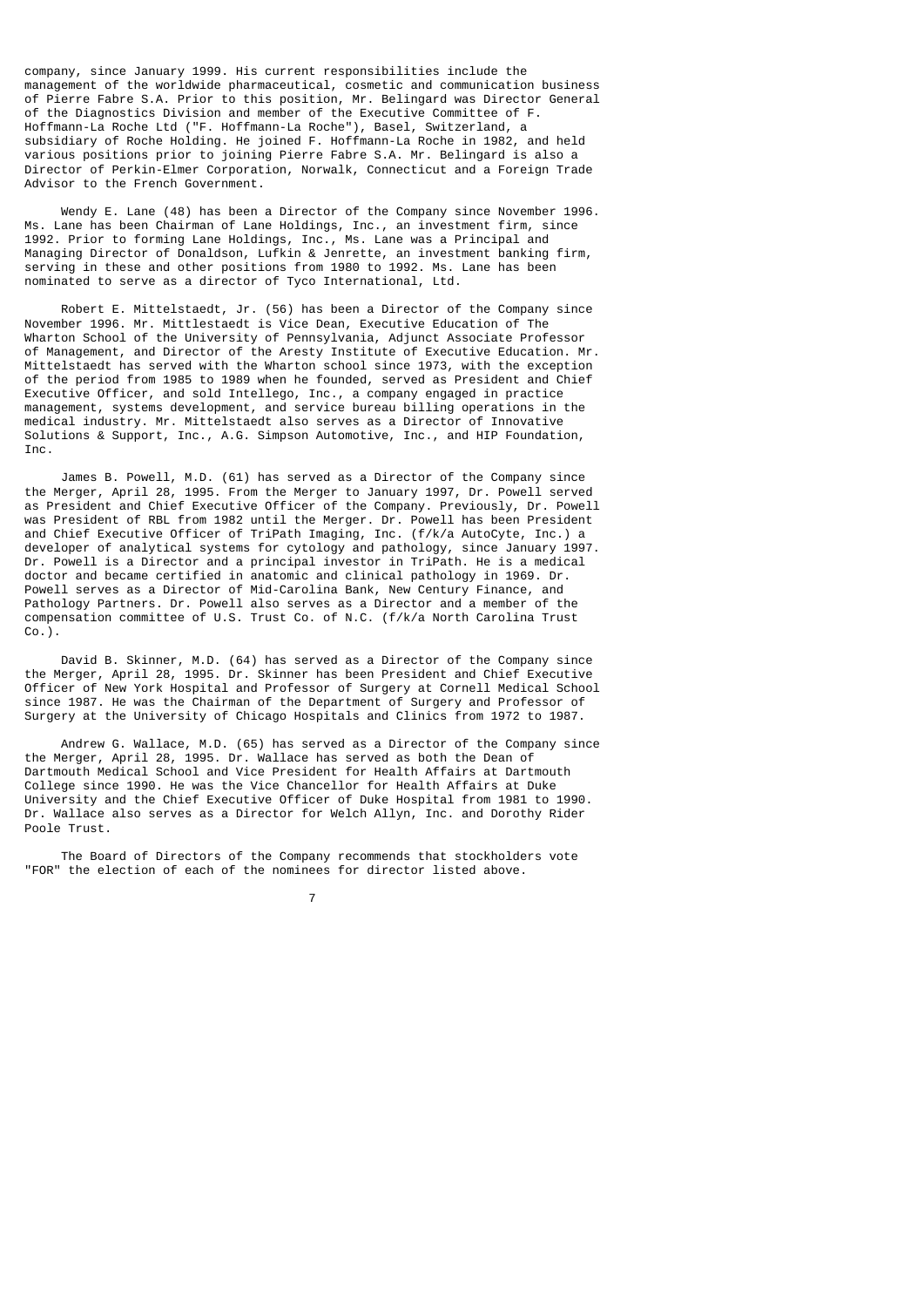#### Board of Directors and its Committees

 The Board of Directors has an Audit Committee, an Employee Benefits Committee, an Ethics and Quality Assurance Committee, and a Nominating Committee.

 The Audit Committee, currently consisting of Dr. Skinner, Mr. Mittelstaedt, and Dr. Wallace, makes recommendations, among other things, to the Board regarding the engagement of the Company's independent accountants, reviews the plan, scope and results of the audit, reviews with the accountants and management the Company's policies and procedures with respect to internal accounting and financial controls, and reviews changes in accounting policy and the scope of the non-audit services which may be performed by the Company's independent accountants. Pursuant to the Stockholder Agreement, the Audit Committee is comprised entirely of Independent Directors.

 The Ethics and Quality Assurance Committee, currently consisting of Ms. Lane, Mr. Mac Mahon, Dr. Powell, Dr. Skinner, and Dr. Wallace, is responsible for ensuring that the Company adopts and implements procedures that require the Company's employees to act in accordance with high ethical standards and to deliver high quality services.

 The Employee Benefits Committee, currently consisting of Mr. Belingard, Ms. Lane, and Dr. Skinner, makes recommendations to the Board regarding compensation and benefit policies and practices and incentive arrangements for the Executive Officers and key managerial employees of the Company. The Employee Benefits Committee also considers and grants awards under the Company's incentive plans, subject to a Special Majority Vote of the Board as described above. Pursuant to the Stockholder Agreement, the Employee Benefits Committee is comprised of a majority of Independent Directors.

 The Nominating Committee, currently consisting of Ms. Lane, Mr. Mac Mahon, and Dr. Wallace, is responsible for recommending the nomination of directors. Pursuant to the Stockholder Agreement, the Nominating Committee is comprised of one Roche Director and two Independent Directors and acts by a majority vote of the entire committee.

 The Nominating Committee will consider suggestions for Board nominees made by stockholders. A stockholder may recommend a person for nomination to the Board at the 2001 annual meeting of stockholders by giving notice thereof and providing certain information set forth in the Company's By-Laws, in writing, to the Secretary of the Company at 358 S. Main Street, Burlington, NC 27215. Such nominations must be received no later than January 2, 2001.

 During 1999, the Board of Directors held ten meetings and acted twice by unanimous written consent of all members thereof, each in accordance with the Company's By-Laws and applicable Delaware corporation law. The Employee Benefits Committee held two meetings and acted once by unanimous written consent; the Audit Committee held three meetings and acted once by unanimous written consent; and the Ethics and Quality Assurance Committee held two meetings in 1999. The Nominating Committee held no meetings in 1999, but did act once by unanimous written consent. During 1999, none of the directors attended fewer than 92% of the total meetings of the Board of Directors and the committees of which he or she was a member with the exception of Mr. Belingard who attended seven of ten meetings of the Board of Directors and 100% of the committee meetings of which he was a member; and Dr. Skinner who attended nine of ten meetings of the Board of Directors and six of seven committee meetings of which he was a member.

## Compensation of Directors

 Directors who are currently not receiving compensation as officers or employees of the Company are paid an annual retainer of \$30,000, payable in monthly installments, and a fee of \$1,000 for each meeting of the Board of Directors or of any Committee thereof that they attend, and receive reimbursement of expenses they incur for attending any meeting. Pursuant to the Non-Employee Directors Stock Plan (the "Directors Stock Plan") approved by the stockholders of the Company, 50% of such annual retainer shall be payable in cash and 50% shall be payable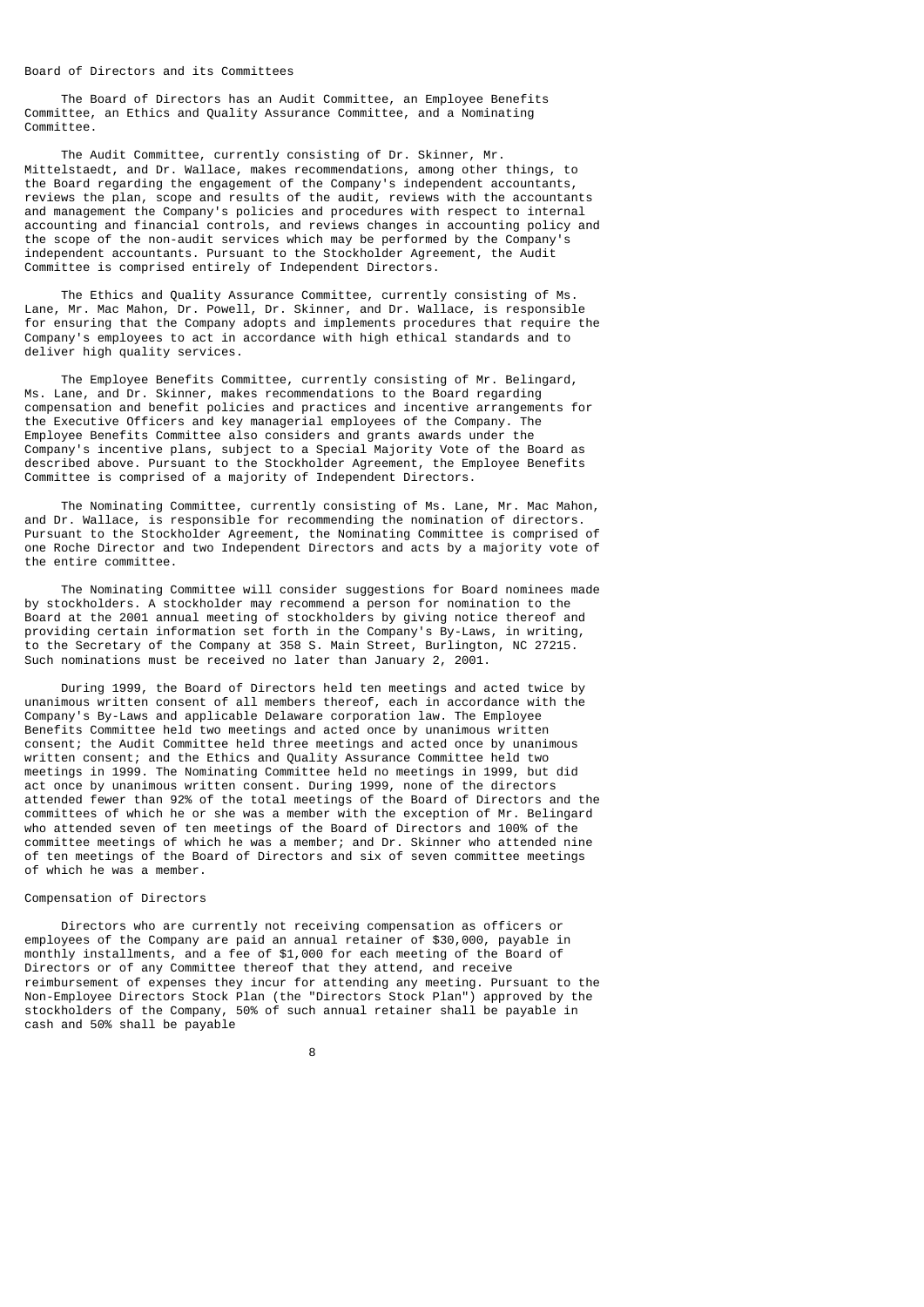in Common Stock of the Company. In 1999, Messrs. Mittelstaedt and Belingard, Drs. Skinner, Powell and Wallace, and Ms. Lane each earned 6,820 shares of Common Stock under the Directors Stock Plan. If the Incentive Plan is approved, non-employee directors will automatically be granted annual option awards with respect to shares having a Fair Market Value equal to \$65,000. Further information with respect to such awards is set forth below under Item Two.

#### EXECUTIVE OFFICERS

 The following table sets forth as of the date hereof the Executive Officers of the Company.

| Name                                       | Age | Office                                                                                                   |
|--------------------------------------------|-----|----------------------------------------------------------------------------------------------------------|
| Thomas P. Mac Mahon                        |     | 53 Chairman of the Board, President, and<br>Chief Executive Officer                                      |
| Wesley R. Elingburg                        |     | 43 Executive Vice President, Chief<br>Financial Officer, and Treasurer                                   |
| Myla P. Lai-Goldman, M.D.                  |     | 42 Executive Vice President, Chief<br>Scientific Officer, and Medical<br>Director                        |
| Richard L. Novak                           |     | 59 Executive Vice President and Chief<br>Operating Officer                                               |
| $Bradford$ T. Smith $\ldots \ldots \ldots$ |     | 46 Executive Vice President of Public<br>Affairs, Human Resources, Law, and<br>Compliance, and Secretary |
|                                            |     | Stevan R. Stark 52 Executive Vice President of Sales and<br>Marketing                                    |

 Thomas P. Mac Mahon has served as Chairman of the Board and a Director since April 28, 1996. Prior to such date and since the Merger on April 28, 1995, he served as Vice Chairman and a Director. Mr. Mac Mahon has been President and Chief Executive Officer and a member of the Executive and Management Committees of the Company since January 1997. Mr. Mac Mahon was Senior Vice President of Hoffmann-La Roche Inc. from 1993 to January 1997 and President of Roche Diagnostics Group and a Director and member of the Executive Committee of Hoffmann-La Roche from 1988 to December 1996. Mr. Mac Mahon was also a Director of HLR until December 1996. As Senior Vice President of Hoffmann-La Roche Inc. and President of Roche Diagnostics Group, Mr. Mac Mahon was responsible for the management of all United States operations of the diagnostic business of Hoffmann-La Roche. Mr. Mac Mahon was formerly a Director on the Board of TriPath Imaging, Inc. (formerly known as AutoCyte, Inc.).

 Wesley R. Elingburg has served as Executive Vice President, Chief Financial Officer, and Treasurer since October 1996. Mr. Elingburg is a member of the Executive and Management Committees of the Company. Prior to October 1996, and since April 28, 1995, the Merger, Mr. Elingburg was Senior Vice President--Finance. Mr. Elingburg is responsible for the day to day supervision of the finance function of the Company, including treasury functions. Previously, Mr. Elingburg served as Senior Vice President--Finance and Treasurer of RBL from 1988 through April 1995 and Assistant Vice President of Hoffmann-La Roche from 1989 until the Merger.

 Myla P. Lai-Goldman, M.D. was appointed Executive Vice President, Chief Scientific Officer, and Medical Director in April 1998. Dr. Goldman manages the Center for Molecular Biology and Pathology at the Company's Research Triangle Park, N.C. facility. Dr. Goldman is Board Certified in Anatomic and Clinical Pathology and serves as a member of the Executive and Management Committees of the Company. Dr. Goldman, who holds a medical degree from Columbia University, was named Senior Vice President of the Company in 1997 and has held the position of Medical Director for the Center for Molecular Biology and Pathology since 1991 (with RBL and subsequently the Company). Dr. Goldman joined RBL in 1990.

 Richard L. Novak has served as Executive Vice President and Chief Operating Officer of the Company since January 1999. Prior to this date and since his hire in March 1997, Mr. Novak served as Executive Vice President and oversaw the Company's Eastern Operations which included the Mid-Atlantic, Northeast, South, Florida, and South Atlantic Divisions. Mr. Novak is a member of the Executive and Management Committees of the Company.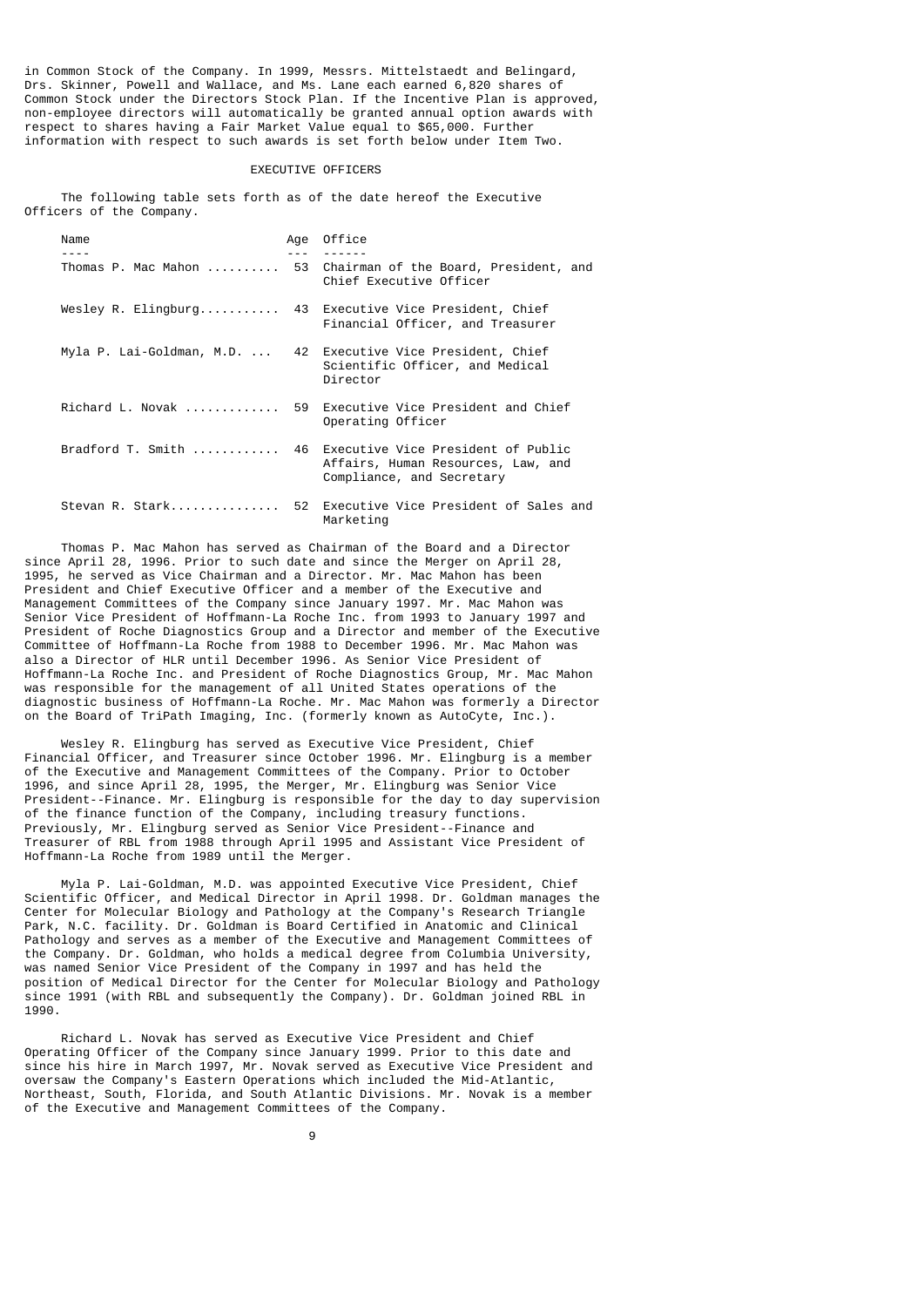Prior to joining the Company, Mr. Novak was employed by SmithKline Beecham Clinical Laboratories serving in a variety of senior management positions including Senior Vice President, U.S. Operations and most recently President, International.

 Bradford T. Smith has served as Executive Vice President, General Counsel, and Secretary since the Merger. He was appointed Compliance Officer in August 1996. Mr. Smith also oversees the Company's Public Affairs, Human Resources and Law operations. Mr. Smith is a member of the Executive and Management Committees of the Company. Previously, Mr. Smith served as Assistant General Counsel of Hoffmann-La Roche, Division Counsel of RBL and Assistant Secretary and member of RBL's Senior Management Committee from 1988 until April 1995. Mr. Smith served as Assistant Secretary of Hoffmann-La Roche from 1989 until the Merger and as an Assistant Vice President of Hoffmann-La Roche during 1992 and 1993.

 Stevan R. Stark has served as Executive Vice President since October 1996 and was Senior Vice President, New York Division, Cranford Division, and Alliance/Hospital Division since the Merger in April 1995. Mr. Stark oversees the Company's sales and marketing operations including business alliances, managed care, and new business development. Mr. Stark is a member of the Executive and Management Committees of the Company. Previously, Mr. Stark was a Vice President and Division Manager from 1991 to 1995 and a Division Manager from 1986 to 1991. Mr. Stark served as a Director for Universal Standard Healthcare; the directorship ended on March 30, 1999.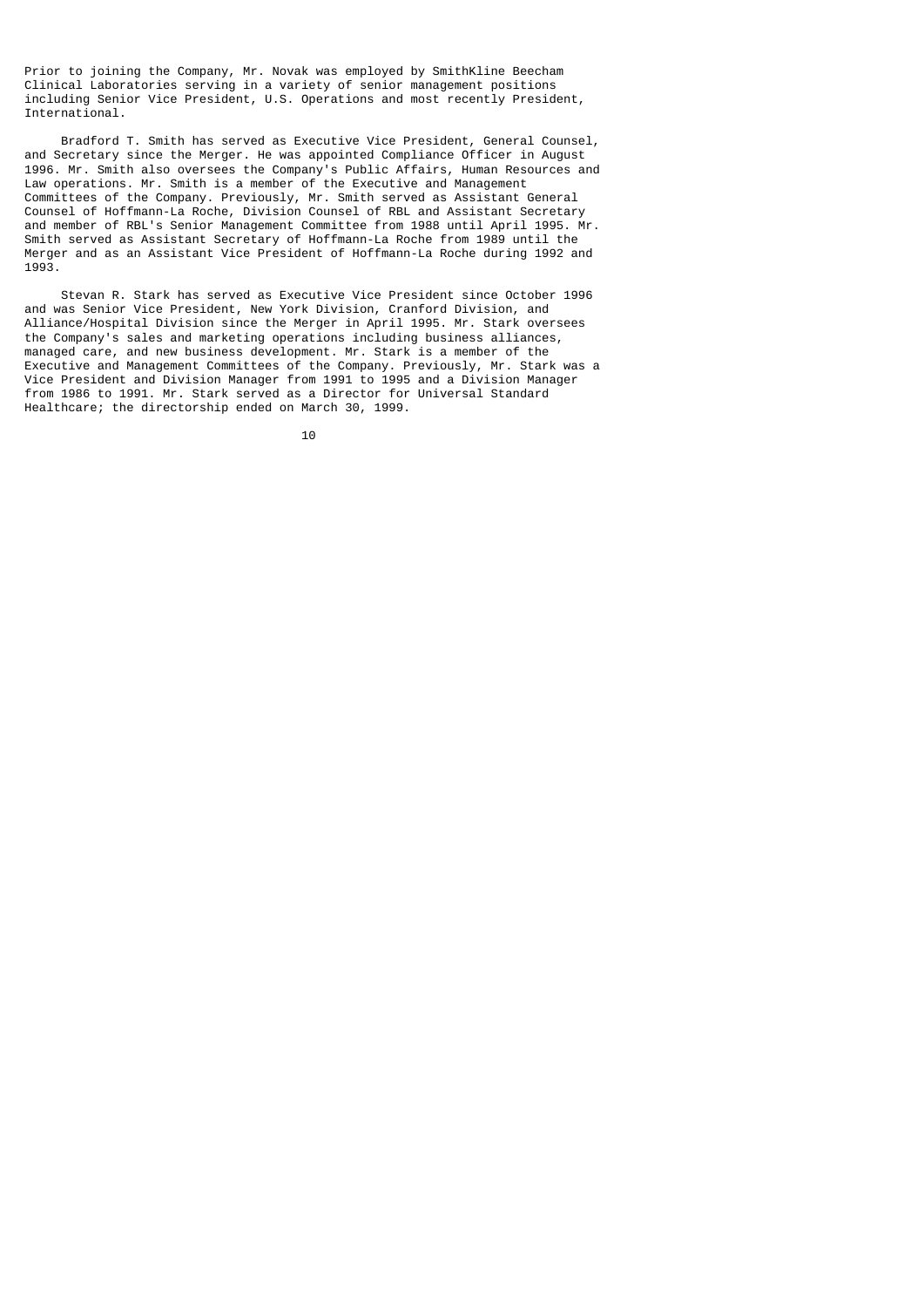## Executive Compensation

 The compensation paid by the Company during the year ended December 31, 1999 to certain Executive Officers is set forth below. The Executive Officers named are the Chief Executive Officer during the year and the four other most highly compensated Executive Officers serving at year end.

# Summary Compensation Table

| Name and Principal Position                                                                                          | Annual Compensation<br><u>.</u> |                                  |                    | Long-Term<br>Compensation<br>Awards<br>$- - - - - -$                                                                             |                                 |                                               |
|----------------------------------------------------------------------------------------------------------------------|---------------------------------|----------------------------------|--------------------|----------------------------------------------------------------------------------------------------------------------------------|---------------------------------|-----------------------------------------------|
|                                                                                                                      |                                 |                                  |                    | Restricted<br>Year Salary(1)(\$) Bonus(2)(\$) Awards(\$) SARs(#) (3)(\$)                                                         | Securities<br>Underlying        | All Other<br>Stock Options/ Compensation      |
| Thomas P. Mac Mahon<br>President and Chief Executive<br>Officer(4)                                                   | 1999<br>1998<br>1997            | \$683,333<br>600,000<br>600,000  | 382,328            | $$496,832 \quad $1,100,000$ --<br>and the contract of the con-<br>355,040 -- 500,000 26,779                                      |                                 | \$23,689<br>1,000,000 38,884                  |
| Richard L. Novak<br>Executive Vice President and<br>Chief Operating Officer(5)                                       | 1999<br>1998<br>1997            | \$546,504<br>268,750<br>229, 167 | 92,032             | $$196,504$ $$371,250$ --<br>$162,382$ --<br>$\sim$ $  \sim$                                                                      | 210,000                         | \$42,136<br>300,000 37,688<br>18,950          |
| Wesley R. Elingburg<br>Executive Vice President, Chief<br>Financial Officer, and<br>Treasurer                        | 1999<br>1998<br>1997            | \$274,167<br>240,000<br>225,000  | 111,399<br>99,563  | $$152,537$ $$371,250$<br>$\mathcal{L}_{\text{max}}$ and $\mathcal{L}_{\text{max}}$ . The set of<br>and the contract of the state | and the state of the<br>210,000 | \$17,321<br>232,000 19,256<br>18,177          |
| Bradford T. Smith<br>Executive Vice President,<br>General Counsel, Corporate<br>Compliance Officer, and<br>Secretary | 1999<br>1998<br>1997            | \$274,167<br>240,000<br>225,000  | 131,507<br>114,389 | $$149,309$ $$371,250$ --<br>and the state of the state of the<br>and the contract of the con-                                    | 210,000                         | \$19,362<br>232,000 22,408<br>19,910          |
| Stevan R. Stark<br>Executive Vice President--<br>Sales and Marketing                                                 | 1999<br>1998<br>1997            | 230,250<br>225,000               | 117,935<br>99,045  | \$238,667 \$139,052 \$371,250<br>and the contract of the contract of<br>and the contract of the state                            | and the state of the            | \$17,534<br>232,000 23,802<br>210,000 226,698 |

- ----------

(1) Includes salary paid or accrued for each indicated year.

(2) Includes bonus accrued or paid for each indicated year and other payments, excluding severance, made pursuant to employment agreements.

- (3) Includes paid auto allowance, executive long-term disability premiums, relocation expenses, 401(a) and (k) contributions, personal financial planning, and group life premiums. Individual annual amounts exceeding 25% of the total all other compensation for each individual are as follows: (i) executive long-term disability premiums of \$6,562 in 1999, \$13,265 in 1998, and \$9,895 in 1997 for Mr. Mac Mahon; (ii) paid auto allowance of \$8,280 in 1999, 1998 and 1997 for Mr. Smith; \$7,860 in 1999, 1998 and 1997 for Mr. Elingburg; \$6,900 in 1997 for Mr. Novak; and \$5,548 in 1999 for Mr. Stark; (iii) relocation expenses of \$18,042 in 1999 and \$10,183 in 1998 for Mr. Novak, \$210,547 in 1997 for Mr. Stark; (iv) 401(a) and (k) contributions of \$8,280 in 1997 for Mr. Mac Mahon, \$4,329 in 1999 for Mr. Elingburg, and \$4,800 in 1999 for Mr. Stark; and (v) group life premiums of \$3,846 in 1999 for Mr. Stark, and \$5,700 in 1997 for Mr. Novak. (4) Mr. Mac Mahon was appointed President and Chief Executive Officer
- effective January 7, 1997.
- (5) Mr. Novak was appointed an Executive Officer of the Company effective March 3, 1997.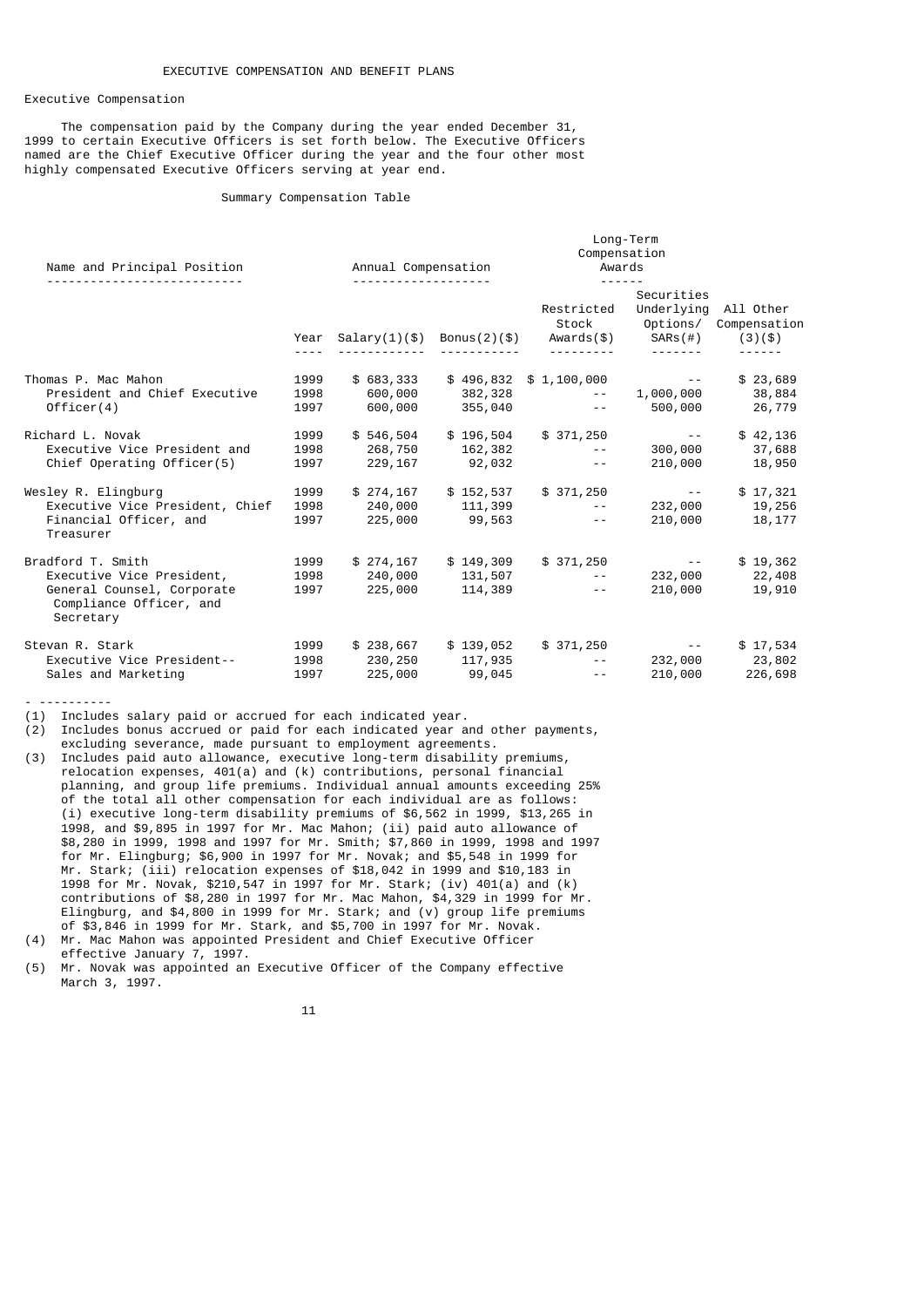During 1999, the following restricted stock grants were made under the Amended and Restated 1999 Stock Incentive Plan for the current Executive Officers named in the Summary Compensation Table:

## Restricted Stock Awards in 1999

|                     |            |                | Price on |           |
|---------------------|------------|----------------|----------|-----------|
|                     | Number of  | Performance    | Date of  | Price on  |
|                     | Shares     | Period Until   | Grant    | 12/31/99  |
| Name                | Granded(1) | Maturation (1) | (\$/Sh)  | (\$/Sh)   |
|                     |            |                |          |           |
| Thomas P. Mac Mahon | 400,000    | 6 years        | \$2.750  | \$3.6875  |
| Richard L. Novak    | 135,000    | 6 years        | \$2.750  | \$3.6875  |
| Wesley R. Elinaburg | 135,000    | 6 years        | \$2.750  | \$3.6875  |
| Bradford T. Smith   | 135,000    | 6 years        | \$2.750  | \$3.6875  |
| Stevan R. Stark     | 135,000    | 6 years        | \$2.750  | \$ 3,6875 |
|                     |            |                |          |           |

(1) Effective June 16, 1999, the Company's shareholders approved the issuance of shares of Common Stock to key employees under a restricted stock plan. A total of 1,620,000 restricted shares have been issued under the plan. Restrictions limit the sale or transfer of these shares during a six-year period whereby the restrictions lapse. The plan provides for accelerated vesting of outstanding shares in precentages of 33.3%, 66.7%, or 100%, if certain predefined profitability targets are achieved as of December 31, 2001.

## Stock Option Transactions in 1999

 During 1999, there were no grants of stock options to the Executive Officers. The following chart shows, for 1999, the number of stock options exercised and the 1999 year-end value of the options held by the current Executive Officers named in the Summary Compensation Table:

## Aggregated Option/SAR Exercises in 1999 and Year-End 1999 Option/SAR Values

|                     | Shares<br>Acquired<br>on | Value  | Number of<br>Securities<br>Underlying<br>Options/SARs<br>at Year-End |                                                    | Value of<br>Unexercised<br>In-the-Money<br>Options/SARs<br>at Year-End $(\$)(1)$ |                |
|---------------------|--------------------------|--------|----------------------------------------------------------------------|----------------------------------------------------|----------------------------------------------------------------------------------|----------------|
| Name                |                          |        |                                                                      | Exercise(#) Realized(\$) Exercisable Unexercisable | Exercisable                                                                      | Unexercisable  |
| Thomas P. Mac Mahon | 0                        | \$0.00 | 833, 334                                                             | 666,666                                            | \$1,114,834.50                                                                   | \$1,166,665.50 |
| Richard L. Novak    | 0                        | \$0.00 | 310,000                                                              | 200,000                                            | 293, 230.00                                                                      | 350,000.00     |
| Wesley R. Elingburg | $\Theta$                 | \$0.00 | 312, 334                                                             | 154,666                                            | 253,564.50                                                                       | 270,665.50     |
| Bradford T. Smith   | 0                        | \$0.00 | 317,334                                                              | 154,666                                            | 253,564.50                                                                       | 270,665.50     |
| Stevan R. Stark     | 0                        | \$0.00 | 329,935                                                              | 154,666                                            | 253, 564.50                                                                      | 270,665.50     |

- ---------

(1) Calculated using the actual December 31, 1999 closing price per common share on the NYSE Composite Tape of \$3.6875.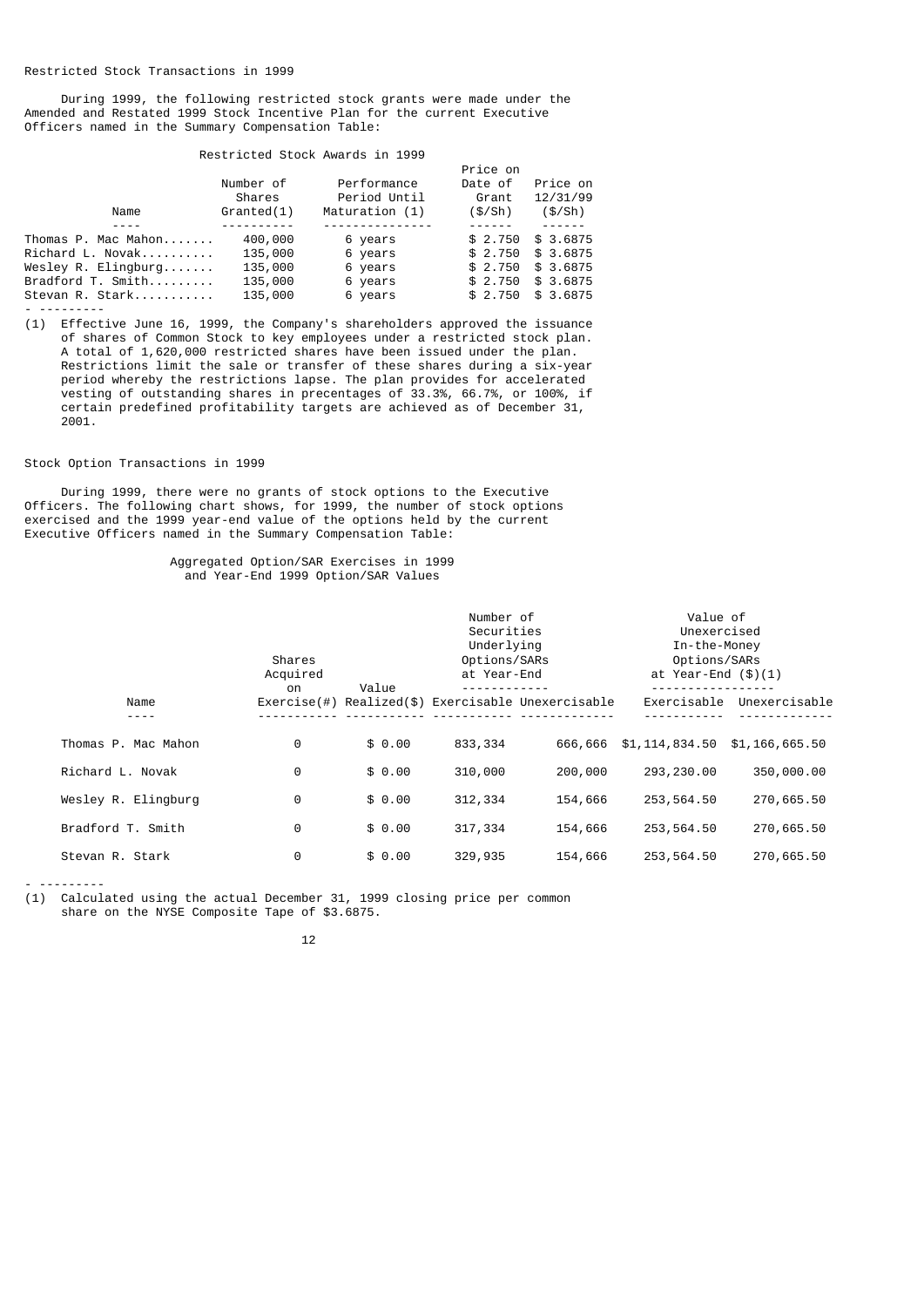#### Retirement Benefits and Savings Plan

 The following tables set forth the estimated annual retirement benefits payable at age 65 to persons retiring with the indicated average direct compensation and years of credited service, on a straight life annuity basis after Social Security offset, under the Company's Employees' Retirement Plan, as supplemented by the Company's Pension Equalization Plan.

## Pension Plan Table(1) Wesley R. Elingburg and Bradford T. Smith

| Compenstation(2)<br>Years(3)<br>Years(3)<br>Years(3)                                                                                                                                                                                                        | Years(3)<br>Years(3)                                                                                                         |
|-------------------------------------------------------------------------------------------------------------------------------------------------------------------------------------------------------------------------------------------------------------|------------------------------------------------------------------------------------------------------------------------------|
| \$50,000<br>\$7,378<br>\$14,285<br>\$10,832<br>33,882<br>100,000<br>17,177<br>25,529<br>150,000<br>27, 177<br>53,882<br>40,529<br>200,000<br>37, 177<br>73,882<br>55,529<br>250,000<br>93,882<br>70,529<br>47,177<br>300,000<br>113,882<br>57,177<br>85,529 | \$17,738<br>\$17,738<br>42,234<br>42,234<br>67,234<br>67,234<br>92,234<br>92,234<br>117,234<br>117,234<br>142,234<br>142,234 |

 Pension Plan Table(4) Thomas P. Mac Mahon, Richard L. Novak, and Stevan R. Stark

| Five-year        |          |          |          |          |          |
|------------------|----------|----------|----------|----------|----------|
| average          | 10       | 15       | 20       | 25       | 30       |
| Compenstation(2) | Years(3) | Years(3) | Years(3) | Years(3) | Years(3) |
|                  |          |          |          |          |          |
| \$50,000         | \$6,576  | \$9,864  | \$13,152 | \$16,439 | \$19,727 |
| 100,000          | 15,754   | 23,631   | 31,509   | 39,386   | 47,263   |
| 150,000          | 25, 114  | 37,671   | 50,229   | 62,786   | 75,343   |
| 200,000          | 34,474   | 51,711   | 68,949   | 86,186   | 103,423  |
| 250,000          | 43,834   | 65,751   | 87,669   | 109,586  | 131,503  |
| 300,000          | 53, 194  | 79,791   | 106,389  | 132,986  | 159,583  |
| 315,648          | 57,066   | 85,599   | 114, 132 | 142,665  | 171, 199 |
|                  |          |          |          |          |          |

(1) The Retirement Plan, as supplemented by the Pension Equalization Plan, is a defined benefit pension plan designed, in conjunction with the Company's Pension Equalization Plan, to provide an employee having 25 years of credited service with an annuity equal to 50% of final average compensation less 50% of estimated individual Social Security benefits. The benefit is then converted from a life annuity to an actuarially equivalent life annuity with a ten year guarantee. In addition, following retirement from active service, an additional benefit is paid from the Pension Equalization Plan designed to provide for a portion of their postretirement medical benefit. For 1999, this additional benefit amounted to \$472 per year.

- (2) Highest consecutive five-year average base compensation during final ten years. Compensation considered for this five-year average is reflected in the Summary Compensation Table under the heading "Salary." Under the Equalization Plan, a maximum of \$300,000 final average compensation is considered for benefit calculation indexed beginning in 1997 based on the percentage change in the unrounded compensation limit under IRC Section 401  $(a)(17)$  of the Code. For 1999, this limit is \$320,683. No bonuses are considered.
- (3) Under the plans, the normal form of benefit for an unmarried participant is a life annuity with a guaranteed minimum payment for ten years. For an unmarried participant, the normal form is a 50% joint and survivor annuity, which is actuarially equivalent to the normal form for an unmarried participant. The above tables are determined with regard to a life only form of payment; thus, payment using a ten year guarantee would produce a lower annual benefit.
- (4) The Retirement Plan, as supplemented by the Pension Equalization Plan, is a defined benefit pension plan designed, in conjunction with the Company's Pension Equalization Plan, to provide an employee having 30 years

13 and 13 and 13 and 13 and 13 and 13 and 13 and 13 and 13 and 13 and 13 and 13 and 13 and 13 and 13 and 13 an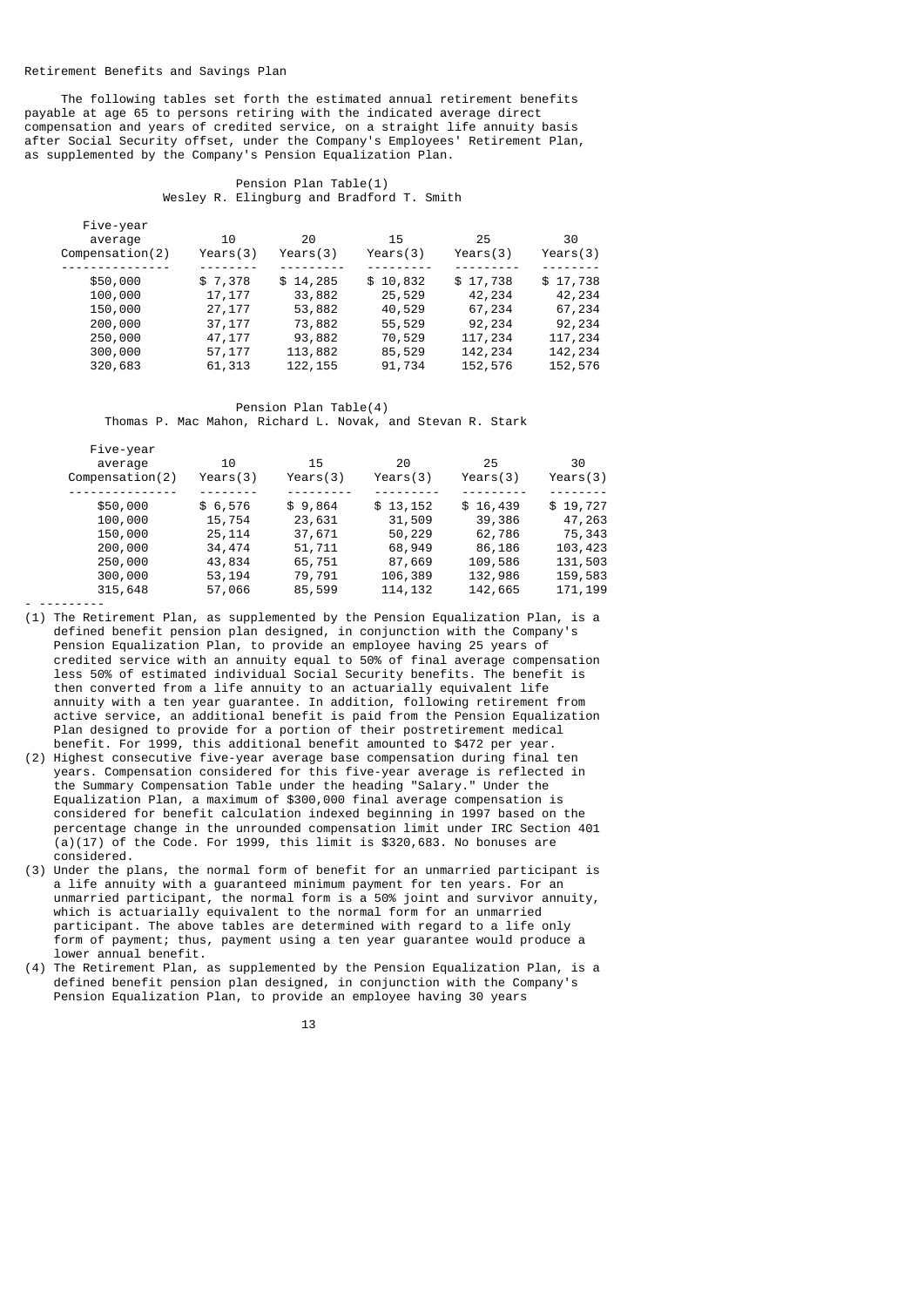## of credited service with an annuity equal to 52% of final average compensation less 50% of estimated individual Social Security benefits.

 Credited service is defined generally as all periods of employment with the Company, a participating subsidiary or with Revlon prior to 1992, or RBL or an affiliate, after attainment of age 21 and completion of one year of service (age 25 and completion of one year of service if hired before January 1, 1985). Final average compensation is defined as average annual base salary during the five consecutive years in which base salary was highest out of the last ten years prior to normal retirement age or earlier termination. The Employee Retirement Income Security Act of 1974, as amended, places certain maximum limitations upon the annual benefit payable under all qualified plans of an employer to any one individual. The limitation solely with respect to defined benefit pension plans was \$130,000 for 1999 and will be subject to cost of living adjustments for future years. In addition, the Tax Reform Act of 1986 limits the amount of compensation that can be considered in determining the level of benefits under qualified plans. The applicable limit for 1999 was \$160,000. The Company believes that, with respect to certain employees, annual retirement benefits computed in accordance with the Retirement Plan's benefit formula may be greater than those which would be provided with regard to such qualified plan limitation. The Company's non-qualified, unfunded, Equalization Plan is designed to provide for the payment of the difference, if any, between the amount of such maximum limitation and the annual benefit that would be payable under the Retirement Plans but for such limitation, subject to the allowed maximum compensation limit under the Equalization Plan.

 As of December 31, 1999, credited years of service under the retirement plans for the following individuals are for Mr. Mac Mahon--2.0 years, Mr. Elingburg--18.4 years, Mr. Smith--16.9 years, Mr. Stark--15 years, and Mr. Novak--1.5 years.

## Compensation Plans and Arrangements

 On April 17, 1996, the Board of Directors approved the Master Senior Executive Severance Plan (the "Severance Plan") which provides severance to certain key employees. The Severance Plan provides for severance payments of two times annual salary and targeted bonus then in effect for the President and Chief Executive Officer and the Executive Vice Presidents of the Company and severance payments of one times annual salary and targeted bonus then in effect for Senior Vice Presidents upon the occurrence of a qualifying termination. Qualifying termination is generally defined as involuntary termination without cause or voluntary termination with Good Reason, as defined. Good reason ("Good Reason") is defined as a reduction in base salary or targeted bonus as a percentage of salary, relocation to an office location more than seventy-five (75) miles from the employee's current office without consent of the employee, or a material reduction in job responsibilities or transfer to another job without the consent of the employee. Good Reason shall not include a reduction in base salary or targeted bonus where such reduction is pursuant to a Company-wide reduction of base salaries and/or targeted bonuses. In addition, the Severance Plan may not be amended or terminated within thirty-six (36) months of a change in control, as defined. A copy of the Severance Plan was included as an exhibit to the report on Form 8-K of the Company filed with the Commission on October 24, 1996.

# Employee Benefits Committee Report on Executive Compensation

 The Employee Benefits Committee of the Board of Directors (for the purposes of this section, the "Committee") makes recommendations to the Board of Directors regarding compensation and benefit policies and practices and incentive arrangements for Executive Officers and key managerial employees of the Company. The Committee also considers and grants awards under the Company's incentive plans, subject to a Special Majority Vote of the Board as described above under "Item One: Election of Directors."

 The Committee is comprised of a majority of Independent Directors. During 1999, the Committee met twice to review and evaluate executive compensation and benefit programs, including information provided to the Company by independent compensation and benefit consultants.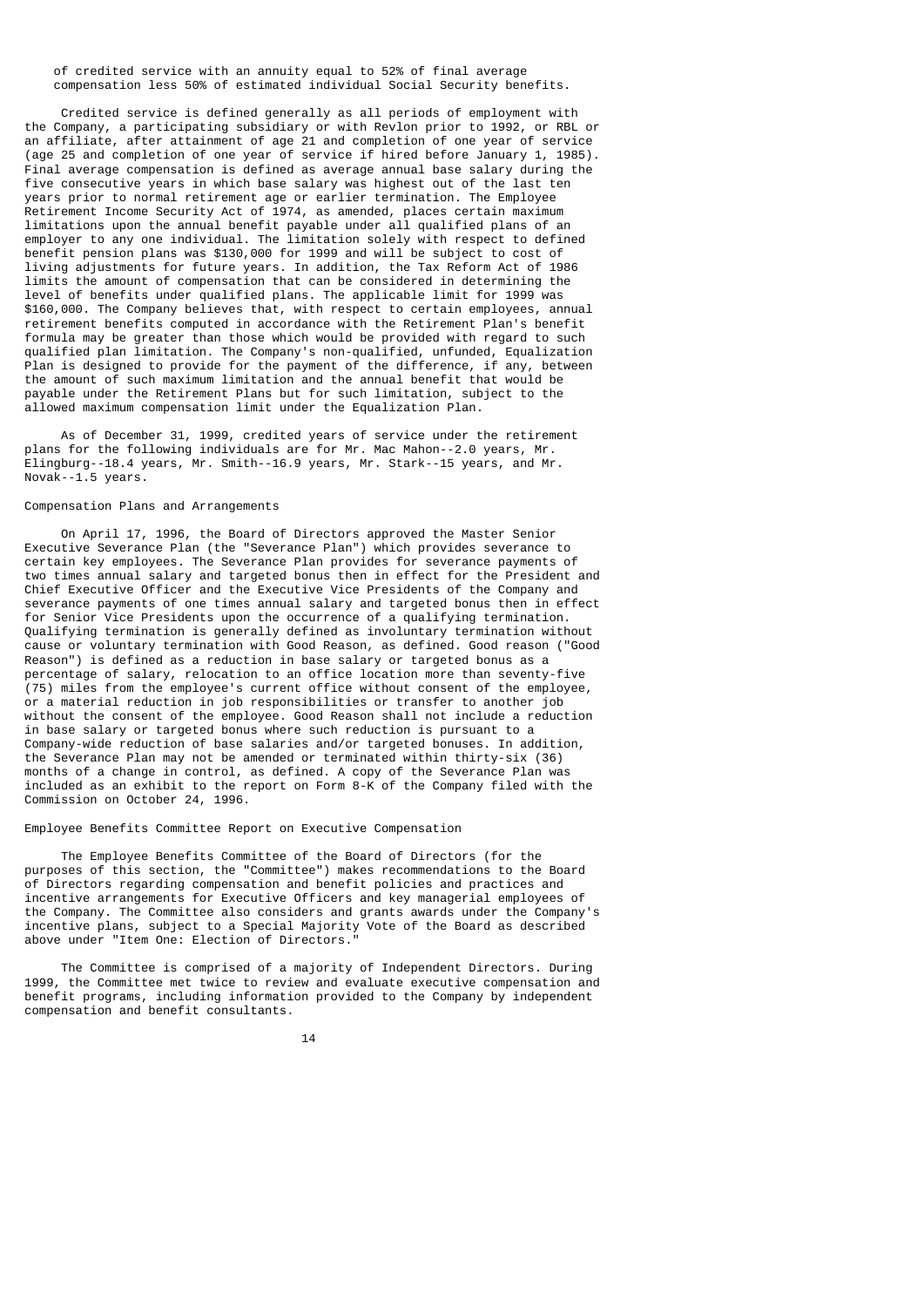Executive Officer Compensation Policies. The Committee's executive compensation policies are designed to (a) attract and retain the best individuals critical to the success of the Company, (b) motivate and reward such individuals based on corporate business unit and individual performance, and (c) align executives' and stockholders' interests through equity-based incentives.

 Compensation for executives is based on the following principles: variable compensation should comprise a significant part of an executive's compensation, with the percentage at-risk increasing at increased levels of responsibility; employee stock ownership aligns the interest of employees and stockholders; compensation must be competitive with that offered by companies that compete with the Company for executive talent; and differences in executive compensation within the Company should reflect differing levels of responsibility and/or performance.

 In addition, the Committee adopted policies in 1995 relating to the integration of the compensation programs of the two companies in the Merger, which it continues to implement. The Committee determined that salaries would not be reduced as a result of the Merger. The Committee also decided that rather than renewing existing employment contracts, it would continue RBL's policy of motivating and retaining key employees with awards of incentive compensation and the adoption of a severance program (see "Compensation Plans and Arrangements" above for a description of the severance program). Moreover, consummation of the Merger and achievement of planned Merger synergies were designated as and continue to be important bases for incentive awards.

 A key determinant of overall levels of compensation is the pay practices of ten public companies in the medical supply and medical service industry with revenue comparable to the Company's (the "Peer Group"). The Peer Group was chosen by the Company's independent compensation and benefit consultants and includes some, but not all, of the members of the Peer Group used for stock price comparisons (see "--Common Stock Performance" below).

 There are three components to the Company's executive compensation program: base salary, annual incentive compensation, and long-term incentive compensation. The more senior the position, the greater the portion of compensation that varies with performance.

 Base salaries are set by the Committee and are designed to be competitive with the Peer Group companies described above. Generally, the Committee targets salary levels in the second and third quartile of the Peer Group, adjusted to reflect the individual's job experience and responsibility. Changes in base salaries are based on the Peer group's practices, the Company's performance, the individual's performance, and increases in cost of living indexes. The corporate performance measures used in determining adjustments to Executive Officers' base salaries are the same performance measures used to determine annual and long-term incentive compensation discussed below. Base salaries are reviewed and adjusted annually.

 Under the Company's annual Bonus Incentive Plan, adopted by the stockholders in 1995, annual incentive compensation is paid in the form of a cash bonus and is generally based on the attainment of specified corporate performance measures, which are established by the Committee at the beginning of the year. The measures used are EBITDA, total accessions, operating expenses and certain other specific measures. A total of \$1.1 million in benefits were earned by certain Executive Officers in 1999 (see "Summary Compensation Table" for amounts paid to certain Executive Officers under the plan).

 Long-term incentive compensation is paid in part in the form of stock options granted under the Company's Stock Option Plans. The Committee believes that grants of stock options align stockholder value and Executive Officer interests. Stock options are granted in amounts that are directly related to the level of responsibility of the grantees as compared with their peer group counterparts. The number of options granted is established after determining the projected value of such options as derived from the Black-Scholes option pricing model. The size of previous grants and the number of shares held by an executive are not considered in determining annual award levels.

 As provided in the Company's Stock Option Plans, stock options are granted with an exercise price equal to the Fair Market Value (as defined in the stock plans) per share on the date of grant or other appropriate date as determined by the Board of Directors. In connection with the restricted stock awards granted to the Executive Officers in 1999, the plan provides for accelerated vesting of outstanding shares in precentages of 33.3%, 66.7%, or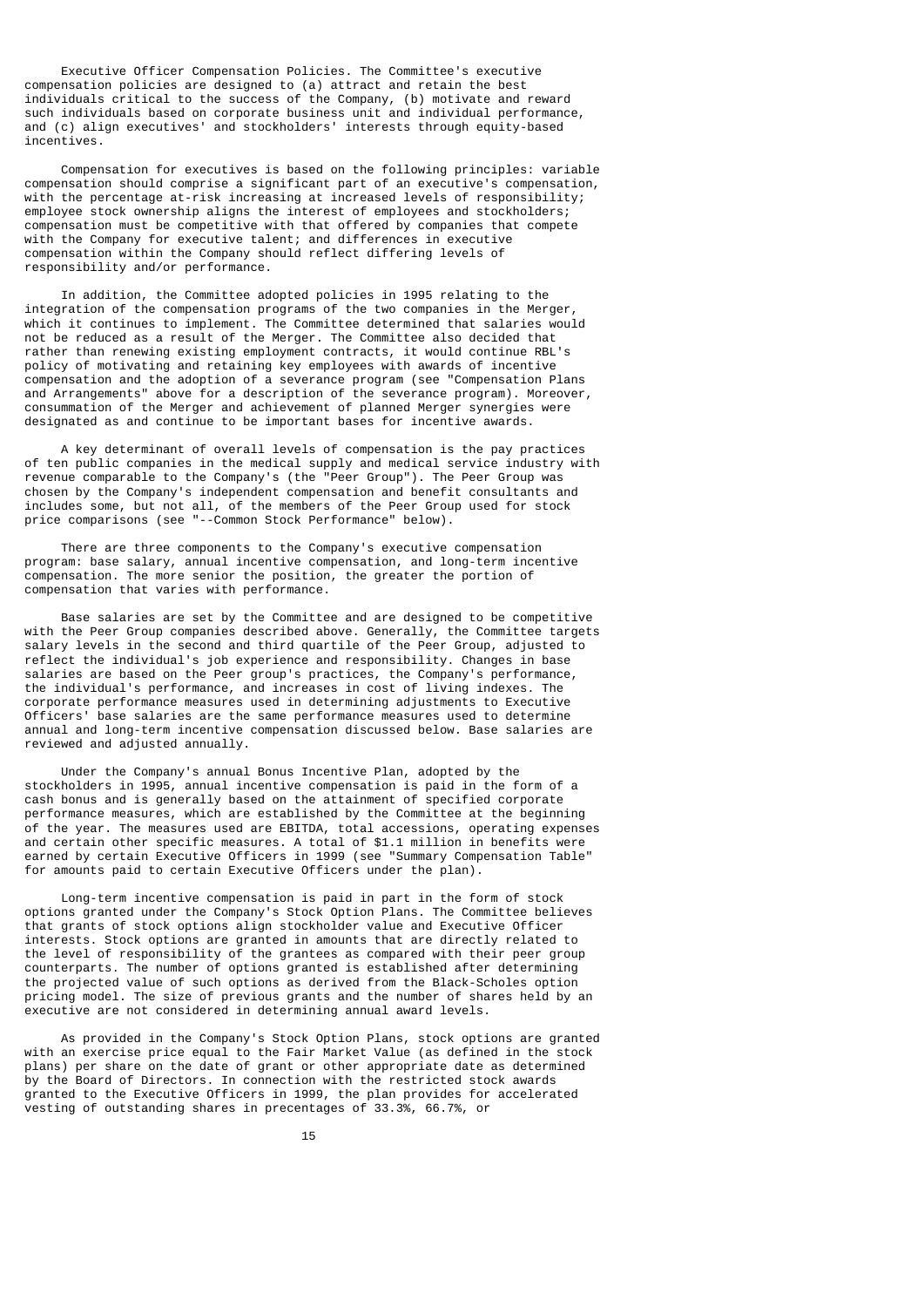100%, if certain predefined profitability targets are achieved as of December 31, 2001. Restrictions limit the sale or transfer of these shares during a six-year period whereby the restrictions lapse. No stock option or restricted stock awards are made in the absence of satisfactory performance which is evaluated by the Committee based on the executive's individual contribution to the long-term health and growth of the Company. A total of 940,000 restricted stock awards were granted to certain Executive Officers in 1999 (see "Restricted Stock Transactions in 1999").

 Chief Executive Officer Compensation. Thomas P. Mac Mahon was paid \$683,333 in base salary for the year ended December 31, 1999. Mr. Mac Mahon's base salary, annual incentive compensation and long-term incentive compensation were determined in the same manner as described above for other Executive Officers. Mr. Mac Mahon became eligible to participate in the Company's Retirement Benefits and Savings Plan in 1998.

 Limit on Deductibility of Compensation. The Omnibus Budget Reconciliation Act of 1993 ("OBRA") limits the deductibility of compensation paid to the chief executive officer and each of the four highest paid employees of public companies to \$1 million for fiscal years beginning on or after January 1, 1994. Certain types of compensation arrangements entered into prior to February 17, 1993 are excluded from the limitation. The Company's general policy is to preserve the tax deductibility of compensation paid to its Executive Officers. OBRA recognizes stock incentive plans as performance-based if such plans meet certain requirements. The Company's stock incentive plans are generally structured to meet the requirements of OBRA. However, options which are granted in excess of individual Section 162(m) limitations and restricted stock awards which do not vest based entirely on performance criteria will not meet the requirements of OBRA. In future years, the Committee will consider taking such steps as it deems necessary to qualify compensation so as to not be subject to the limit on deductibility.

THE EMPLOYEE BENEFITS COMMITTEE

 Jean-Luc Belingard Wendy E. Lane David B. Skinner, M.D.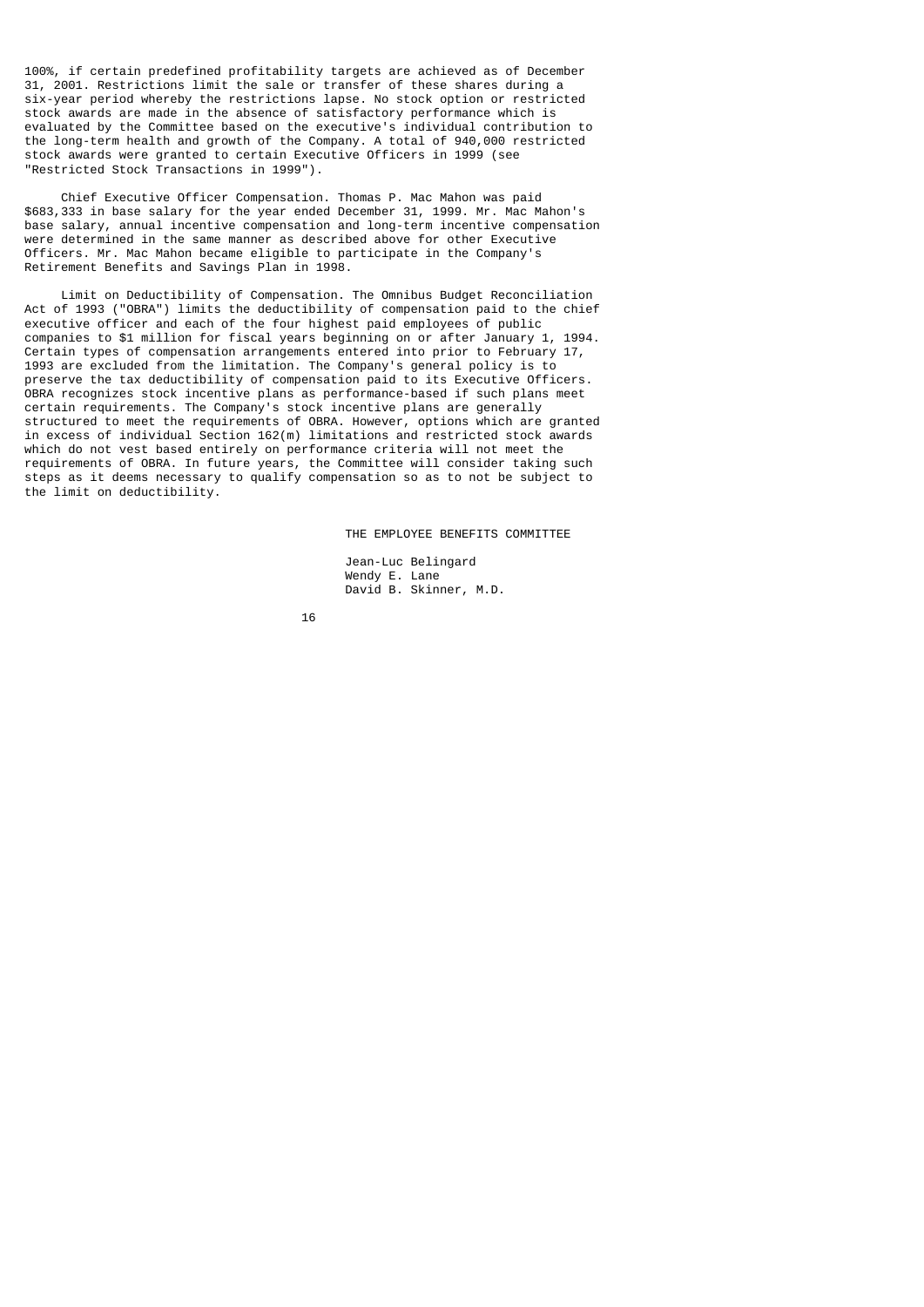#### COMMON STOCK PERFORMANCE

 The Commission requires a five-year comparison of stock performance for the Company with stock performance of appropriate similar companies. The Common Stock is traded on the New York Stock Exchange, Inc. (the "NYSE"). Set forth below is a line graph comparing the yearly percentage change in the cumulative total stockholder return on the Common Stock and the cumulative total return on the Standard & Poor's Composite-500 Stock Index and the weighted average cumulative total return (based on stock market capitalization) on the stock of each of the members of a Peer Group of companies. The Peer Group includes six publicly traded medical service and medical supply companies and one clinical laboratory company which is a direct competitor of the Company, all with sales ranging from approximately \$1.1 billion to \$3.9 billion. Other direct competitors of the Company are either substantially smaller than the Company or are subsidiaries of much larger diversified corporations and are therefore not believed to be appropriate peer companies. The Peer Group includes: Allergan, Inc., Quest Diagnostics, Incorporated, C.R. Bard Inc., Magellan Health Services Inc., Fisher Scientific International Inc., Thermo Electron Corporation, and Bausch & Lomb Inc.

COMPARISON OF FIVE YEAR CUMULATIVE TOTAL RETURN

|            | 12/31/94 | 12/31/95 | 12/31/96 | 12/31/97 | 12/31/98 | 12/31/99 |
|------------|----------|----------|----------|----------|----------|----------|
| Company    | \$100    | \$71     | \$22     | \$13     | \$10     | \$28     |
| S&P 500    | \$100    | \$137    | \$169    | \$225    | \$289    | \$350    |
| Peer Group | \$100    | \$135    | \$144    | \$154    | \$162    | \$205    |

COMPARISON OF FIVE YEAR CUMULATIVE TOTAL RETURN

[GRAPHIC TO COME]

$$
\begin{array}{c}\n17\n\end{array}
$$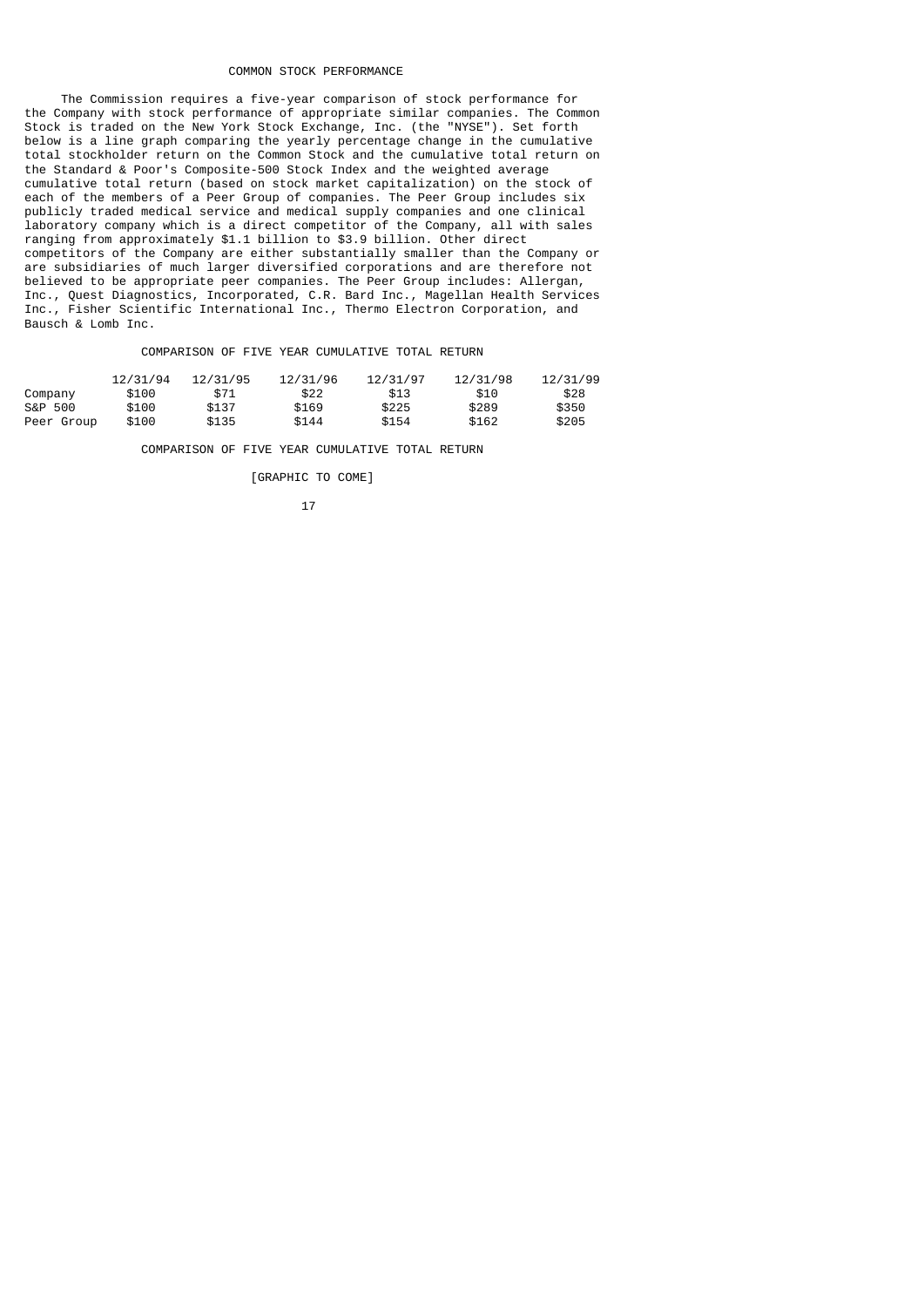### SECURITY OWNERSHIP OF CERTAIN BENEFICIAL HOLDERS AND MANAGEMENT

 The following table sets forth as of March 1, 2000, the total number of shares of Common Stock beneficially owned, and the percent so owned, by (i) each director of the Company who is a beneficial owner of any shares of Common Stock, (ii) each person or entity known to the Company to be the beneficial owner of more than 5% of the outstanding Common Stock, (iii) the officers named in the "Summary Compensation Table" set forth above, and (iv) all current directors and Executive Officers as a group. The number of shares owned are those "beneficially owned," as determined under the rules of the Commission, and such information is not necessarily indicative of beneficial ownership for any other purpose. Under such rules, beneficial ownership includes any shares as to which a person has sole or shared voting power or investment power and any shares of Common Stock which the person has the right to acquire within 60 days through the exercise of any option, warrant or right, through conversion of any security, or pursuant to the automatic termination of power of attorney or revocation of trust, discretionary account or similar arrangement.

|                                                                           |                    |          | Amount and Nature           |                 |
|---------------------------------------------------------------------------|--------------------|----------|-----------------------------|-----------------|
|                                                                           | Amount and Nature  |          | of Beneficial               |                 |
|                                                                           | of Beneficial      |          | Ownership of                |                 |
|                                                                           | Ownership of       | Percent  | Common Stock                | Percent         |
| Beneficial Owner                                                          | Common Stock       | of Class | Assuming Full Conversion(1) | of Class        |
| <u>.</u>                                                                  | <u>.</u>           | <u>.</u> |                             | - - - - - - - - |
| Roche Holdings, Inc.<br>15 East North Street<br>Dover, DE 19901           | 61,329,256 (2)     | 46.9%    | 173,513,507 (2)             | 51.2%           |
| Wellington Management Company, LLP<br>75 State Street<br>Boston, MA 02109 | 12, 314, 808 (3)   | 9.4%     | 12, 314, 808(6)             | 3.6%            |
| FMR Corp.                                                                 | $12, 263, 624$ (4) | 9.4%     | $12, 263, 624$ (7)          | 3.6%            |
| 82 Devonshire Street                                                      |                    |          |                             |                 |
| Boston, MA 02109                                                          |                    |          |                             |                 |
| Thomas P. Mac Mahon                                                       | 1, 270, 663(5)     | 1.0%     | 1,955,863(8,9)              |                 |
| Jean-Luc Belingard                                                        | 24,551             | $\star$  | 31,860(8)                   |                 |
| Wendy E. Lane                                                             | 21,501             | $\star$  | 23, 210(8)                  |                 |
| Robert E. Mittelstaedt, Jr.                                               | 26,501             | $\star$  | 28, 210(8)                  |                 |
| James B. Powell                                                           | 32,555             | $\star$  | 40,737 (8)                  |                 |
| David B. Skinner                                                          | 24,551             | $\star$  | 31,824(8)                   |                 |
| Andrew G. Wallace                                                         | 24,551             | $\star$  | 24,551                      |                 |
| Wesley R. Elingburg                                                       | 397,326 (5)        | $\star$  | 595,417(8,9)                |                 |
| Richard L. Novak                                                          | 413, 225 (5)       | $\star$  | 613, 225 (9)                | $\star$         |
| Bradford T. Smith                                                         | $395, 259$ (5)     | $\star$  | 592,259 (9)                 |                 |
| Stevan R. Stark<br>All current directors and Executive                    | 406, 695(5)        | $^\star$ | 585,695 (9)                 |                 |
| Officers as a group $(12 \text{ persons}) \dots \dots$                    | 3, 264, 505        | 2.5%     | 4,928,978                   | 1.5%            |

- ---------- Less than 1%

(1) For purposes of disclosing beneficial ownership, the Common Stock includes the total number of shares of Common Stock that would result from an assumed conversion of 100% of the Company's Convertible Preferred stock at a ratio of 18.1818 shares of Common per share of Preferred and also including shares of Restricted Common Stock.

- (2) As reported on the Schedule 13D filed with the Commission on May 8, 1995, on behalf of Roche Holdings, Inc. Roche Holdings Inc. is an indirect wholly-owned subsidiary of Roche Holding. Dr. h.c. Paul Sacher, an individual and citizen of Switzerland has, pursuant to an agreement, the power to vote a majority of the voting shares of Roche Holdings. This includes 112,184,251 shares of Common Stock assumed to be converted from ownership of 6,170,140 shares of Preferred Stock.
- (3) As reported in the Schedule 13G filed with the Commission on February 11, 2000, on behalf of Wellington Management Company, LLP ("Wellington"). Wellington owns shared voting power on 1,996,399 of the above listed shares.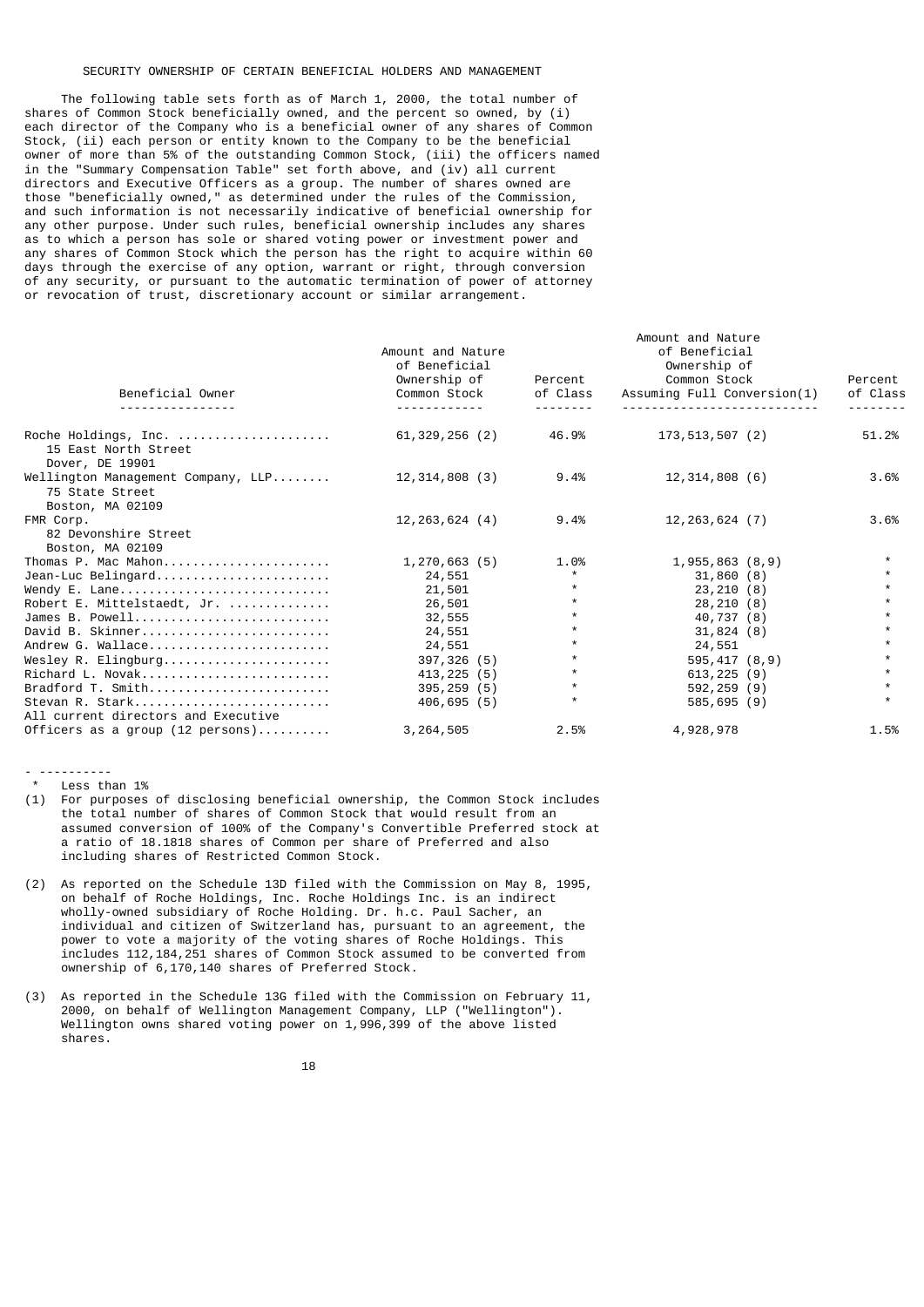- (4) As reported in the Schedule 13G filed with the Commission on February 11, 2000, on behalf of FMR Corp. FMR Corp. owns sole voting power on 3,083,633 of the above listed shares.
- (5) Beneficial ownership by officers of the Company includes shares of Common Stock which such officers have the right to acquire upon the exercise of options which either are vested or which may vest within 60 days. The number of shares of Common Stock included in the table as beneficially owned which are subject to such options is as follows: Mr. Mac Mahon--1,166,667; Mr. Elingburg--389,667; Mr. Novak--410,000; Mr. Smith--394,667; Mr. Stark--398,268; all directors and Executive Officers as a group--2,933,437.<br>(6) The Company is unaware
- The Company is unaware of any Preferred Stock held either directly or indirectly by Wellington.
- (7) The Company is unaware of any Preferred Stock held either directly or indirectly by FMR Corp.
- (8) Includes shares of Common Stock assumed to be converted from ownership of shares of Preferred Stock as indicated for the following individuals: Mr. Mac Mahon--44,200 shares (2,431 shares of Preferred Stock; Mr. Belingard--7,309 shares (402 shares of Preferred Stock); Ms. Lane--1,709 shares (94 shares of Preferred Stock); Mr. Mittelstaedt--1,709 shares (94 shares of Preferred Stock); Dr. Powell--8,182 shares (450 shares of Preferred Stock); and Dr. Skinner--7,273 shares (400 shares of Preferred Stock); and Mr. Elingburg--1,091 shares (60 shares of Preferred Stock).
- (9) Includes shares of Restricted Common Stock. The number of shares of Restricted Common Stock included in the table is as follows: Mr. Mac Mahon--641,000; Mr. Novak--200,000; Messrs. Elingburg and Smith--197,000; and Mr. Stark--179,000; all directors and Executive Officers as a group--1,593,000.

## Section 16(A) Beneficial Ownership Reporting Compliance

 The Company's directors and executive officers, and any beneficial owner of more than 10% of a class of equity securities of the Company, are required to report their ownership of the Company's equity securities and any changes in such ownership to the Commission and the securities exchange on which the equity securities are registered. The Company is required to disclose in this Proxy Statement any delinquent filing of such reports and any failure to file such reports with respect to the fiscal year ended December 31, 1999. To the Company's knowledge, each of the directors and officers of the Company, other than Mr. Mittelstaedt, will have filed their Form 5 for the fiscal year ended December 31, 1999 approximately one month after the February 14, 2000 due date because of an inadvertent misunderstanding between the Company and its local outside counsel regarding the need to report transactions under the Company's plans: the 1995 Non-employee Directors Plan, the 1997 Employee Stock Purchase Plan, and the Amended and Restated 1999 Stock Incentive Plan. (Mr. Mittelstaedt filed a Form 4 on March 10, 2000, which included a late report on his transactions under the Company's 1995 Non-employee Directors Plan for the fiscal year ended December 31, 1999). Specific beneficial ownership of the Company's equity securities and any changes in such ownership by the Company's directors and executive officers, with the exception of Dr. Myla Lai-Goldman, is disclosed in the table set forth above and has been disclosed in a timely manner in prior annual meeting proxies.

## ITEM TWO: APPROVAL OF THE 2000 STOCK INCENTIVE PLAN

 On March 8, 2000, the Board of Directors approved the Laboratory Corporation of America Holdings 2000 Stock Incentive Plan (the "Incentive Plan"). The Incentive Plan shall take effect as of May 4, 2000 (the "Effective Date") if approved by the holders of the majority of the voting shares of the Company represented at the Annual Meeting. The description of the Incentive Plan below assumes the implementation of and gives effect to the Amendment to effect a one-for-ten reverse stock split of the Common Stock (the "Reverse Stock Split"). If such Reverse Stock Split is not approved by the holders of the majority of the voting shares of the Company represented at the Annual Meeting, the number of shares of Common Stock authorized for issuance and individual grants set forth therein shall be adjusted accordingly. The summary description herein of the principal features of the Incentive Plan is qualified by reference to the Incentive Plan, which is attached hereto as Annex I.

 The purpose of the Incentive Plan is to attract and retain the best available employees, directors and consultants for the Company and to encourage the highest level of performance by such persons, thereby enhancing the value of the Company for the benefit of its stockholders. The Incentive Plan is also intended to motivate such persons to contribute to the Company's future growth and profitability, to reward the performance of employees and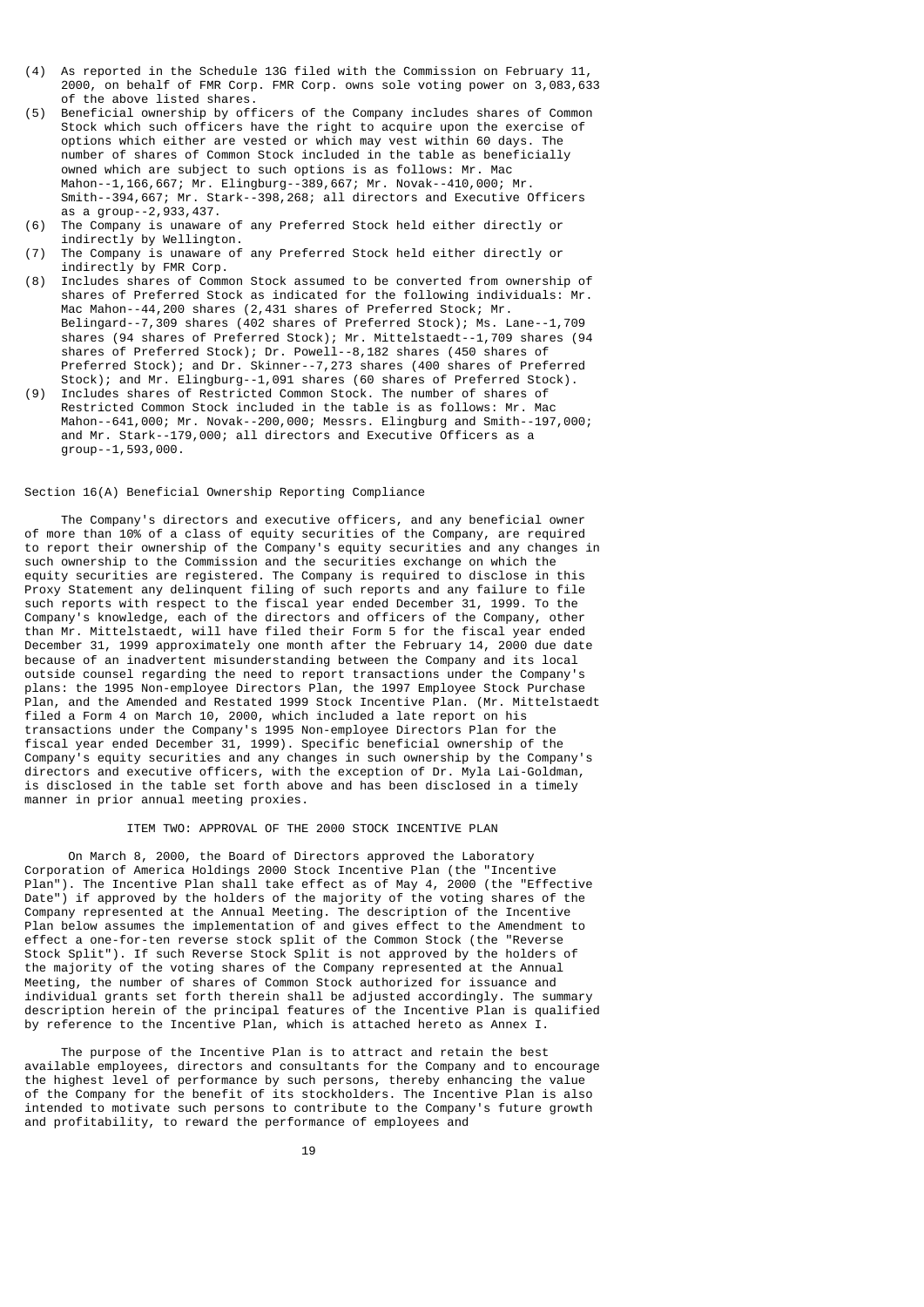consultants and increase the proprietary and vested interest of all such persons in the growth and performance of the Company in a manner that provides them with a means to increase their holdings of Common Stock and aligns their interests with the interests of the stockholders of the Company.

 The Incentive Plan will be administered by the Employee Benefits Committee appointed by the Company's Board of Directors. During the ten-year period ending on the tenth anniversary of the adoption of the Incentive Plan, the Employee Benefits Committee will have authority, subject to the terms of the Incentive Plan, and except with respect to awards to non-employee directors, to determine when and to whom to make awards under the plan, the number of shares to be covered by the awards, the types and terms of awards granted and the exercise price of the shares of common stock covered by options and stock appreciation rights ("SARs"), and to prescribe, amend and rescind rules and regulations relating to the Incentive Plan.

 Under the terms of the Incentive Plan, incentive stock options ("ISOs") within the meaning of Section 422 of the Internal Revenue Code of 1986, as amended (the "Code"), non-qualified stock options ("NQSOs"), SARs, restricted shares and performance awards may be granted by the Employee Benefits Committee in its discretion to key employees (including officers and directors who are employees), independent contractors, consultants and non-employee directors of the Company and any of its affiliates, except that ISOs may be granted only to employees of the Company and its parent company and any subsidiary corporation. Due to the provision of the Incentive Plan, which permits awards in the discretion of the Employee Benefits Committee, it is not possible to determine how many employees of the Company and its affiliates may be eligible for grants of awards.

### Shares Available

 The Incentive Plan generally provides that no individual employee may be granted options or SARs representing an aggregate of more than 150,000 shares of Common Stock on a post-split basis (1.5 million shares of Common Stock if the Reverse Stock Split is not implemented), and no "covered officer" (as defined in Section 162(m) of the Internal Revenue Code) may be granted performance-based restricted shares or performance awards, which are intended to be Section 162(m) awards, representing an aggregate of more than 100,000 shares of Common Stock on a post-split basis (1 million shares of Common Stock if the Reverse Stock Split is not implemented) or cash-based performance awards aggregating more than \$5 million in any year. The aggregate number of shares of Common Stock as to which awards may be granted under the Incentive Plan may not exceed 1.7 million shares on a post-split basis (17 million if the Reverse Stock Split is not implemented) (plus any shares remaining available for grant under the Amended and Restated 1999 Stock Incentive Plan and the 1994 Stock Option Plan), of which 750,000 are available for grant of restricted shares and performance awards on a post-split basis (7.5 million if the Reverse Stock Split is not implemented).

 Shares, which are subject to an award, that remain unissued upon expiration or cancellation of the award will be available for new awards under the Incentive Plan. If awards are exercised by delivery of shares of Common Stock or satisfied by the withholding of shares of Common Stock, the number of shares available for awards under the Incentive Plan will be increased by the number of shares so delivered or withheld.

### Options

 The exercise price of an ISO or a NQSO ("Option Price") may not be less than one hundred percent (100%) of the fair market value of the shares of Common Stock on the date of grant, except that, in the case of an ISO granted to an individual who, at the time the ISO is granted, owns shares possessing more than ten percent of the total combined voting power of all classes of Common Stock, such Option Price may not be less than one hundred ten percent (110%) of such fair market value. The Option Price of, and the number of shares covered by, each option will not change during the life of the option, except for adjustments to reflect stock dividends, splits, other recapitalizations or reclassifications or changes affecting the number or kind of outstanding shares. The vesting terms will be set forth in award agreements.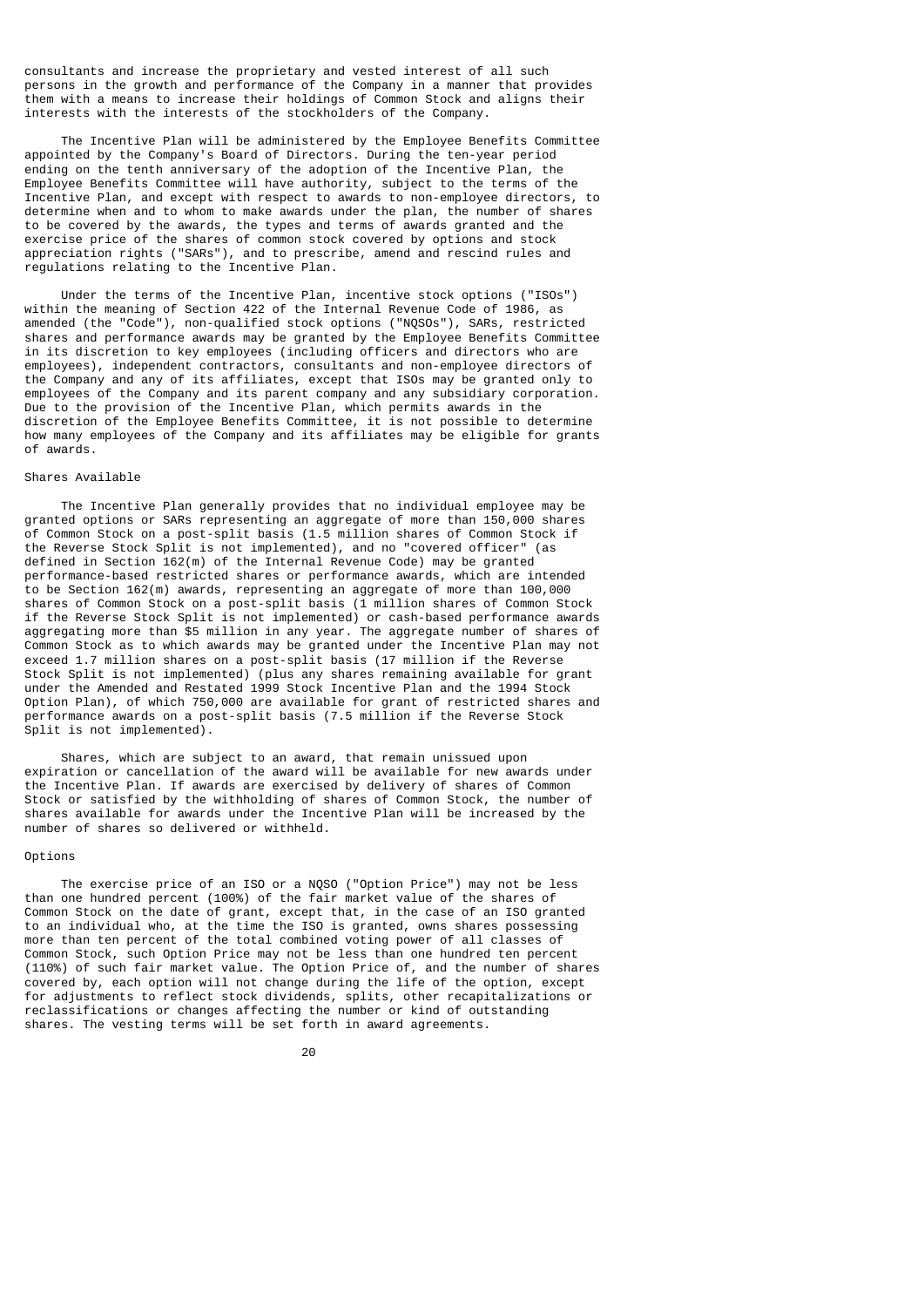The shares of Common Stock purchased upon the exercise of an option are to be paid for in cash (including cash that may be received from the Company at the time of exercise as additional compensation), or through the delivery of other shares of Common Stock held for at least six months with a value equal to the total option price or in a combination of cash and such shares, or with money lent by the Company to the optionee in compliance with applicable law and on terms and conditions to be determined by the Company.

 If the employment of an optionee terminates for any reason (other than by reason of death, Disability, or Retirement, each as defined in the Incentive Plan), the optionee may, within the three-month period following such termination, exercise such options to the extent he/she was entitled to exercise such option at the date of termination. If an optionee dies while employed (or within three months after termination of employment) or terminates employment by reason of Disability or Retirement, all previously granted options (whether or not then exercisable), may, unless earlier terminated in accordance with their terms, be exercised by the person or persons to whom the optionee's rights pass within one year after the optionee's death or by the optionee within one year after the optionee's Disability or Retirement.

 If (i) an optionee dies while employed by the Company or an affiliate, (ii) an optionee shall die within three (3) months after the termination of such optionee's employment, (iii) the optionee's employment shall terminate by reason of Disability or Retirement, or (iv) there is a Change in Control (as described further below), then in any such case all options theretofore granted to such optionee (whether or not then exercisable) may, unless earlier terminated or expired in accordance with their terms, be exercised by the optionee or by the optionee's estate or by a person who acquired the right to exercise such option by bequest or inheritance or otherwise by reason of the death or Disability of the optionee, at any time within one year after the date of death, Disability or Retirement of the optionee or a Change in Control.

## SARs

 The Employee Benefits Committee may also grant SARs either alone ("Free Standing Rights") or in conjunction with all or part of an option ("Related Rights"). Upon the exercise of a SAR, a holder is entitled, without payment to the Company, to receive cash, unrestricted shares of Common Stock or any combination thereof, as determined by the Employee Benefits Committee, in an amount equal to the excess of the fair market value of one share of Common Stock over the option price specified in the related option (or in the case of a Free Standing Right, the price per share specified in such right) multiplied by the number of shares in respect of which the SAR is exercised. The vesting terms will be set forth in award agreements.

 The Company is required to charge earnings at the close of each accounting period during which the SARs are outstanding. The charge will be equal to the amount by which the fair market value of the shares of stock subject to the SARs exceeds the price for which the SARs may be exercised, less the tax deduction to which the Company may be entitled if the SARs were exercised and less any portion of such amount charged to earnings in prior periods. In the event that the stock subject to the SARs has depreciated in market value since the last accounting period, there will be a credit to earnings.

### Restricted Shares

 The Company may also grant restricted shares under the Incentive Plan, subject to the terms of the plan and any applicable award agreement. Such restricted shares may be subject to transfer restrictions and are subject to forfeiture upon certain termination of employment events that occur prior to vesting. The vesting terms (which may include performance-based conditions) will be set forth in award agreements.

## Performance Awards

 The Company may also grant performance awards under the Incentive Plan, subject to the terms of the plan and any applicable award agreement. Performance awards may be denominated in cash or shares of Common Stock, valued based on the achievement of performance goals over performance periods. Such performance awards are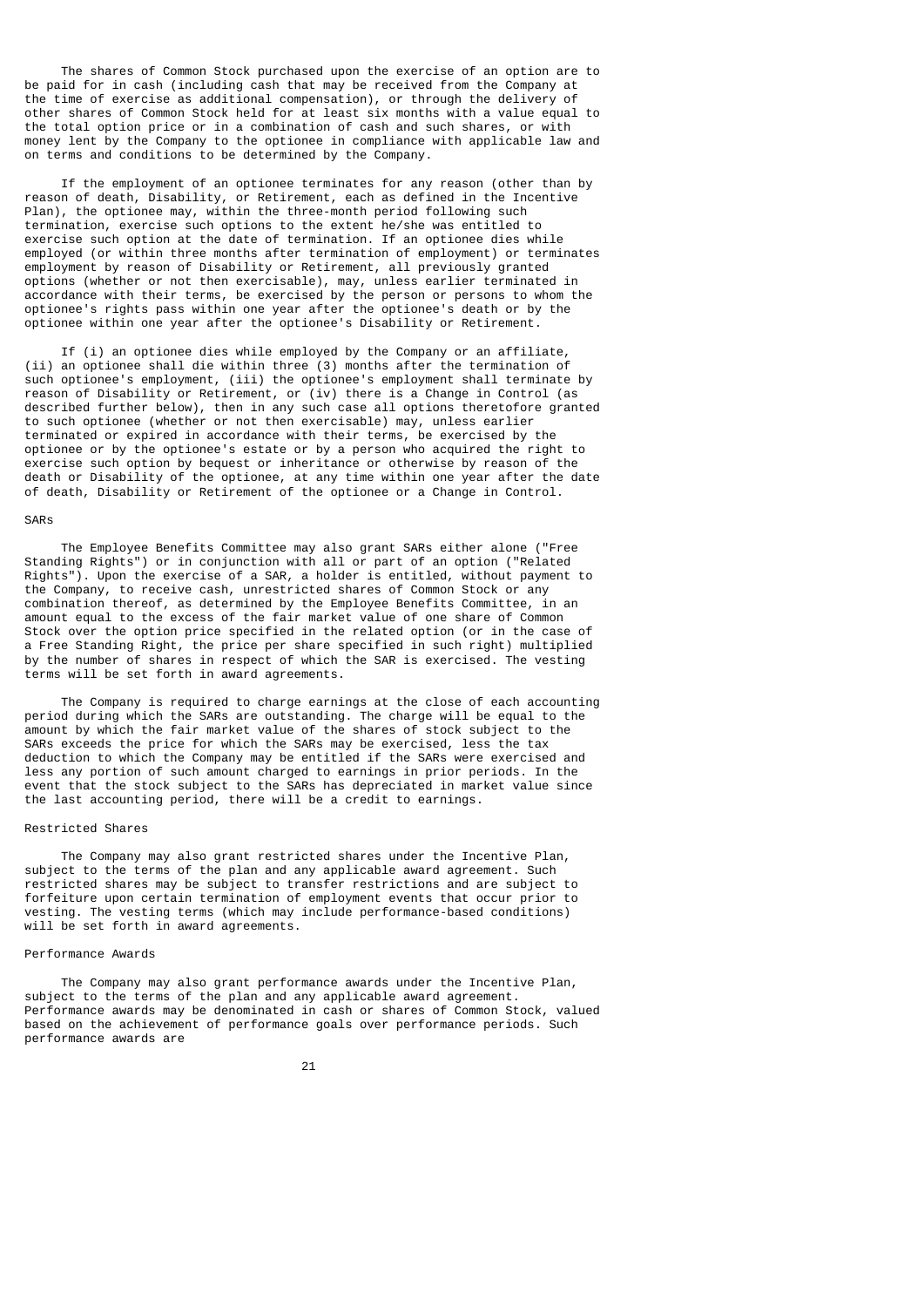subject to forfeiture upon certain termination of employment events that occur prior to vesting. The vesting terms will be set forth in award agreements.

Performance-Based Awards to "Covered Officers"

 With respect to awards to "covered officers" designed to comply with Section 162(m), performance goals will be expressed in terms of the achievement of one or more of the following Company, subsidiary, operating unit or division financial performance measures:

- (i) earnings before interest, taxes, depreciation and/or amortization<br>(ii) operating income or profit
- (ii) operating income or profit<br>(iii) return on equity, assets, o (iii) return on equity, assets, capital, capital employed, or investment<br>(iv) after tax operating income
- (iv) after tax operating income
- $(v)$  net income<br>(vi) earnings of  $(vi)$  earnings or book value per share<br>(vii) cash flow(s)
- $(vii)$  cash flow(s)<br>(viii) total sales o
- $(viii)$  total sales or revenues, or sales or revenues per employee  $(ix)$  stock price or total shareholder return stock price or total shareholder return
- 
- (x) dividends strategic business objectives, consisting of one or more objectives based on meeting specified cost targets, business expansion goals, and goals relating to acquisitions or divestitures

or any combination thereof. Each goal may be expressed on an absolute and/or relative basis, may be based on or otherwise employ comparisons based on internal targets, the past performance of the Company and/or the past or current performance of other companies, and in the case of earnings-based measures, may use or employ comparisons relating to capital, shareholders' equity and/or shares outstanding, or to assets or net assets.

 Before any awards intended to comply with Section 162(m) may be paid to covered officers, the Employee Benefits Committee must certify the extent to which performance goals and any other material terms were satisfied.

## Non-Employee Director Awards

 Each non-employee director shall be granted an option to purchase that number of shares of Common Stock having a Fair Market Value equal to \$65,000 as of the date of each annual meeting of the stockholders of the Company (the "Annual Grant Amount") following the effectiveness of the Incentive Plan at which such individual is elected or reelected to the office of director, (the "Meeting Grant Date") with each such grant effective as of each Meeting Grant Date. In addition, that notwithstanding the foregoing, (i) if the Incentive Plan is approved by shareholders at this Annual Meeting, options will be granted to such directors elected at the Annual Meeting for a number of shares having a Fair Market Value equal to \$65,000 as of the Effective Date to be effective as of the Effective Date and (ii) with respect to any director who is elected or nominated to become director other than in connection with an annual meeting of the stockholders of the Company , such director shall be granted an option, to be effective as of the date of his or her election or appointment, in an amount equal to a portion of the Annual Grant Amount, prorated by a percentage which reflects the portion of the year for which such director will have served. Notwithstanding the foregoing, the minimum and maximum number of shares which may be subject to an option in any year shall be 1,000 and 3,500 respectively, prorated for partial service, each on a post-split basis (10,000 and 35,000, respectively, if the Reverse Stock Split is not effected).

 The exercise price of an option grant to a non-employee director may not be less than one hundred percent (100%) of the Fair Market Value (as defined in the Incentive Plan) of the shares of Common Stock on the date of grant. The vesting terms will be set forth in award agreements.

 If the service of a director terminates for any reason (other than by reason of death or Disability) the director may, within the three-month period following such termination, exercise such options to the extent he was entitled to

проставление в село в 1922 године в 22 декабря 22 декабря 22 декабря 22 декабря 22 декабря 22 декабря 22 декаб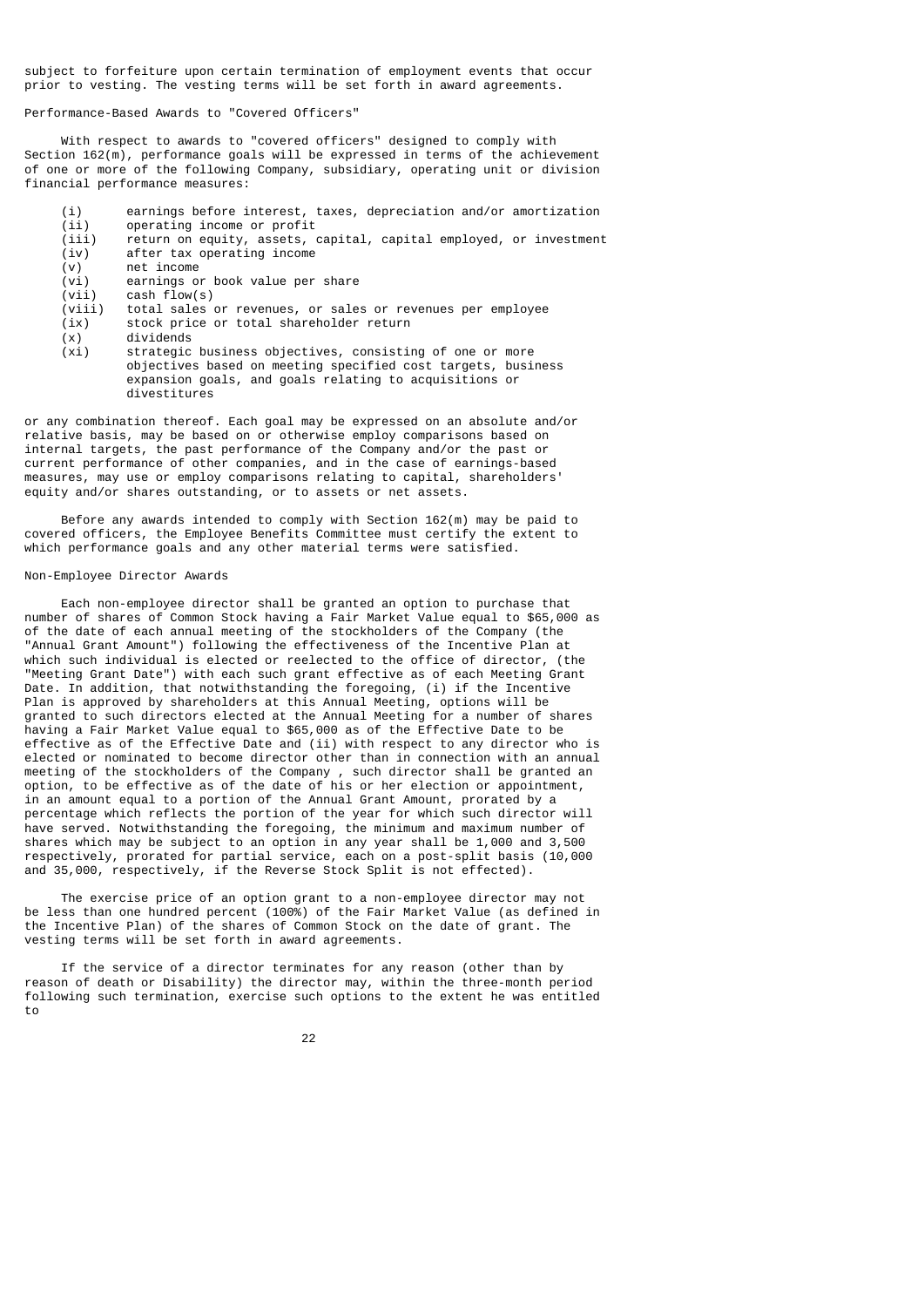exercise such option at the date of termination. If a director dies while serving (or within three months after termination of service) or terminates by reason of Disability, all previously granted options (whether or not then exercisable), may, unless earlier terminated in accordance with their terms, be exercised by the person or persons to whom the director's rights pass within one year after the director's death or by the director within one year after the director's Disability.

 If (i) a director dies while in the service of the Company or an affiliate, (ii) a director shall die within three (3) months after the termination of such director's service, (iii) the director's service shall terminate by reason of Disability, or (iv) there is a Change in Control (as described further below), then in any such case all options theretofore granted to such director (whether or not then exercisable) may, unless earlier terminated or expired in accordance with their terms, be exercised by the director or by the director's estate or by a person who acquired the right to exercise such option by bequest or inheritance or otherwise by reason of the death or Disability of the director, at any time within one year after the date of death or Disability of the director or a Change in Control.

### Change in Control

 Under the Incentive Plan, the vesting of all or portion of an award will be accelerated upon a Change in Control of the Company (as defined in the Incentive Plan). If the vesting of an award is so accelerated, payments made may constitute an "excess parachute payment" that is not deductible by the Company in whole or in part under Section 280G of the Code. Such acceleration may also subject the participant to a 20% federal excise tax under Section 4999 of the Code on all or a portion of the value conferred on such holder by reason of the Change in Control. Award agreements may provide that the Company will reimburse such holder for the full amount of any such excise tax imposed.

## Transferability

 Except as otherwise provided in an award agreement, no award may be transferred by an optionee during his lifetime except by will or the laws of descent and distribution.

## Amendment and Termination

 Unless terminated by action of the Board of Directors or the Employee Benefits Committee, no awards may be granted under the Incentive Plan after May 4, 2010. The Incentive Plan may be amended or terminated at any time by the Board of Directors, except that no amendment may be made without shareholder approval if the Employee Benefits Committee determines that such approval is necessary to comply with any tax or regulatory requirement, including any approval requirement which is a prerequisite for exemptive relief from Section 16 of the Securities Exchange Act of 1934, as amended, for which or with which the Employee Benefits Committee determines that it is desirable to qualify or comply. The Employee Benefits Committee may amend the terms of any award granted, retroactively or prospectively, but no amendment may adversely affect any vested award without the holder's consent.

 In the event of a stock split, stock dividend, subdivision or combination of the shares of Common Stock or other change in corporate structure affecting the shares of Common Stock, the Employee Benefits Committee may make such adjustments to the number of shares authorized under the Incentive Plan and to outstanding awards thereunder as it deems necessary.

 The Incentive Plan is not subject to any provision of ERISA and is not qualified under Section 401(a) of the Code.

#### <u>23 and 23 and 23 and 23 and 23 and 23 and 23 and 23 and 23 and 23 and 23 and 23 and 23 and 23 and 23 and 23 and 23 and 23 and 23 and 23 and 23 and 23 and 23 and 23 and 23 and 23 and 23 and 23 and 23 and 23 and 23 and 23 a</u>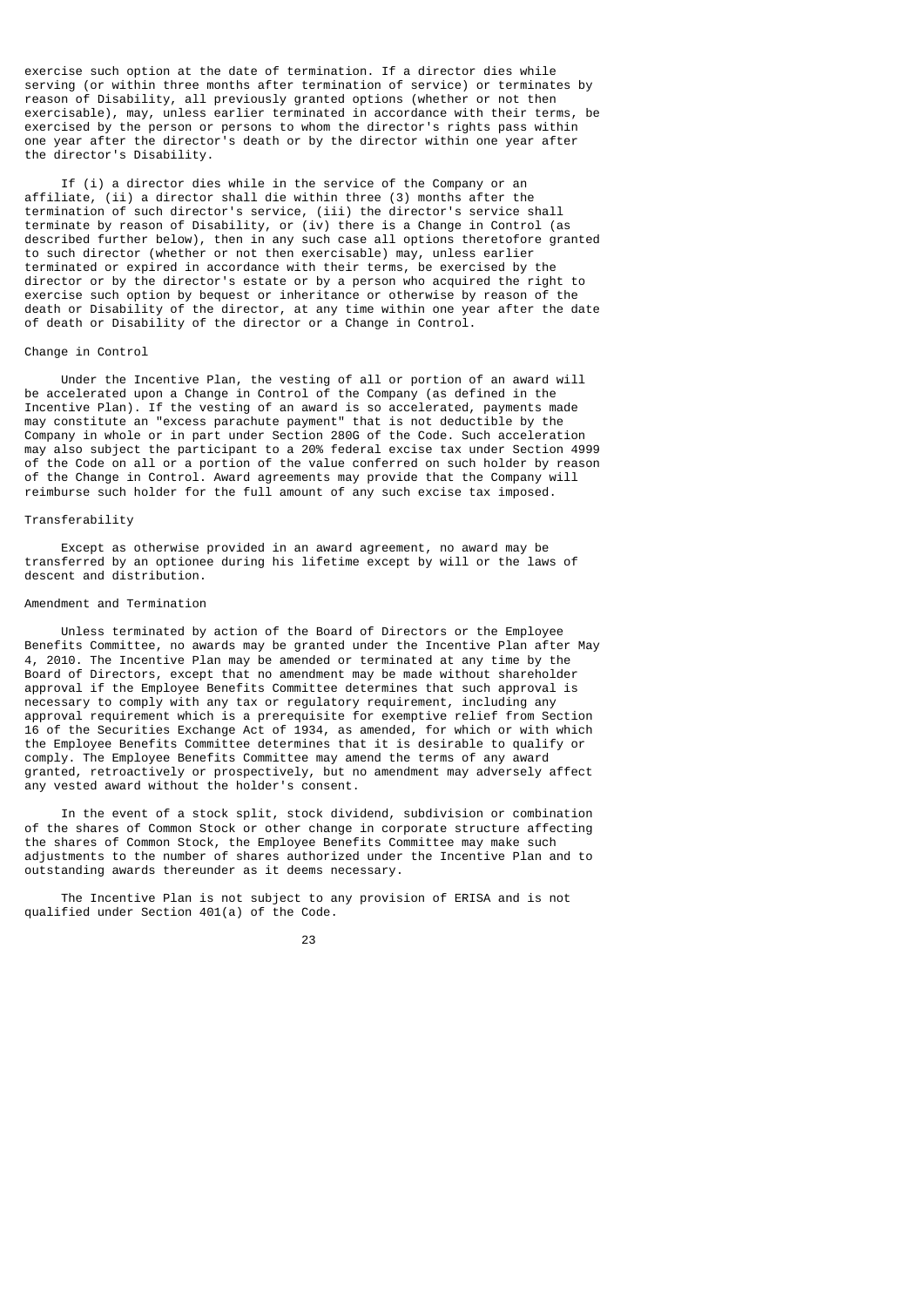#### Federal Tax Consequences

 Generally, when an optionee exercises a NQSO, the difference between the Option Price and any higher fair market value of the shares of Common Stock on the date of exercise will be ordinary income to the optionee and will be generally allowed as a deduction for federal income tax purposes to the employer.

 Any gain or loss realized by an optionee on disposition of the Common Stock acquired upon exercise of a NQSO will generally be capital gain or loss to such optionee, long-term or short-term depending on the holding period, and will not result in any additional tax consequences to the employer. The optionee's basis in the shares of Common Stock is determined generally at the time of exercise.

 When an optionee exercises an ISO while employed by the Company or a subsidiary or within three months (one year for Disability) after termination of employment by reason of Retirement or death, no ordinary income will be recognized by the optionee at that time, but the excess (if any) of the fair market value of the shares of Common Stock acquired upon such exercise over the Option Price will be an adjustment to taxable income for purposes of the federal alternative minimum tax applicable to individuals. If the shares of Common Stock acquired upon exercise of the ISO are not disposed of prior to the expiration of one year after the date of acquisition and two years after the date of grant of the option, the excess (if any) of the sales proceeds over the aggregate Option Price of such shares of Common Stock will be long-term capital gain, but the employer will not be entitled to any tax deduction with respect to such gain. Generally, if the shares of Common Stock are disposed of prior to the expiration of such periods (a "Disqualifying Disposition"), the excess of the fair market value of such shares at the time of exercise over the aggregate Option Price (but not more than the gain on the disposition if the disposition is a transaction on which a loss, if realized, would be recognized) will be ordinary income at the time of such Disqualifying Disposition (and the employer will generally be entitled to a federal income tax deduction in a like amount). Any gain realized by the optionee as the result of a Disqualifying Disposition that exceeds the amount treated as ownership income will be capital in nature, long-term or short-term depending on the holding period. If an ISO is exercised more than three months (one year for disability) after termination of employment, the tax consequences are the same as described above for NOSOs.

 Certain additional special rules apply if the exercise price for an option is paid in shares of Common Stock previously owned by the optionee rather than in cash.

 ACCORDINGLY, EACH OPTIONEE SHOULD CONSULT HIS OR HER TAX ADVISOR TO DETERMINE THE PARTICULAR TAX CONSEQUENCES TO HIM OR HER OF INCENTIVE PLAN AWARDS, AS WELL AS THE USE OF SHARES FOR EXERCISE, INCLUDING THE APPLICATION AND EFFECT OF FEDERAL, STATE, LOCAL, OR FOREIGN INCOME TAX AND OTHER LAWS.

 When a Participant exercises SARs, the amount of cash and the fair market value of property received (including Shares), unless the property is subject to transfer restrictions or forfeiture, will be ordinary income to the participant and will be allowed as a deduction for federal income tax purposes to the Company or a subsidiary.

 In the absence of an election by a participant under Section 83(b) of the Code, the grant of restricted shares will not result in taxable income to the participant or a deduction to the Company or its subsidiary or affiliate in the year of the grant. The value of such restricted shares will be taxed to a participant in the year in which the restrictions lapse. Alternatively, a participant may elect to treat as income in the year of grant the fair market value of the restricted shares on the date of grant, provided the Participant makes an election under Section 83(b) of the Code within thirty days after the date of such grant. If such an election were made, a participant would not be allowed to deduct at a later date the amount included as taxable income if he/she should forfeit the restricted shares to the Company or its subsidiary or affiliate. Generally, the amount of ordinary income recognized by a participant is deductible by the Company or its subsidiary or affiliate in the year the income is recognized by the participant. If the participant does not make an election under Section 83(b) of the Code, dividends paid on the shares prior to the lapse of restrictions on such shares will be taxable to the participant as additional compensation in the year received free of restrictions, and the Company or its subsidiary or affiliate will be allowed a corresponding deduction subject to Section 162(m).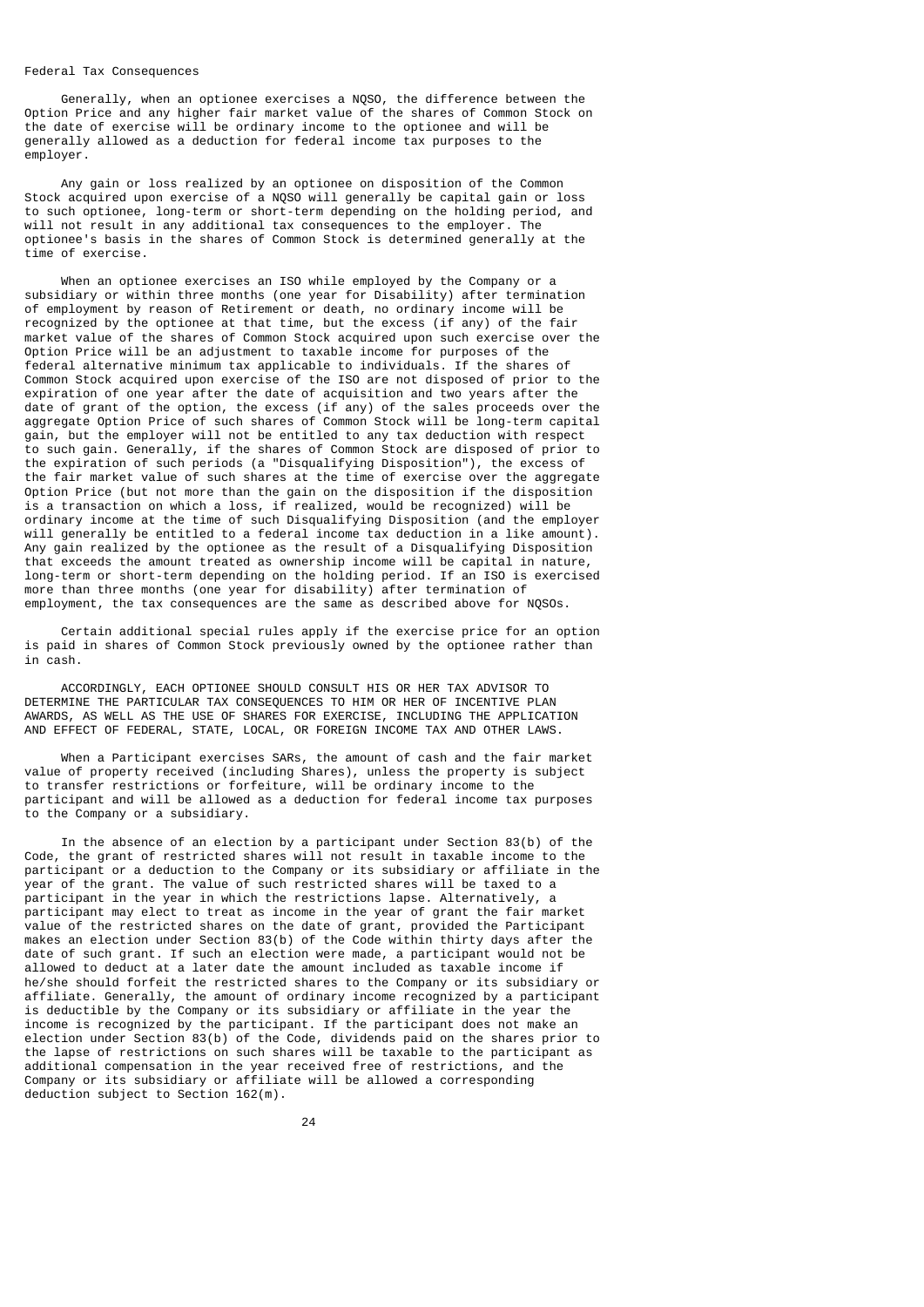In general, the grant of performance awards will not result in taxable income to the participant or a deduction to the company or its subsidiary or affiliate in the year of the grant. The value of the award will be taxed to a participant in the year in which the award is settled and the Company will  $r$ eceive a deduction in the same amount, subject to Section 162(m).

 The foregoing discussion summarizes the federal income tax consequences of the Incentive Plan based on current provisions of the Code, which are subject to change. This summary does not cover any state or local tax consequences of participation in the Incentive Plan.

#### New Plan Benefits

 The amounts of awards that may be granted under the Incentive Plan in 2000 are not yet determinable, except that upon the effectiveness of the Incentive Plan, each non-employee director will be automatically granted options having a Fair Market Value of \$65,000 as of such grant date and annually thereafter on the date of the annual meeting of stockholders of the Company.

 The Board of Directors of the Company recommends that stockholders vote "FOR" the approval of the adoption of the 2000 Stock Incentive Plan.

## ITEM THREE: APPROVAL OF THE AMENDMENT TO THE CERTIFICATE OF INCORPORATION (THE REVERSE STOCK SPLIT)

### General

 The Board of Directors has determined that it would be advisable to amend the Company's Certificate of Incorporation to effect a one-for-ten reverse stock split (the "Reverse Stock Split") of the Company's Common Stock. A copy of the Amendment to the Certificate of Incorporation is attached hereto as Annex II. If the Amendment is approved by the stockholders, each TEN shares of Common Stock, par value \$0.01 per share, (the "Old Common Stock") outstanding on the Effective Date (as defined below) will be converted automatically into ONE share of new Common Stock, par value \$0.10 per share, (the "New Common Stock"). To avoid the existence of fractional shares of New Common Stock, stockholders who would otherwise be entitled to receive fractional shares of New Common Stock shall receive a cash distribution in lieu thereof. See "Exchange of Stock Certificates". The "Effective Date" of the Reverse Stock Split will be the date on which the Amendment is filed with the Secretary of State of Delaware, which is anticipated to be as soon as reasonably practicable following the date of the Annual Meeting.

## Background of and Reasons for the Reverse Stock Split

 On February 9, 2000, the Board of Directors adopted resolutions approving the Amendment and directing that the Amendment be placed on the agenda for consideration by the stockholders at the Annual Meeting.

 On December 31, 1999, the closing price per share of the Common Stock on the NYSE was \$3.6875. The Board of Directors believes that the present level of the per share market price of the Common Stock impairs the acceptability of the stock to portions of the financial community and the investing public.

 Many investors look upon low priced stock as unduly speculative in nature and, as a matter of policy, avoid investment in such stocks. The Board of Directors also believes that the current per share price of the Common Stock has reduced the effective marketability of the shares because of the reluctance of many leading brokerage firms to recommend low priced stock to their clients. Further, various brokerage house policies and practices tend to discourage individual brokers from dealing in low priced stocks. Some of those policies and practices pertain to the payment of brokers' commissions and to time-consuming procedures which function to make the handling of low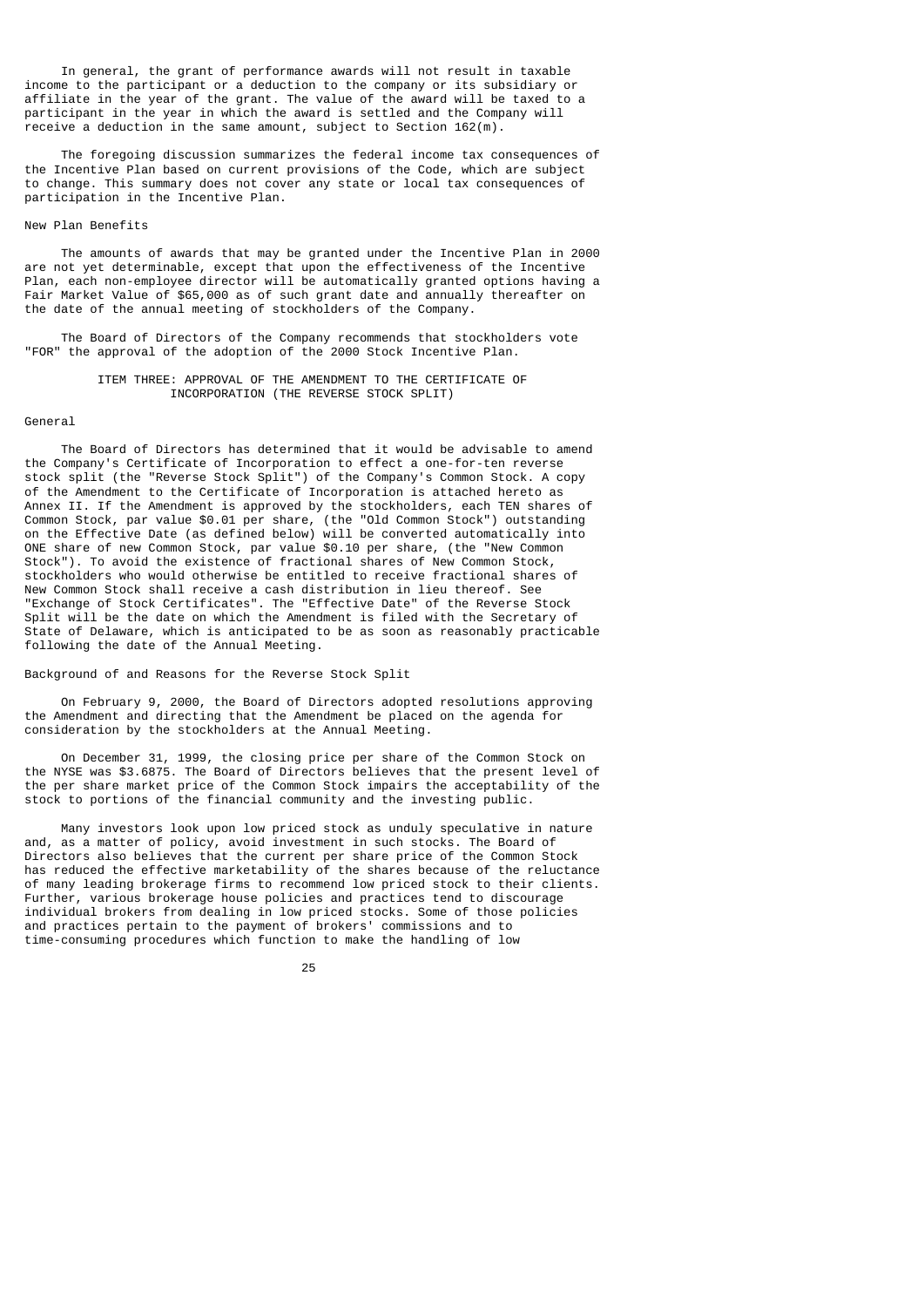priced stocks unattractive to brokers from an economic standpoint. Additionally, several institutional investors have policies prohibiting them from holding low priced stock in their own portfolios. Also, the structure of trading commissions also tends to have an adverse impact upon holders of low priced stock because the brokerage commission on a sale of low priced stock generally represents a higher percentage of the sales price than the commission on higher priced stock.

 The Board of Directors is optimistic that the decrease in the number of shares of Common Stock outstanding as a consequence of the Reverse Stock Split and the resulting anticipated increased price level will result in greater interest in the Common Stock by the financial community and the investing public.

 There can be no assurance, however, that the foregoing will occur or that the market price of the Common Stock immediately after implementation of the Reverse Stock Split will increase, and if it does increase, no assurance that such increase can be maintained for any period of time, or that such market price will approximate ten times the market price before the Reverse Stock Split.

 Dissenting stockholders have no appraisal rights under Delaware law or under the Company's Certificate of Incorporation and By-Laws in connection with the Reverse Stock Split.

### Effects of the Reverse Stock Split

 General Effects. If the Amendment is approved by the stockholders, the principal effect of the Reverse Stock Split will be to decrease the number of outstanding shares of Common Stock from approximately 130 million shares to approximately 13 million shares, based on share information as of March 10, 2000. The Reverse Stock Split would not affect the proportionate equity interest in the Company of any holder of Common Stock, except as may result from the provisions for the elimination of fractional shares as described below. The Reverse Stock Split will not affect the registration of the Common Stock under the Exchange Act or the listing of the Common Stock on the New York Stock Exchange.

 In order that the Company may avoid the expense and inconvenience of issuing and transferring fractional shares of New Common Stock, stockholders who would otherwise be entitled to receive a fractional share of New Common Stock (the "Fractional Stockholders") shall receive payment in cash in lieu of receiving a fractional share of New Common Stock. See "Exchange of Stock Certificates."

 The Reverse Stock Split may leave certain stockholders with one or more "odd lots" of New Common Stock, i.e., stock in amounts of less than 100 shares. These odd lots may be more difficult to sell or require greater transaction costs per share to sell, than shares in even multiples of 100.

## Effect on Stock Option Plans

 As of March 10, 2000 there were outstanding options to purchase shares under the Company's stock incentive plans relating to an aggregate of approximately 11.1 million shares of Common Stock. On that date 2,533 shares of Common Stock remained available for grant under such plans. All of the outstanding options, other grants and rights to purchase stock under the employee stock purchase plans include provisions for adjustments in the number of shares covered thereby, and the exercise price thereof, in the event of a reverse stock split by appropriate action of the Employee Benefits Committee of the Company's Board of Directors. If the Reverse Stock Split is approved and effected, there would be reserved for future issuance upon exercise of all outstanding options a total of 1.1 million shares of Common Stock. Each of the outstanding options would thereafter evidence the right to purchase 10% of the shares of Common Stock previously covered thereby and the exercise price per share would be ten times the previous exercise price. Each of the outstanding grants of shares would thereafter evidence the contingent obligation to deliver 10% of the shares of Common Stock previously covered thereby. The number of shares currently available for grant under the Company's stock incentive and employee stock purchase plans would be decreased to approximately 288,000 shares of Common Stock, if the Reverse Stock Split is effected.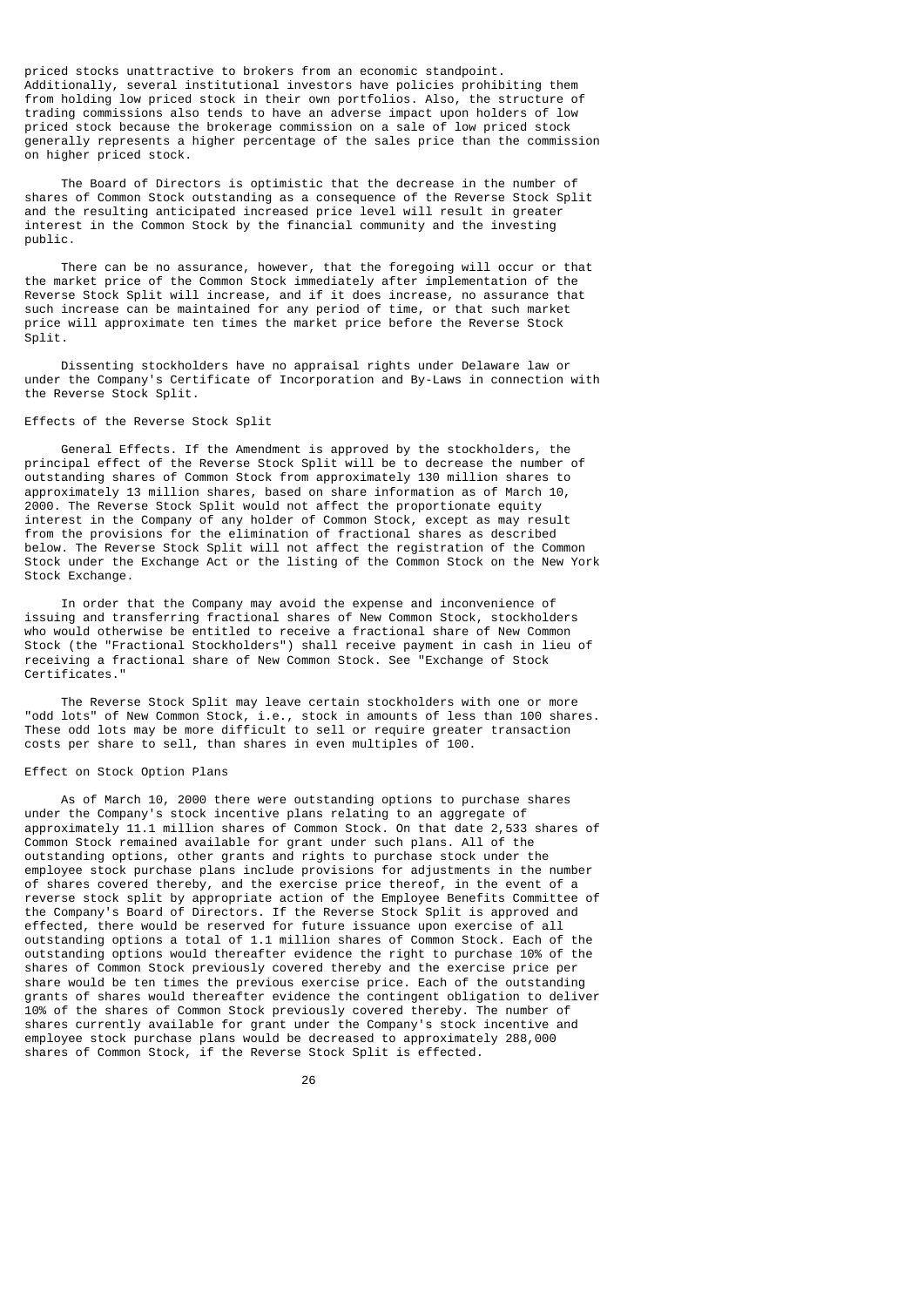## Effect on Preferred Stock

 An aggregate of approximately 250 million shares of Common Stock are currently authorized for issuance upon conversion of all outstanding shares of Preferred Stock. If the Reverse Stock Split is approved and effected, the conversion rates for such shares of Preferred Stock would be adjusted proportionately so that the new conversion rates would be 10% of the present conversion rate and there would be reserved for issuance for this purpose approximately 25 million shares of Common Stock. As a result, following the Reverse Stock Split, each share of Series A Preferred Stock would thereafter be convertible into 1.81818 shares of Common Stock instead of 18.1818 shares. In addition, the voting powers of the Series A Preferred Stock would thereafter be reduced correspondingly.

## Changes in Stockholders' Equity

 The following table illustrates the principal effects of the Reverse Stock Split discussed in the preceding paragraphs:

|                                                                                                                                 | Prior to Reverse    | After Reverse       |
|---------------------------------------------------------------------------------------------------------------------------------|---------------------|---------------------|
|                                                                                                                                 | Split and Amendment | Split and Amendment |
| Number of Shares of Common Stock                                                                                                | to Certificate      | to Certificate      |
|                                                                                                                                 |                     |                     |
|                                                                                                                                 | 520,000,000         | 52,000,000          |
|                                                                                                                                 | 129, 851, 617       | 12,985,161          |
| Reserved for future grants under the stock incentive plans                                                                      | 2,533               | 253 (2)             |
| Reserved for future issuance upon exercise of outstanding options                                                               | 11, 150, 190        | 1, 115, 019         |
| Restricted stock awards issued under the stock incentive plan                                                                   | 2,138,000           | 213,800             |
| Reserved for future issuance pursuant to the employee stock                                                                     | 2,883,683           | 288,368             |
| Authorized for issuance upon conversion of Preferred Stock<br>Available for future issuance by action of the Board of Directors | 249,092,296         | 24,909,229          |
| (after giving effect to the above reservations)                                                                                 | 127,019,681         | 12,701,968          |

- ---------

(1) Including restricted stock awards.

(2) After giving effect to the approval of the proposed 2000 Stock Incentive Plan, if approved, the number of shares of Common Stock reserved for future grants under the stock incentive plans would be 1,700,253.

 Assuming the Amendment effecting the Reverse Stock Split is approved, the Amendment will be filed with the Secretary of State of the State of Delaware as promptly as reasonably practicable thereafter. The Amendment and the proposed Reverse Stock Split would become effective upon the Effective Date.

## Federal Income Tax Consequences

 The following summary of the federal income tax consequences of the Reverse Stock Split is based on current law, including the Internal Revenue Code of 1986, as amended (the "Code"), and is for general information only. The tax treatment of a stockholder may vary depending upon the particular facts and circumstances of such stockholder. Certain stockholders, including insurance companies, tax-exempt organizations, financial institutions, broker-dealers, non-resident aliens, foreign corporations, and persons who do not hold the Common Stock as a capital asset, may be subject to special rules not discussed below.

 ACCORDINGLY, EACH STOCKHOLDER SHOULD CONSULT HIS OR HER TAX ADVISOR TO DETERMINE THE PARTICULAR TAX CONSEQUENCES TO HIM OR HER OF THE REVERSE STOCK SPLIT, INCLUDING THE APPLICATION AND EFFECT OF FEDERAL, STATE, LOCAL, OR FOREIGN INCOME TAX AND OTHER LAWS.

<u>27 and 27</u>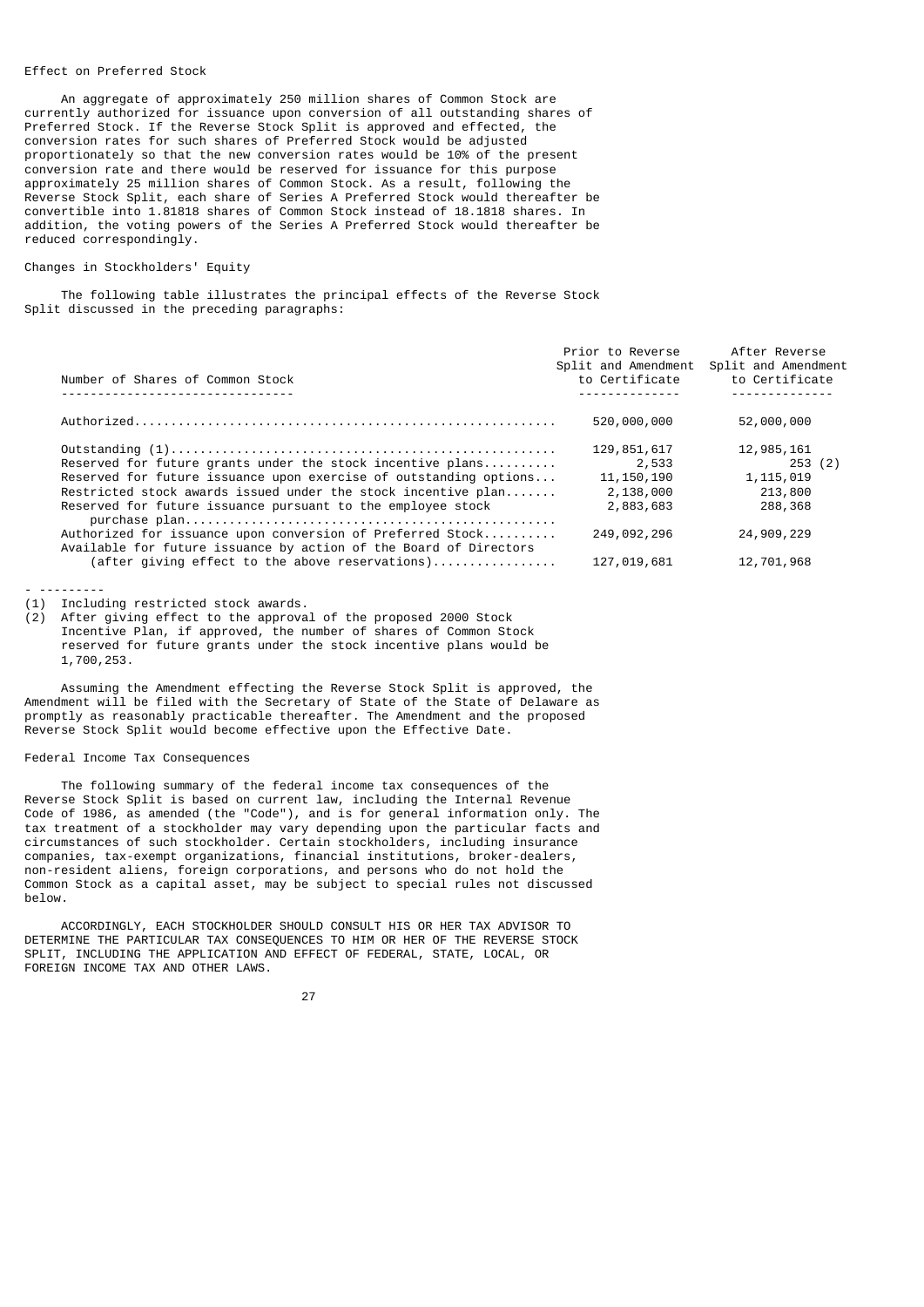The receipt of shares of New Common Stock (excluding fractional shares of New Common Stock) in the Reverse Stock Split will be a nontaxable transaction under the Code for federal income tax purposes. Consequently, a stockholder receiving shares of New Common Stock will not recognize either gain or loss, or any other type of income, with respect to whole shares of New Common Stock received as a result of the Reverse Stock Split. In addition, the aggregate tax basis of such stockholder's shares of Common Stock prior to the Reverse Stock Split will carry over as the tax basis of the stockholder's shares of New Common Stock. Each stockholder will be required to allocate such stockholder's basis in such stockholder's shares of Common Stock ratably among the total number of shares of New Common Stock owned following the Reverse Stock Split. The holding period of the shares of New Common Stock will also include the holding period during which the stockholder held the Common Stock, provided that such Common Stock was held by the stockholder as a capital asset on the Effective Date.

 The receipt by a Fractional Stockholder of cash in lieu of a fractional share of New Common Stock pursuant to the Reverse Stock Split will be a taxable transaction for federal income tax purposes. The receipt of cash in lieu of fractional shares of New Common Stock will result in gain or loss (rather than dividend income) to the Fractional Stockholders measured by the difference between the amount of cash received and the adjusted basis of the fractional share assuming, as the Company believes, that such cash distribution is undertaken solely for the purpose of saving the Company the expense and inconvenience of issuing and transferring fractional shares of New Common Stock. Capital gain or loss will be long term capital gain or loss if on the Effective Date the shares of Common Stock have been held by the Fractional Stockholder for longer than one year.

 Based on certain exceptions contained in regulations issued by the Internal Revenue Service, the Company does not believe that it or Fractional Stockholders will be subject to backup withholding or informational reporting with respect to the cash distributed to a Fractional Stockholder.

#### Exchange of Stock Certificates

 If the proposal to implement the Reverse Stock Split is adopted, stockholders will be required to exchange their stock certificates for new certificates representing the shares of New Common Stock. Stockholders of record on the Effective Date will be furnished the necessary materials and instructions for the surrender and exchange of share certificates at the appropriate time by the Company's transfer agent (the "Transfer Agent"). Stockholders will not have to pay a transfer fee or other fee in connection with the exchange of certificates. Stockholders should not submit any certificates until requested to do so.

 As soon as practicable after the Effective Date, the Transfer Agent will send a letter of transmittal to each stockholder advising such holder of the procedure for surrendering stock certificates in exchange for new certificates representing the ownership of New Common Stock. No certificates representing fractional shares shall be issued. In lieu thereof, a certificate or certificates evidencing the aggregate of all fractional shares otherwise issuable (rounded, if necessary, to the next higher whole share) shall be issued to the Transfer Agent or its nominee, as agent for the accounts of all holders of Common Stock otherwise entitled to have a fraction of a share issued to them in connection with the Reverse Stock Split. Sales of fractional interests will be effected by the Transfer Agent as soon as practicable on the basis of prevailing market prices of the Common Stock on the NYSE at the time of sale. After the Effective Date, the Transfer Agent will pay to such stockholders their pro rata share of the net proceeds derived from the sale of their fractional interests upon surrender of their stock certificates. No service charges or brokerage commissions will be payable by stockholders in connection with the sale of fractional interests, all of which costs will be borne by the Company.

Until they have surrendered their stock certificates for exchange, stockholders will not be entitled to receive any dividends or other distributions that may be declared and payable to holders of record. Upon the surrender of certificates representing Old Common Stock, certificates representing New Common Stock together with any such withheld dividends or other distributions, without interest, will be delivered. At the same time or as soon as possible thereafter, any cash payment for a fractional share will be paid (without interest).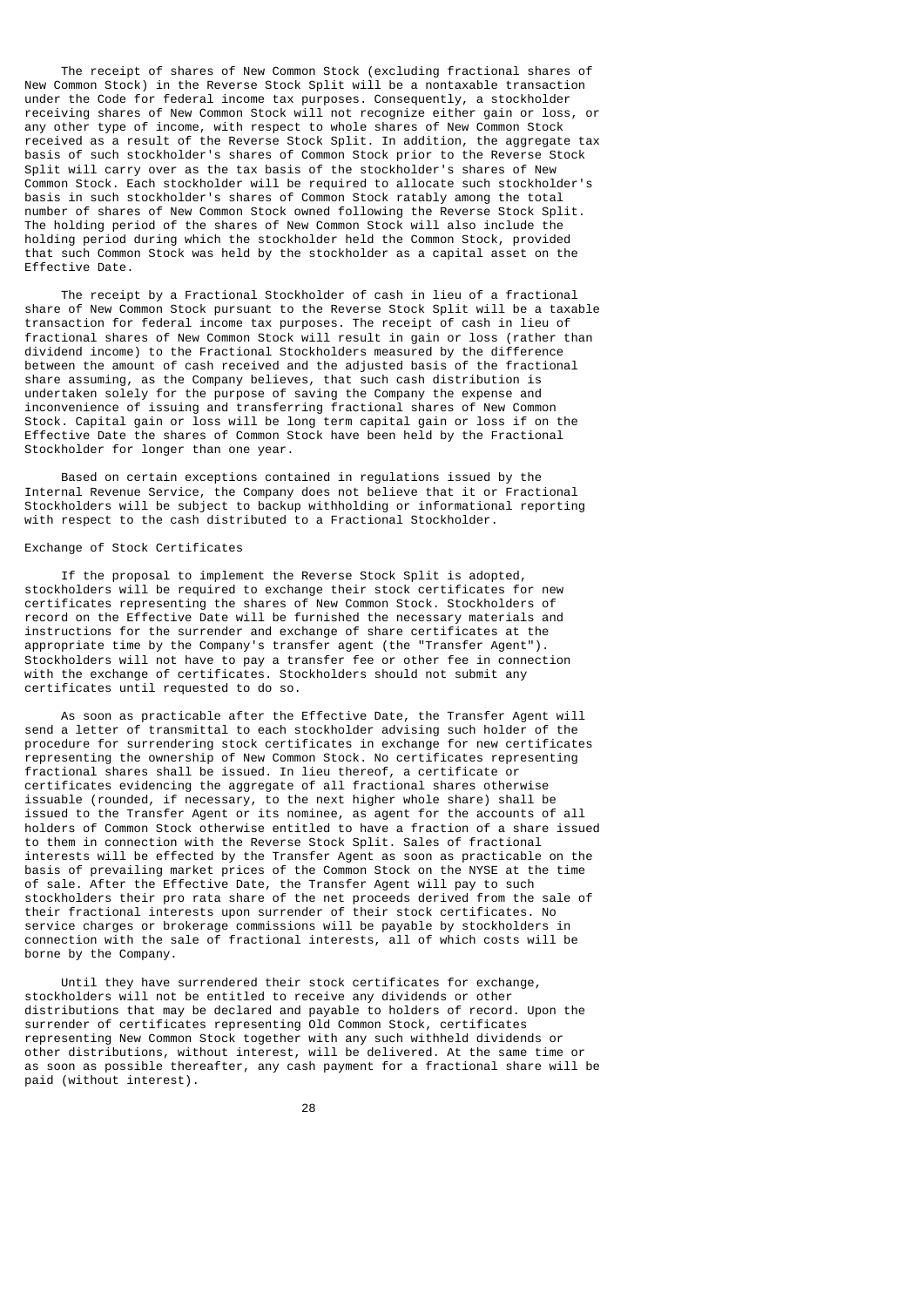Any stockholder whose certificate for Old Common Stock has been lost, destroyed or stolen, will be entitled to issuance of a certificate representing the shares of New Common Stock into which such shares will have been converted upon compliance with such requirements as the Company and the Transfer Agent customarily apply in connection with lost, stolen or destroyed certificates.

 The Board of Directors of the Company recommends that stockholders vote "FOR" approval of the Amendment to the Company's Certificate of Incorporation.

## ITEM FOUR: RATIFICATION OF INDEPENDENT ACCOUNTANTS

 Upon the recommendation of the Audit Committee, the Board of Directors has appointed PricewaterhouseCoopers LLP ("PwC") to audit the accounts of the Company for the year ending December 31, 2000. For the year ended December 31, 1999 the Company's accounts were audited by PwC.

 PwC's report on the financial statements of the Company for the year ended December 31, 1999 did not contain an adverse opinion or a disclaimer of opinion and was not qualified or modified as to uncertainty, audit scope, or accounting principles.

 To the knowledge of management and the Audit Committee of the Board of Directors of the Company, in connection with the audit of the Company's financial statements for the year ended December 31, 1999, there were no disagreements with PwC on any matters of accounting principles or practices, financial statement disclosure, or auditing scope and procedure which, if not resolved to the satisfaction of PwC, would have caused PwC to make reference to the matter in its reports.

 Representatives of PwC will be present at the Annual Meeting with the opportunity to make a statement if they desire to do so and will be available to respond to appropriate questions.

 Stockholder ratification of the appointment of PwC as the Company's independent accountants is not required by the Company's By-Laws or otherwise. The Board of Directors has elected to seek such ratification as a matter of good corporate practice. Should the stockholders fail to ratify the appointment of PwC as the Company's independent accountants for the year ending December 31, 2000, the Board of Directors will consider whether to retain that firm for such year.

 The Board of Directors of the Company recommends that stockholders vote "FOR" the ratification of the appointment of PwC as the Company's independent accountants for 2000.

<u>29 and 29 and 29 and 29 and 29 and 29 and 29 and 29 and 29 and 29 and 29 and 29 and 29 and 29 and 29 and 29 and 20</u>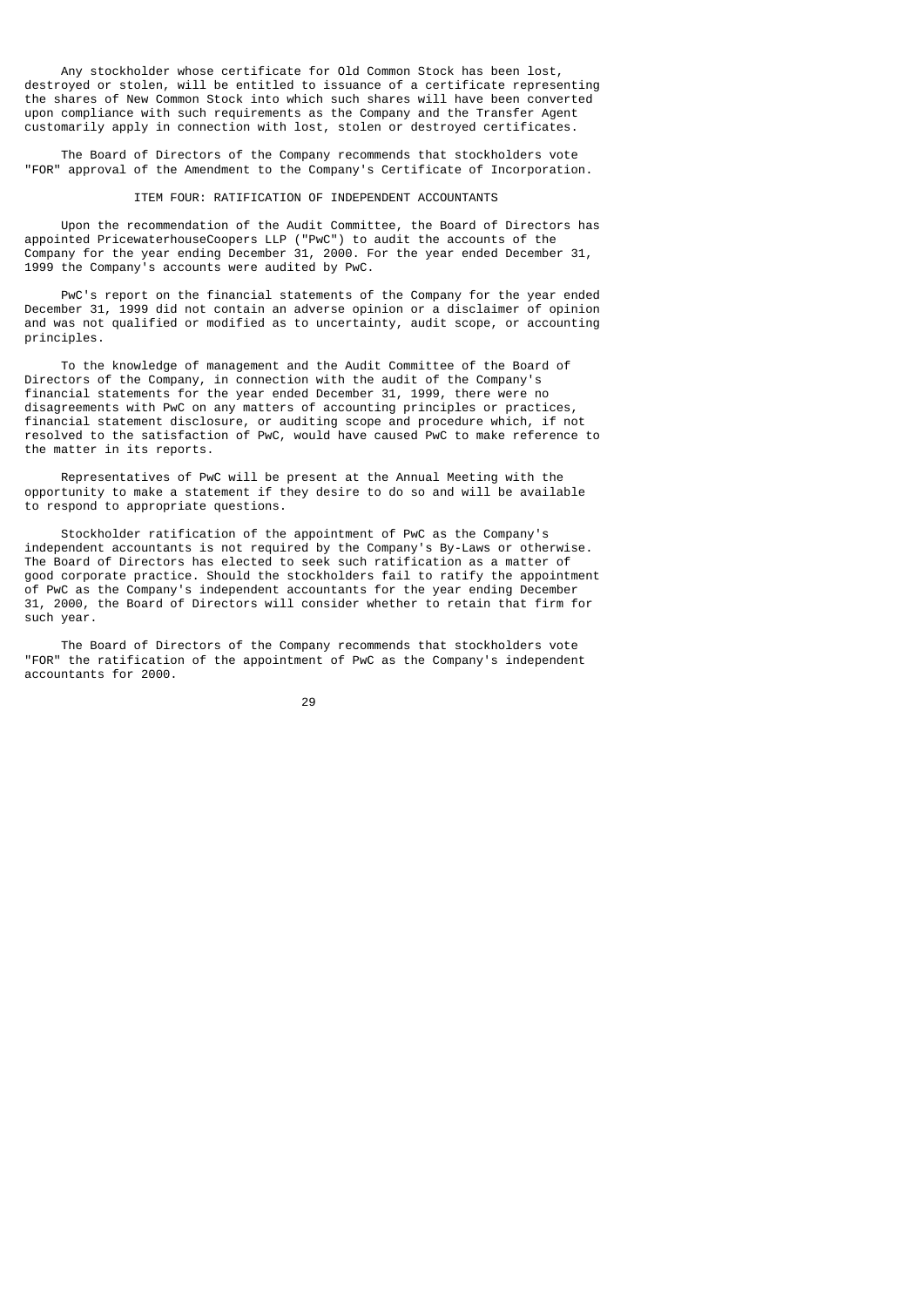#### The Stockholder Agreement

 In connection with the Merger, the Company, HLR, Holdings and Hoffmann-La Roche entered into the Stockholder Agreement dated as of April 28, 1995. In December 1996, HLR was merged with and into Hoffmann-La Roche and the shares of Common Stock owned by HLR subsequently transferred from Hoffmann-La Roche to Holdings. The Stockholder Agreement contains certain provisions relating to (i) the governance of the Company following the Merger, including but not limited to the composition of the Board of Directors, (ii) the issuance, sale, and transfer of the Company's Equity Securities (as defined therein) by the Company and Hoffmann-La Roche, (iii) the acquisition of additional Equity Securities, and (iv) the registration rights granted by the Company to Holdings and Hoffmann-La Roche with respect to the Company's Equity Securities.

 Pursuant to the Stockholder Agreement, the Board of Directors of the Company will (subject to specified exceptions) be comprised of seven members, consisting of three "Roche Directors" and four Independent Directors nominated by the Nominating Committee of the Board of Directors.

 The Stockholder Agreement also provides that, among other things, certain actions by the Company will require approval by a majority of the Roche Directors and at least one Independent Director (a "Special Majority Vote"). Included in these items is any change in the size or composition of the Board of Directors or any committee thereof and the establishment of a new committee of the Board of Directors, and with certain exceptions, the issuance of securities by the Company.

 The Stockholder Agreement also provides that, except under certain circumstances, which include the issuance of Common Stock pursuant to a public offering, the Company may not issue any equity securities unless Holdings is offered the opportunity to purchase an amount of such stock necessary to maintain its interest.

 Pursuant to the Stockholder Agreement, Holdings and its affiliates (other than the Company and its subsidiaries) have the right to acquire Equity Securities (as defined therein) to the extent that, after giving effect thereto, their Total Voting Power would not exceed 75%. Moreover, Holdings and its affiliates (other than the Company and its subsidiaries) may acquire additional Equity Securities notwithstanding the fact that after giving effect thereto, their Total Voting Power would exceed 75%, if Holdings and its affiliates (other than the Company and its subsidiaries) or any one of them offers, prior to consummation of such purchase, to purchase all outstanding Equity Securities and holders of Equity Securities totaling more than 50% of the outstanding Equity Securities (excluding Equity Securities held by Holdings and its affiliates (other than the Company and its subsidiaries)) accept such offer. After the third anniversary of the Merger, the Stockholder Agreement does not restrict purchases by Holdings or its affiliates of Equity Securities.

 In addition, the Stockholder Agreement contains a Demand Registration provision pursuant to which the Company is obligated, upon the request of Holdings, or Hoffmann-La Roche, to file registration statements with the Commission covering any shares of Common Stock owned by those parties which are restricted securities within the meaning of Rule  $144(a)(3)$  of the Securities Act of 1933, as amended (the "Securities Act"). Holdings and Hoffmann-La Roche will also have the right to include such securities in any registration statement filed by the Company offering securities for its own account or for the account of any holder other than Mafco Holdings, Inc., a Delaware corporation and indirect wholly-owned subsidiary of M&F Holdings or any of its affiliates, subject to certain reductions if the managing underwriter determines that the size of the offering or the combination of securities offered would materially interfere with the offering.

## Certain Other Transactions with Roche

 At December 31, 1999, 61,329,256 shares of the Company's outstanding common stock, or approximately 47.6% at December 31, 1999, were owned by Roche. In addition, Roche owned 6,170,140 shares of the Company's

30 and 20 and 20 and 20 and 20 and 20 and 20 and 20 and 20 and 20 and 20 and 20 and 20 and 20 and 20 and 20 an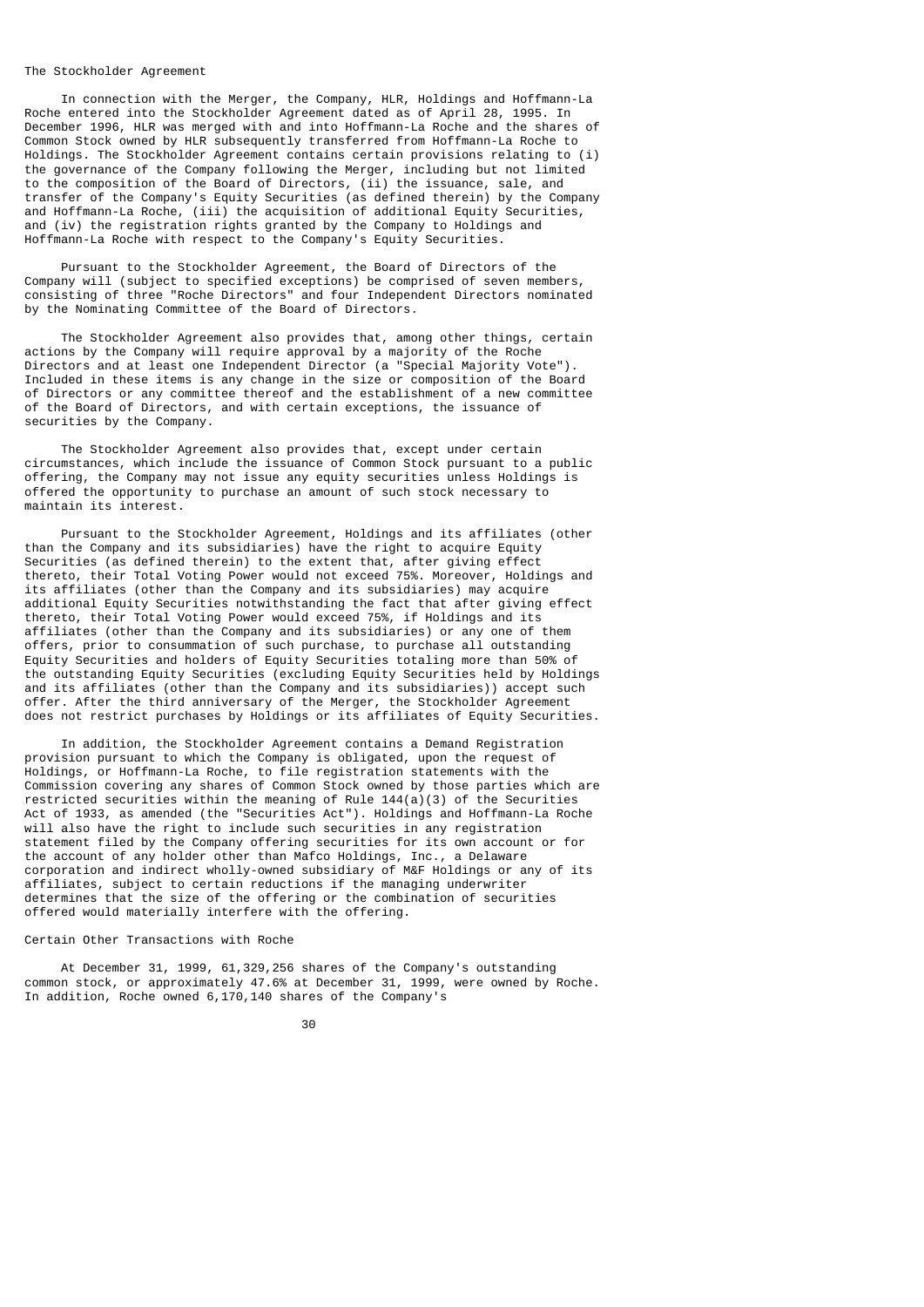redeemable convertible preferred stock at December 31, 1999, or approximately 54.4%. No voting rights are associated with the redeemable preferred shares.

 As of December 31, 1999, the number of warrants outstanding to purchase the Company's common stock was 22,151,308 of which 8,325,000 warrants were held by an affiliate of Roche. These warrants are exercisable at a price of \$22.00 per share and expire on April 28, 2000.

 The Company has certain on-going arrangements with Roche for the purchase by the Company of certain products and the licensing by the Company from Roche of certain diagnostic technologies, with an aggregate value of approximately \$38.3 million in 1999. In addition, the Company made royalty payments to Roche in the amount of \$2.9 million in 1999. The Company provides certain diagnostic testing and support services to Roche in connection with Roche's clinical pharmaceutical trials, with an aggregate value of approximately \$0.9 million in 1999. Each of these arrangements was entered into in the ordinary course of business, on an arm's-length basis, and on terms which the Company believes are no less favorable to it than those obtainable from unaffiliated third parties.

Certain Transactions with TriPath Imaging, Inc. (formerly known as AutoCyte, Inc.)

 Dr. Powell is President, Chief Executive Officer and a Director on the Board of TriPath Imaging, Inc. ("TriPath") and has a beneficial ownership of approximately 8.0% of TriPath's common stock. Mr. Mac Mahon has a beneficial ownership of less than 1% of TriPath's common stock.

 The Company has certain on-going arrangements with TriPath for the purchase by the Company of certain products with an aggregate value of approximately \$0.4 million in 1999.

 In 1998, TriPath leased a portion of the Company's facility in Elon College, North Carolina and purchased cytology services for total payments of approximately \$0.1 million to the Company.

#### STOCKHOLDER PROPOSALS

 Under the rules and regulations of the Commission as currently in effect, any holder of at least \$1,000 in market value of Common Stock who desires to have a proposal presented in the Company's proxy material for use in connection with the annual meeting of stockholders to be held in 2000 must transmit that proposal (along with his name, address, the number of shares of Common Stock that he holds of record or beneficially, the dates upon which the securities were acquired and documentary support for a claim of beneficial ownership) in writing as set forth below. Proposals of stockholders intended to be presented at the next annual meeting must be received by Bradford T. Smith, Secretary, Laboratory Corporation of America Holdings, 358 South Main Street, Burlington, North Carolina 27215, no later than January 2, 2001. This date was based on a planned meeting date in early June 2001.

 Holders of Common Stock who want to have proposals submitted for consideration at future meetings of stockholders should consult the applicable rules and regulations of the Commission with respect to such proposals, including the permissible number and length of proposals and other matters governed by such rules and regulations.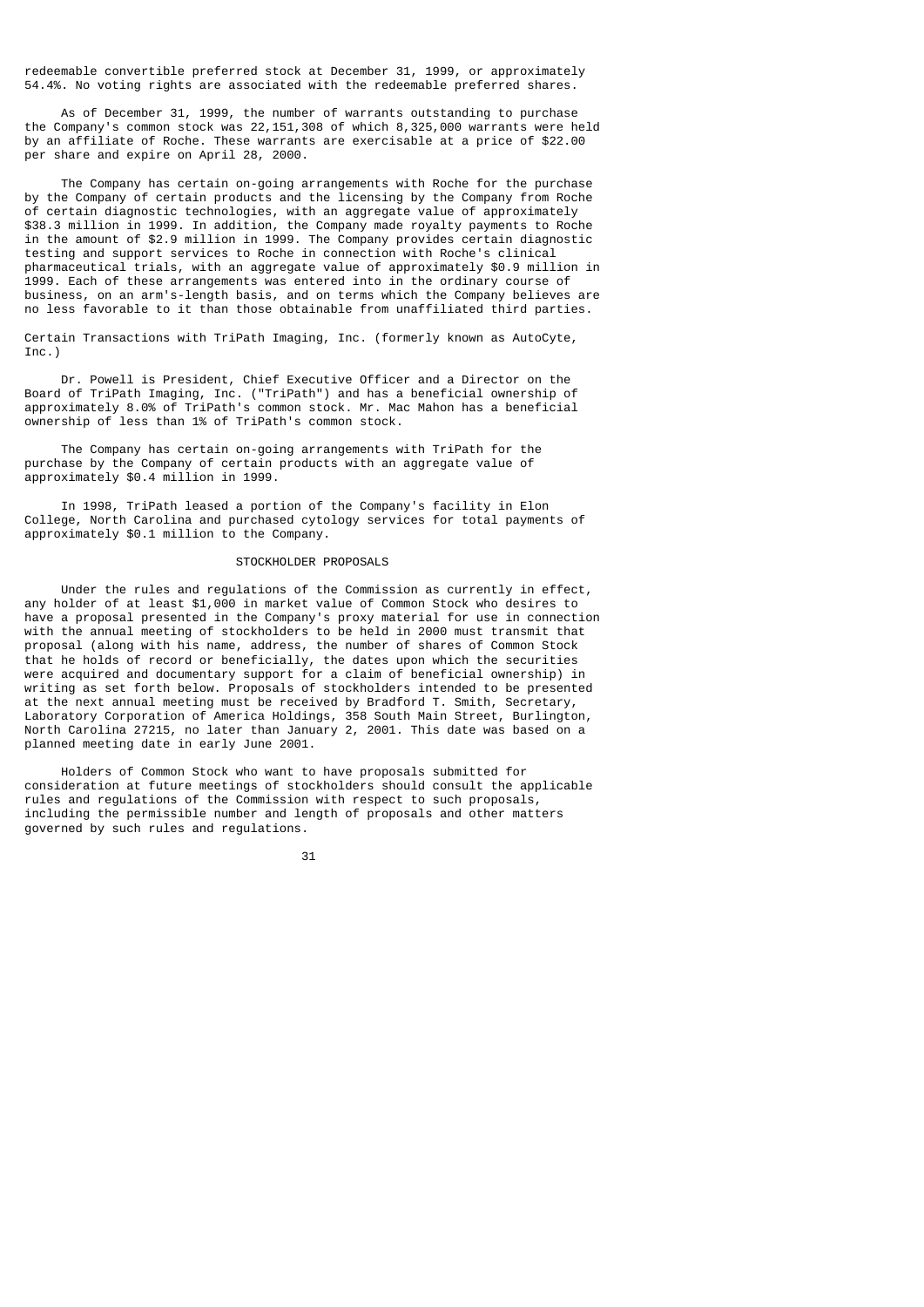#### ADDITIONAL INFORMATION

 The Company will make available a copy of the 1999 Form 10-K and any quarterly reports on Form 10-Q filed thereafter, without charge, upon written request to the Secretary, Laboratory Corporation of America Holdings, 358 South Main Street, Burlington, North Carolina 27215. Each such request must set forth a good faith representation that, as of the Record Date (April 4, 2000) the person making the request was a beneficial owner of Common Stock entitled to vote.

 In order to ensure timely delivery of such document prior to the annual meeting, any request should be received by the Company promptly.

## OTHER BUSINESS

 The Company knows of no other matters which may come before the Annual Meeting. However, if any such matters properly come before the Annual Meeting, the individuals named in the proxies will vote on such matters in accordance with their best judgment.

 By Order of the Board of Directors LOGO Bradford T. Smith Secretary

April 6, 2000

<u>32 and 2010 and 2010 and 2010 and 2010 and 2010 and 2010 and 2010 and 2010 and 2010 and 2010 and 2010 and 201</u>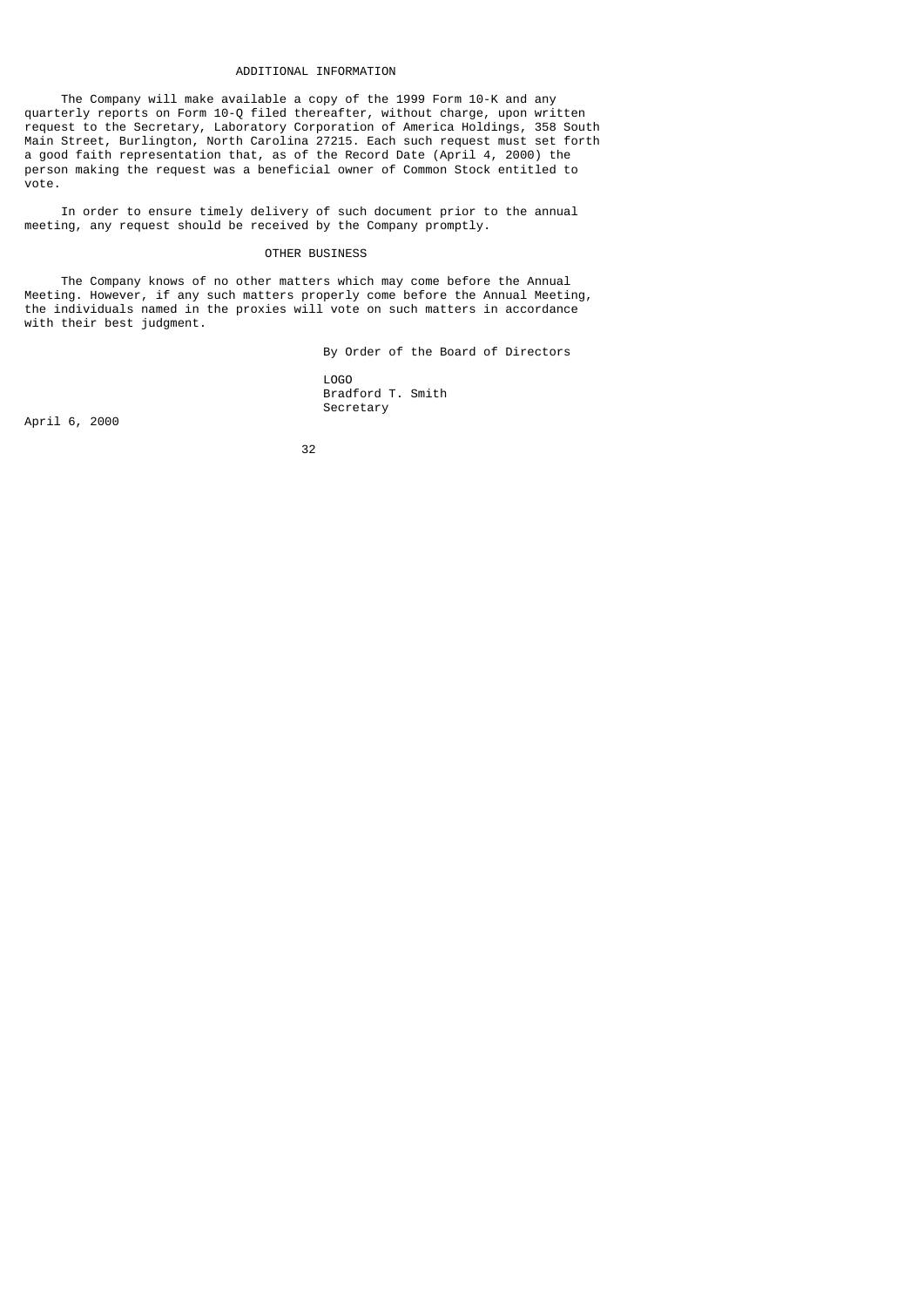## LABORATORY CORPORATION OF AMERICA HOLDINGS 2000 STOCK INCENTIVE PLAN

## 1. Purpose; Restrictions on Amount Available under this Plan.

 This 2000 Stock Incentive Plan (this "Plan") is intended to encourage stock ownership by employees, consultants, and non-employee directors of Laboratory Corporation of America Holdings (the "Company") and employees and consultants of Affiliate Corporations (as defined in Section 2(a) hereof), so that they may acquire or increase their proprietary interest in the Company, and to encourage such employees, consultants and non-employee directors to remain in the employ and/or service of the Company and to put forth maximum efforts for the success of the business of the Company. It is further intended that options granted by the Committee pursuant to Section 6 of this Plan shall constitute "incentive stock options" ("Incentive Stock Options") within the meaning of Section 422 of the Internal Revenue Code of 1986, as amended, and the regulations issued thereunder (the "Code"), and options granted by the Committee pursuant to Sections 7 and 8 of this Plan shall constitute "nonqualified stock options" ("Nonqualified Stock Options"). Grants under this Plan may consist of Incentive Stock Options, Nonqualified Stock Options (collectively, "Options"), stock appreciation rights ("Rights"), which Rights may be either granted in conjunction with Options ("Related Rights") or unaccompanied by Options ("Free Standing Rights"), restricted stock awards ("Restricted Shares"), or performance awards ("Performance Awards"), as hereinafter set forth.

#### 2. Definitions.

 As used in this Plan, the following words and phrases shall have the meanings indicated:

 (a) "Affiliate Corporation" or "Affiliate" shall mean any corporation, directly or indirectly, through one or more intermediaries, controlling, controlled by, or under common control with the Company.

 (b) "Award" shall mean an Option, a Right, Restricted Share, or Performance Award granted hereunder.

 (c) "Award Agreement" shall have the meaning set forth in Section 3 hereof.

 (d) "Change in Control" shall mean circumstances under which Roche Holding Ltd or any corporation directly or indirectly, through one or more intermediaries, controlling, controlled by, or under common control with Roche Holding Ltd ceases to maintain "beneficial ownership" (as defined in Rule 13d-3 of the Exchange Act), individually or in the aggregate, of securities of the Company representing five percent (5%) or more of the combined voting power of the Company's then outstanding securities.

 (e) "Common Stock" shall mean shares of the Company's common stock, par value \$0.10 per share.

 (f) "Covered Officer" as of a particular date shall mean (i) any individual who, with respect to the previous taxable year of the Company, was a "covered employee" of the Company within the meaning of Section 162(m) of the Internal Revenue Code; provided, however, that the term "Covered Officer" shall not include any such individual who is designated by the Committee, in its discretion, at the time of any Award or at any subsequent time, as reasonably expected not to be such a "covered employee" with respect to the current taxable year of the Company and (ii) any individual who is designated by the Committee, in its discretion, at the time of any Award or at any subsequent time, as reasonably expected to be such a "covered employee" with respect to the current taxable year of the Company or with respect to the taxable year of the Company in which any applicable Award will be paid.

I-1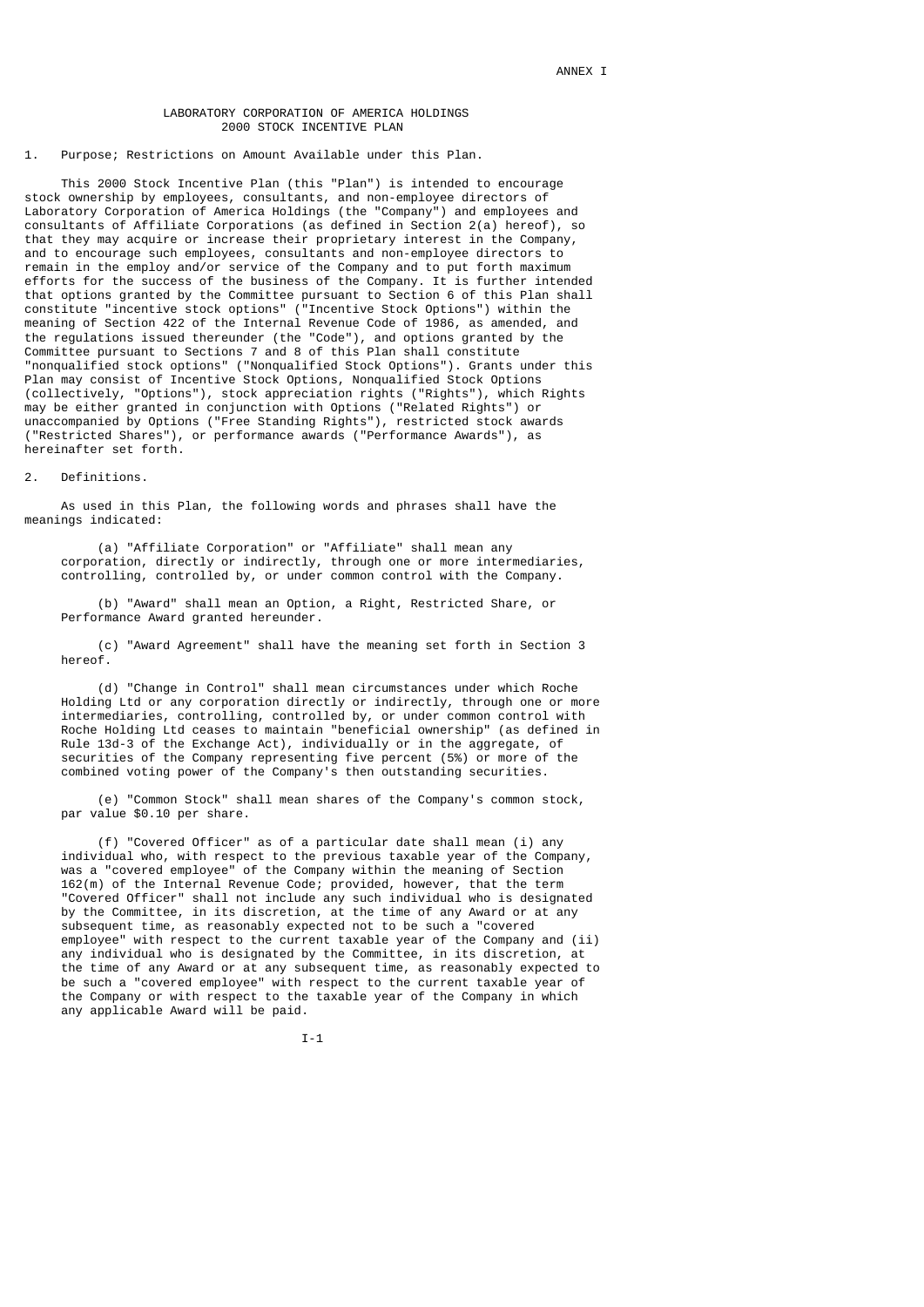(g) "Disability" shall mean a Participant's inability to engage in any substantial gainful activity by reason of medically determinable physical or mental impairment that can be expected to result in death or that has lasted or can be expected to last for a continuous period of not less than twelve (12) months.

 (h) "Exchange Act" shall mean the Securities Exchange Act of 1934, as amended.

 (i) "Fair Market Value" per share as of a particular date shall mean (i) the closing sales price per share of Common Stock on a national securities exchange for the last preceding date on which there was a sale of such Common Stock on such exchange, or (ii) if the shares of Common Stock are then traded on an over-the-counter market, the average of the closing bid and asked prices for the shares of Common Stock in such over-the-market for the last preceding date on which there was a sale of such Common Stock in such market, or (iii) if the shares of Common Stock are not then listed on a national securities exchange or traded in an over-the-counter market, such value as the Committee in its discretion may determine.

 (j) "Parent Corporation" shall mean any corporation (other than the Company) in an unbroken chain of corporations ending with the Company if, at the time of granting an Award, each of such corporations (other than the Company) owns stock possessing fifty percent (50%) or more of the total combined voting power of all classes of stock in one of the other corporations in such chain.

 (k) "Participant" shall have the meaning set forth in Section 4 hereof.

 (l) "Prior Plans" shall mean the Laboratory Corporation of America Holdings Amended and Restated 1999 Stock Incentive Plan and the Laboratory Corporation of America Holdings 1994 Stock Option Plan.

 (m) "Retirement" shall mean a Participant's termination of employment in accordance with the provisions of the Company's Employee Retirement Plan at such Participant's Normal Retirement Date, as defined in such plan.

 (n) "Subsidiary Corporation" shall mean any corporation (other than the Company) in an unbroken chain of corporations beginning with the Company if, at the time of granting an option, each of such corporations other than the last corporation in the unbroken chain owns stock possessing fifty percent (50%) or more of the total combined voting power of all classes of stock in one of the other corporations in such chain.

 (o) "Ten Percent Stockholder" shall mean a Participant who, at the time an Incentive Stock Option is granted, owns stock possessing more than ten percent (10%) of the total combined voting power of all classes of stock of the Company or of its Parent Corporation or Subsidiary Corporations.

## 3. Administration.

 This Plan shall be administered by a committee (the "Committee") appointed by the Board of Directors of the Company (the "Board"), which shall be comprised of two or more persons, each of whom shall qualify as a "Non-Employee Director" as described in Rule  $16b-3(b)(3)(i)$  promulgated under the Exchange Act.

 The Committee shall have the authority in its discretion, subject to and not inconsistent with the express provisions of this Plan, to administer this Plan and to exercise all the powers and authorities either specifically granted to it under this Plan or necessary or advisable in the administration of this Plan, including, without limitation, the authority to grant Awards; to designate Participants, other than as set forth in Section 8 hereof; to determine the type or types of Awards to be granted to a Participant; to determine which Options shall constitute Incentive Stock Options and which Options shall constitute Nonqualified Stock Options; to determine which Rights (if any) shall be granted in conjunction with Options; to determine the purchase price of the shares of Common Stock covered by each Option (the "Option Price"); to determine the persons to whom, and the time or times at which, Awards shall be granted; to determine the number of shares to be covered by each Award; to interpret this Plan; to prescribe,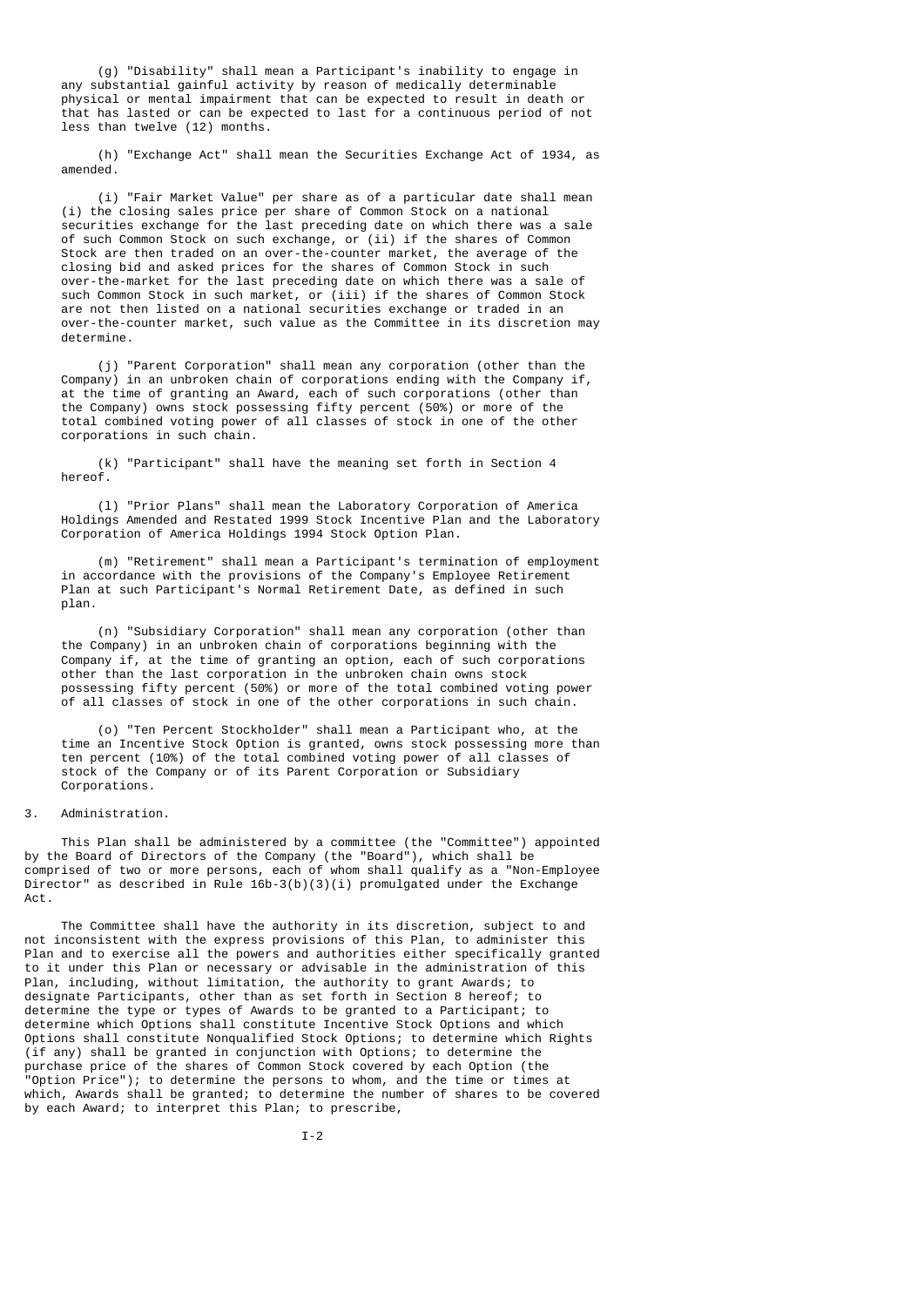amend and rescind rules and regulations relating to this Plan; to determine the terms and provisions of the agreements (which need not be identical) entered into in connection with Awards granted under this Plan (each an "Award Agreement"); and to make all other determinations deemed necessary or advisable for the administration of this Plan. The Committee may delegate to one or more of its members or to one or more agents such administrative duties as may be deemed advisable, and the Committee or any person to whom it has delegated duties as aforesaid may employ one or more persons to render advice with respect to any responsibility the Committee or such person may have under this Plan.

 No member of the Board of Directors or Committee shall be liable for any action taken or determination made in good faith with respect to this Plan or any Award granted hereunder.

# 4. Eligibility.

 Awards may be granted to key employees (including, without limitation, officers and directors who are employees) and non-employee directors of the Company or its present or future Affiliate Corporations. For purposes of the foregoing, "employee" shall mean any employee, independent contractor, consultant, advisor, or similar individual who is providing or who has agreed to provide services to the Company or to any of its present or future Affiliate Corporations. Notwithstanding any provision of this paragraph, Incentive Stock Options shall be granted only to individuals who, on the date of such grant, are employees of the Company or a Parent Corporation or a Subsidiary Corporation. In determining the persons to whom Awards shall be granted and the number of shares to be covered by each Award, the Committee shall take into account the duties of the respective persons, their present and potential contributions to the success of the Company and such other factors as the Committee shall deem relevant in connection with accomplishing the purpose of this Plan. A person to whom an Award has been granted hereunder is sometimes referred to herein as a "Participant" or "Optionee."

 A Participant shall be eligible to receive more than one grant of an Award during the term of this Plan, but only on the terms and subject to the restrictions hereinafter set forth.

## 5. Stock.

 The stock subject to Awards hereunder shall be shares of Common Stock. Such shares may, in whole or in part, be authorized but unissued shares or shares that shall have been or that may be reacquired by the Company. The aggregate number of shares of Common Stock as to which Awards may be granted from time to time under this Plan shall not exceed 1.7 million, plus any shares which remain available for grants of awards under the Prior Plans, of which the number of shares of Common Stock as to which Restricted Shares and/or Performance Awards may be granted from time to time under this Plan shall not exceed 750,000. No person may be granted Options or Rights under this Plan representing an aggregate of more than 150,000 shares of Common Stock in any year. The limitations established by the preceding three sentences shall be subject to adjustment as provided in Sections 14 and 18 hereof.

 To the extent that (1) any Award granted under the Plan or the Prior Plans expires, is terminated or forfeited without being exercised, settled or with respect to Restricted Shares, vested, (2) any Option granted under the Plan or the Prior Plans is surrendered on exercise of a Right for cash or the issuance of fewer shares of Common Stock than issuable under such surrendered Option, or (3) any Free Standing Right granted under the Plan or the Prior Plans expires or is terminated without being exercised, the shares of Common Stock issuable thereunder, less such shares issued, shall become available for grants of Awards.

$$
I-3
$$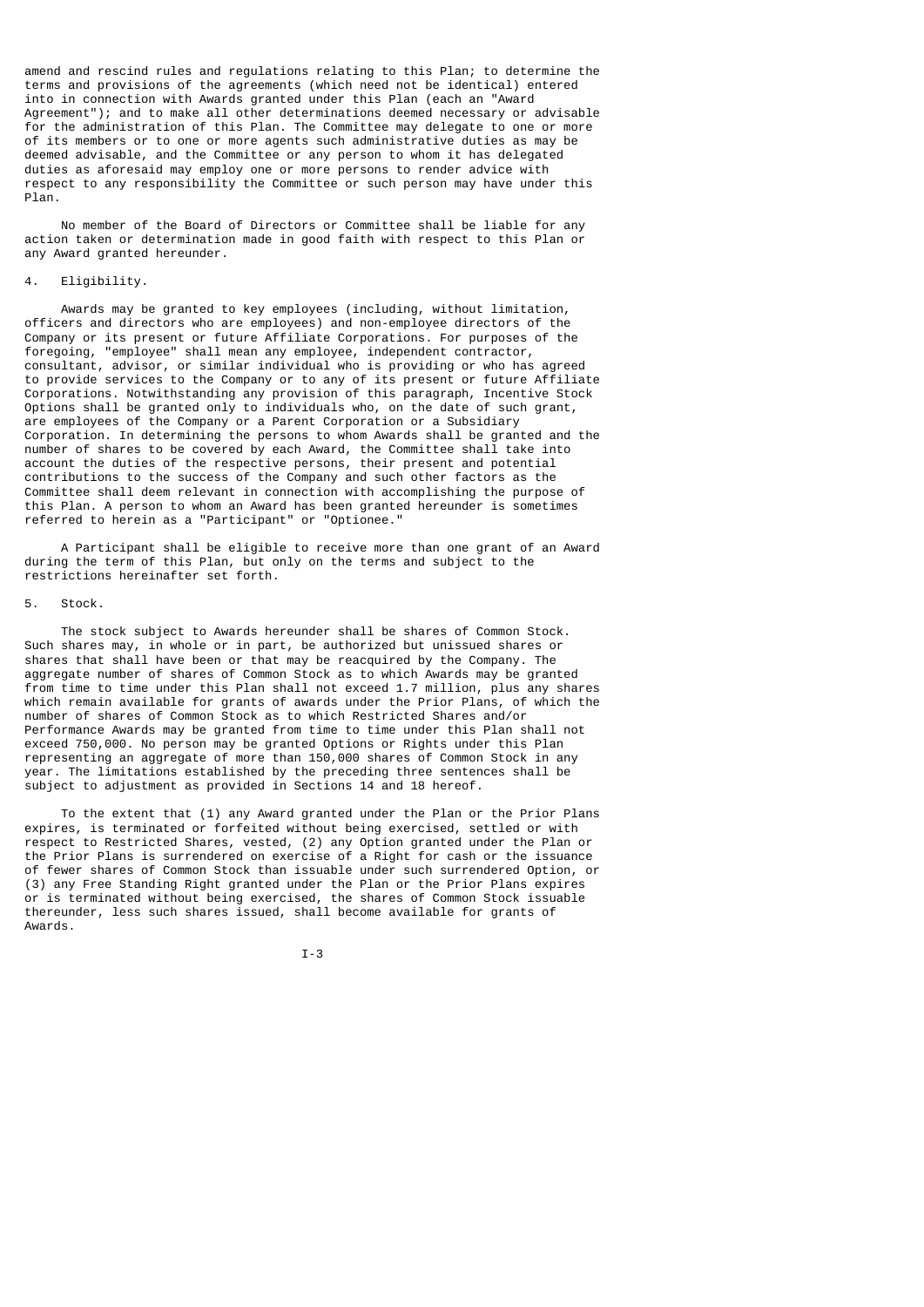#### 6. Incentive Stock Options.

 Options granted pursuant to this Section 6 are intended to constitute Incentive Stock Options and shall be subject to the following special terms and conditions, in addition to the general terms and conditions specified in Sections 5 and 9 hereof:

 (a) Value of Shares. The aggregate Fair Market Value (determined as of the date the Incentive Stock Option is granted) of the shares of Common Stock with respect to which Options granted under this Plan and all other option plans of the Company, any Parent Corporation and any Subsidiary Corporation become exercisable for the first time by a Participant during any calendar year shall not exceed \$100,000.

 (b) Ten Percent Stockholders. In the case of an Incentive Stock Option granted to a Ten Percent Stockholder, (i) the Option Price shall not be less than one hundred ten percent (110%) of the Fair Market Value of a share of Common Stock of the Company on the date of grant of such Incentive Stock Option, and (ii) the exercise period shall not exceed five (5) years from the date of grant of such Incentive Stock Option.

7. Employee Nonqualified Stock Options.

 Options granted pursuant to this Section 7 are intended to constitute Nonqualified Stock Options and shall be subject only to the general terms and conditions specified in Sections 5 and 9 hereof.

- 8. Director Nonqualified Stock Options.
	- (a) Each non-employee director shall be granted an Option to purchase that number of shares of Common Stock having a Fair Market Value equal to \$65,000 as of the date of each annual meeting of the stockholders of the Company (the "Annual Grant Amount") following the meeting at which the Plan is approved at which such individual is elected or reelected to the office of director (the "Meeting Grant Date") with each such grant effective as of each Meeting Grant Date. In addition, that notwithstanding the foregoing, (i) options will be granted to directors elected at the meeting at which the Plan is approved for a number of shares having a Fair Market Value equal to \$65,000 as of the Effective Date to be effective as of the Effective Date and (ii) with respect to any director who is elected or nominated to become director other than in connection with an annual meeting of the stockholders of the Company, such director shall be granted an option, to be effective as of the date of his or her election or appointment, in an amount equal to the product of the Annual Grant Amount and a fraction the numerator which is the number of months from the date of such election or appointment until the expected date of the next annual meeting and the denominator of which is twelve. Notwithstanding the foregoing, the minimum and maximum number of shares which may be subject to an Option in any year shall be 1,000 and 3,500 respectively. Options granted pursuant to this Section 8 are intended to constitute Nonqualified Stock Options and shall be subject, to the extent applicable, to the general terms and conditions specified in Sections 5 and 9 hereof.
	- (b) With respect to the Options granted pursuant to this Section 8, neither the Board nor the Committee shall have discretion with respect to the selection of directors to receive Options, the number of shares subject to such Options, the purchase price thereunder or the timing of the grant of Options under this Section 8.
- 9. Terms and Conditions of Options.

 Each Option granted pursuant to this Plan shall be evidenced by a written Award Agreement between the Company and the Participant, which agreement shall comply with and be subject to the following terms and conditions:

I-4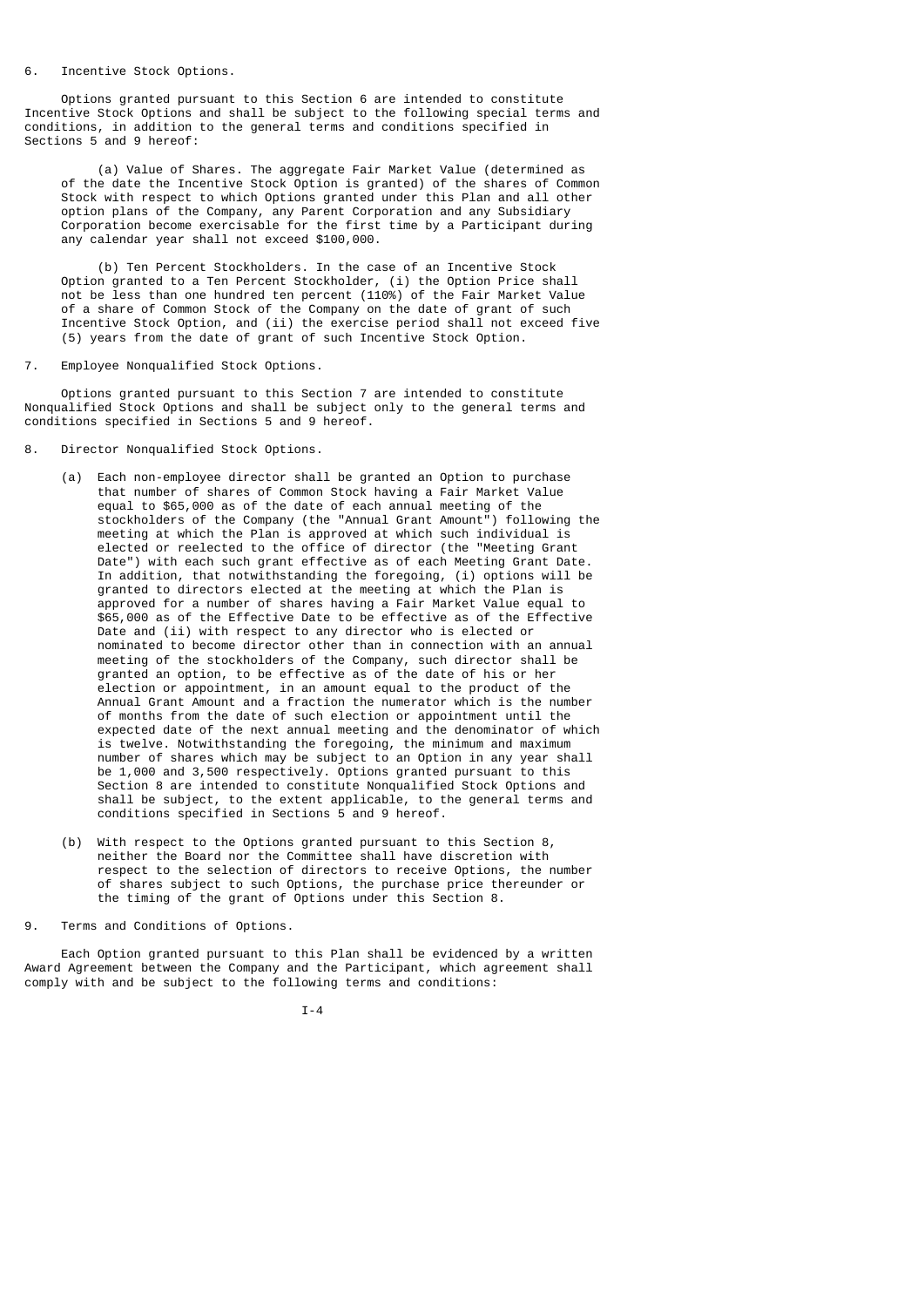(a) Number of Shares. Each Award Agreement shall state the number of shares of Common Stock to which the Option relates.

 (b) Type of Option. Each Award agreement shall specifically identify the portion, if any, of the Option which constitutes an Incentive Stock Option and the portion, if any, which constitutes a Nonqualified Stock Option.

 (c) Option Price. Each Award Agreement shall state the Option Price per share of Common Stock, which shall be not less than one hundred percent (100%) of the Fair Market Value of a share of Common Stock of the Company on the date of grant of the Option and which, in the case of Incentive Stock Options, shall be further subject to the limitation described in Section 6(b) hereof. The Option Price shall be subject to adjustment as provided in Section 14 hereof. The date on which the Committee adopts a resolution expressly granting an Option shall be considered the day on which such Option in granted.

 (d) Medium And Time of Payment. The Option Price shall be paid or satisfied in full, at the time of exercise, in cash or in shares of Common Stock owned by the Participant for at least six months (which are not the subject of any pledge or other security interest) having a Fair Market Value equal to such Option Price or in a combination of cash and such shares, and may be effected in whole or in part, at the discretion of the Committee (i) with monies received from the Company at the time of exercise as a compensatory cash payment, or (ii) with monies borrowed from the Company pursuant to repayment terms and conditions as shall be determined from time to time by the Committee, in its discretion separately with respect to each exercise of Options and each Participant; provided, however, that each such method and time for payment and each such borrowing and terms and conditions of security, if any, and repayment shall be permitted by and be in compliance with applicable law.

 (e) Term and Exercise of Options. Options shall be exercisable over the exercise period as and at the times and upon the conditions that the Committee may determine, as reflected in the Award Agreement; provided, however, that the Committee shall have the authority to accelerate the exercisability of any outstanding Option at such time and under such circumstances as it, in its sole discretion, deems appropriate. The exercise period shall be determined by the Committee; provided, however, that in the case of any Incentive Stock Option, such exercise period shall not exceed ten (10) years from the date of grant of such Incentive Stock Option and such exercise period shall be further limited in circumstances described in Section 6(b) hereof. The exercise period shall be subject to earlier termination as provided in Section  $9(f)$  and  $9(g)$  hereof. An Option may be exercised as to any or all full shares of Common Stock as to which the Option has become exercisable, by giving written notice of such exercise to the Committee; provided, however, that an Option may not be exercised at any one time as to fewer than one hundred (100) shares (or such number of shares as to which the Option is then exercisable if such number of shares is less than one hundred (100)).

 (f) Termination of Employment. Except as provided in this Section 9(f) and in Section 9(g) hereof, an Option may not be exercised unless the Participant is then in the employ or service of (1) the Company, (2) an Affiliate Corporation or (3) a corporation issuing or assuming the Option in a transaction to which Section 424 of the Code applies or a parent corporation or subsidiary corporation of the corporation described in this Clause 3, and unless the Participant has remained continuously so employed since the date of grant of the Option. In the event that the employment or service of a Participant shall terminate (other than by reason of death, Disability or Retirement), all Options of such Participant that are exercisable at the time of such termination may, unless earlier terminated in accordance with their terms, be exercised within three (3) months after such termination. Nothing in this Plan or in any Option or Right granted pursuant hereto shall confer upon an individual any right to continue in the employ or service of the Company or any of its Affiliate Corporations or interfere in any way with the right of the Company or any such Affiliate Corporation to terminate such employment or service at any time.

 (g) Acceleration of Benefits upon Death, Disability or Retirement of Participant or a Change in Control. If (i) a Participant shall die while employed by the Company or an Affiliate Corporation thereof,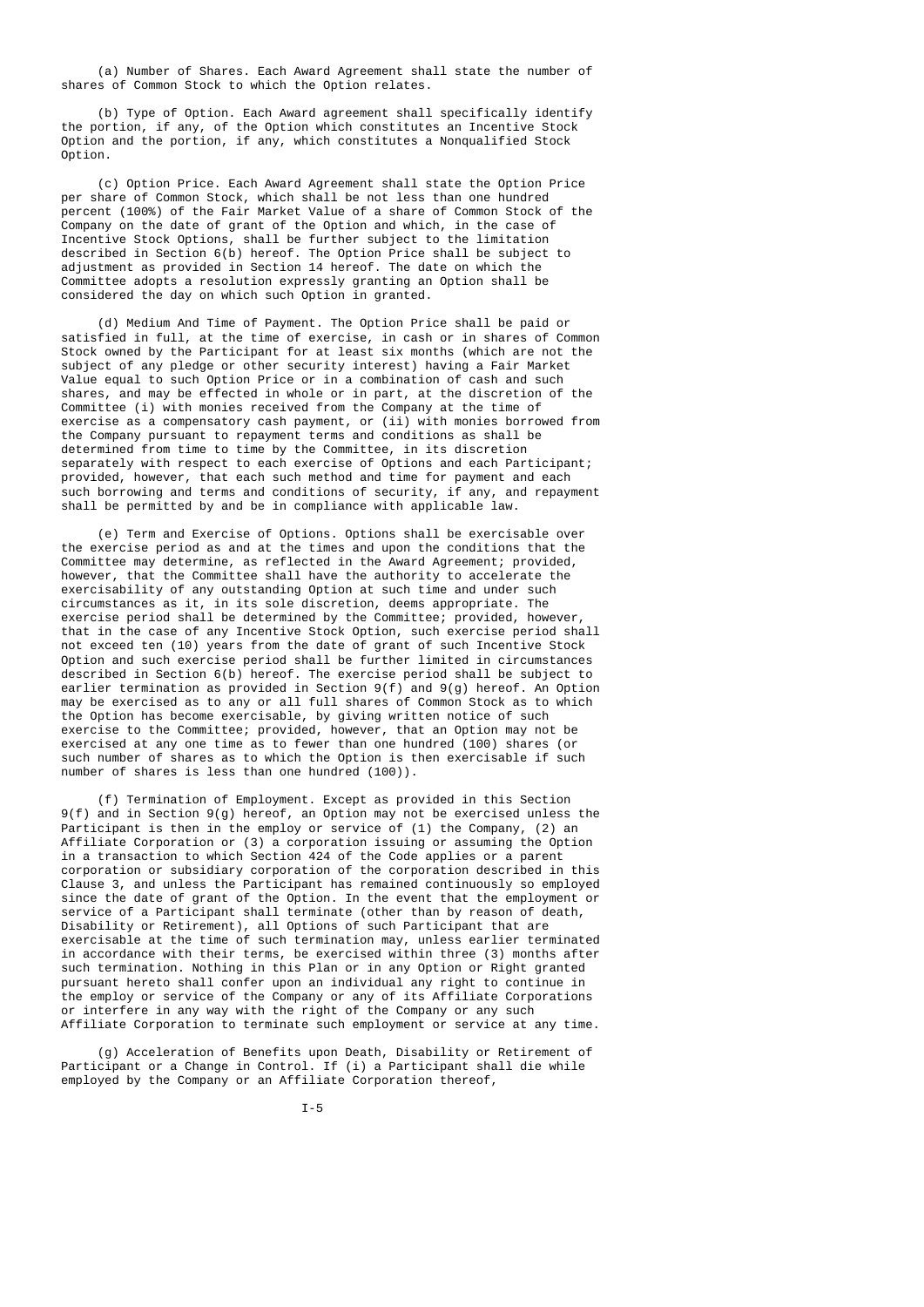(ii) a Participant shall die within three (3) months after the termination of such Participant's employment, (iii) the Participant's employment shall terminate by reason of Disability or Retirement, or (iv) there is a Change in Control, then in any such case all Options theretofore granted to such Participant (whether or not then exercisable) may, unless earlier terminated or expired in accordance with their terms, be exercised by the Participant or by the Participant's estate or by a person who acquired the right to exercise such Option by bequest or inheritance or otherwise by reason of the death or Disability of the Participant, at any time within one year after the date of death, Disability or Retirement of the Participant or the Change in Control.

 (h) Nontransferability of Options. Except as otherwise provided in an Award Agreement, Options granted under this Plan shall not be transferable otherwise than by will or by the laws of descent and distribution, and Options may be exercised, during the lifetime of the Participant, only by the Participant or by his guardian or legal representative.

 (i) Rights as a Stockholder. A Participant who is the holder of an Option or a transferee of an Option shall have no rights as a stockholder with respect to any shares covered by the Option until the date of the issuance of a stock certificate to him or her for such shares. No adjustment shall be made for dividends (ordinary or extraordinary, whether in cash, securities or other property) or distribution of other rights for which the record date is prior to the date such stock certificate is issued, except as provided in Section 14 hereof.

 (j) Other Provisions. The Award Agreements authorized under this Plan shall contain such other provisions, including, without limitation, (i) the granting of Rights, (ii) the imposition of restrictions upon the exercise of an Award, and (iii) in the case of an Incentive Stock Option, the inclusion of any condition not inconsistent with such Option qualifying as an Incentive Stock Option, as the Committee shall deem advisable.

## 10. Stock Appreciation Rights.

 (a) Grant and Exercise. In the case of a Nonqualified Stock Option, Related Rights may be granted either at or after the time of the grant of such Option. In the case of an Incentive Stock Option, related Rights may be granted only at the time of the grant of the Incentive Stock Option.

 A Related Right or applicable portion thereof granted with respect to a given Option shall terminate and no longer be exercisable upon the termination or exercise of the related Option, except that, unless otherwise provided by the Committee at the time of grant, a Related Right granted with respect to less than the full number of shares covered by a related Option shall only be reduced if and to the extent that the number of shares covered by the exercise or termination of the related Option exceeds the number of shares not covered by the Right.

 A Related Right may be exercised by a Participant, in accordance with paragraph (b) of this Section 10, by surrendering the applicable portion of the related Option. Upon such exercise and surrender, the Participant shall be entitled to receive an amount determined in the manner prescribed in paragraph (b) of this Section 10. Options which have been so surrendered, in whole or in part, shall no longer be exercisable to the extent the Related Rights have been exercised.

 (b) Terms and Conditions. Rights shall be subject to such terms and conditions, not inconsistent with the provisions of this Plan, as shall be determined from time to time by the Committee and as evidenced by a written Award Agreement between the Company and the Participant, including the following:

 (1) Related Rights shall be exercisable only at such time or times and to the extent that the Options to which they relate shall be exercisable in accordance with the provisions of Section 6, 7, 9 and this Section 10 of this Plan.

 (2) Upon the exercise of a Related Right, a Participant shall be entitled to receive up to, but not more than, an amount in cash or shares of Common Stock equal in value to the excess of the Fair Market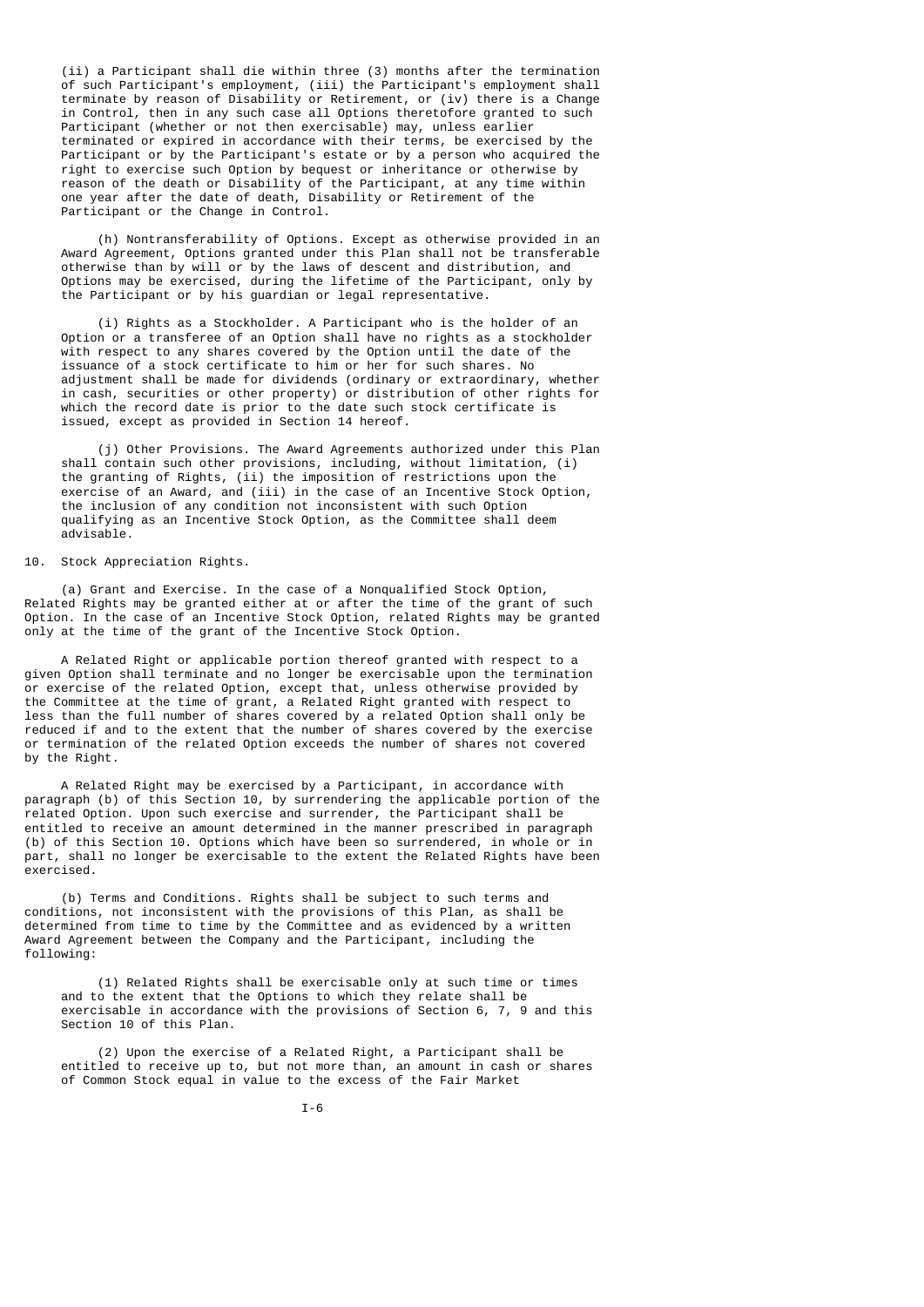Value of one (1) share of Common Stock over the option price per share specified in the related Option multiplied by the number of shares in respect of which the Related Right shall have been exercised, with the Committee having the right to determine the form of payment.

 (3) Related Rights shall be transferable only when and to the extent that the underlying Option would be transferable under paragraph (h) of Section 9 of this Plan.

 (4) A Related Right granted in connection with an Incentive Stock Option may be exercised only if and when the market price of the Common Stock subject to the Incentive Stock Option exceeds the exercise price of such Option.

 (5) Free Standing Rights shall be exercisable at such time or times and subject to such terms and conditions as shall be determined by the Committee at or after grant.

 (6) The term of each Free Standing Right shall be fixed by the Committee, but no Free Standing Right shall be exercisable more than ten (10) years after the date such right is granted.

 (7) Upon the exercise of a Free Standing Right, a Participant shall be entitled to receive up to, but not more than, an amount in cash or shares of Common Stock equal in value to the excess of the Fair Market Value of one share of Common Stock over the price per share specified in the Free Standing Right (which shall be no less than one hundred percent (100%) of the Fair Market Value of the Common Stock on the date of grant) multiplied by the number of shares in respect of which the Right is being exercised, with the Committee having the right to determine the form of payment.

 (8) No Free Standing Right shall be transferable by the Participant otherwise than by will or by the laws of descent and distribution, and all such rights shall be exercisable, during the Participant's lifetime, only by the Participant or his legal guardian or legal representative.

 (9) In the event of the termination of employment of a recipient of a Free Standing Right, such right shall be exercisable to the same extent that an Option would have been exercisable in the event of the termination of employment of a Participant.

## 11. Restricted Shares.

 (a) Grant. Subject to the provisions of this Plan, the Committee shall have sole and complete authority to determine the Participants to whom Restricted Shares shall be granted, the number of Restricted Shares to be granted to each Participant, the duration of the period during which, and the conditions under which, the Restricted Shares may be forfeited to the Company, and the other terms and conditions of such Awards (including whether or not such Restricted Shares shall qualify as Performance Awards).

 (b) Transfer Restrictions. Restricted Shares may not be sold, assigned, transferred, pledged or otherwise encumbered, except as otherwise provided in an Award Agreement. Certificates issued in respect of Restricted Shares shall be registered in the name of the Participant and deposited by such Participant, together with a stock power endorsed in blank, with the Company. Upon the lapse of the restrictions applicable to such Restricted Shares, the Company shall deliver such certificates to the Participant or the Participant's legal representative.

 (c) Dividends and Distributions. Dividends and other distributions paid on or in respect of Restricted Shares, if any, may be paid directly to the Participant, or may be reinvested in additional Restricted Shares, as determined by the Committee in its sole discretion.

 (d) Acceleration of Benefits upon Death, Disability or Retirement of Participant or a Change in Control. If (i) a Participant shall die while employed by the Company or an Affiliate Corporation thereof, (ii) the Participant's employment shall terminate by reason of Disability or Retirement, or (iii) there is a Change in Control,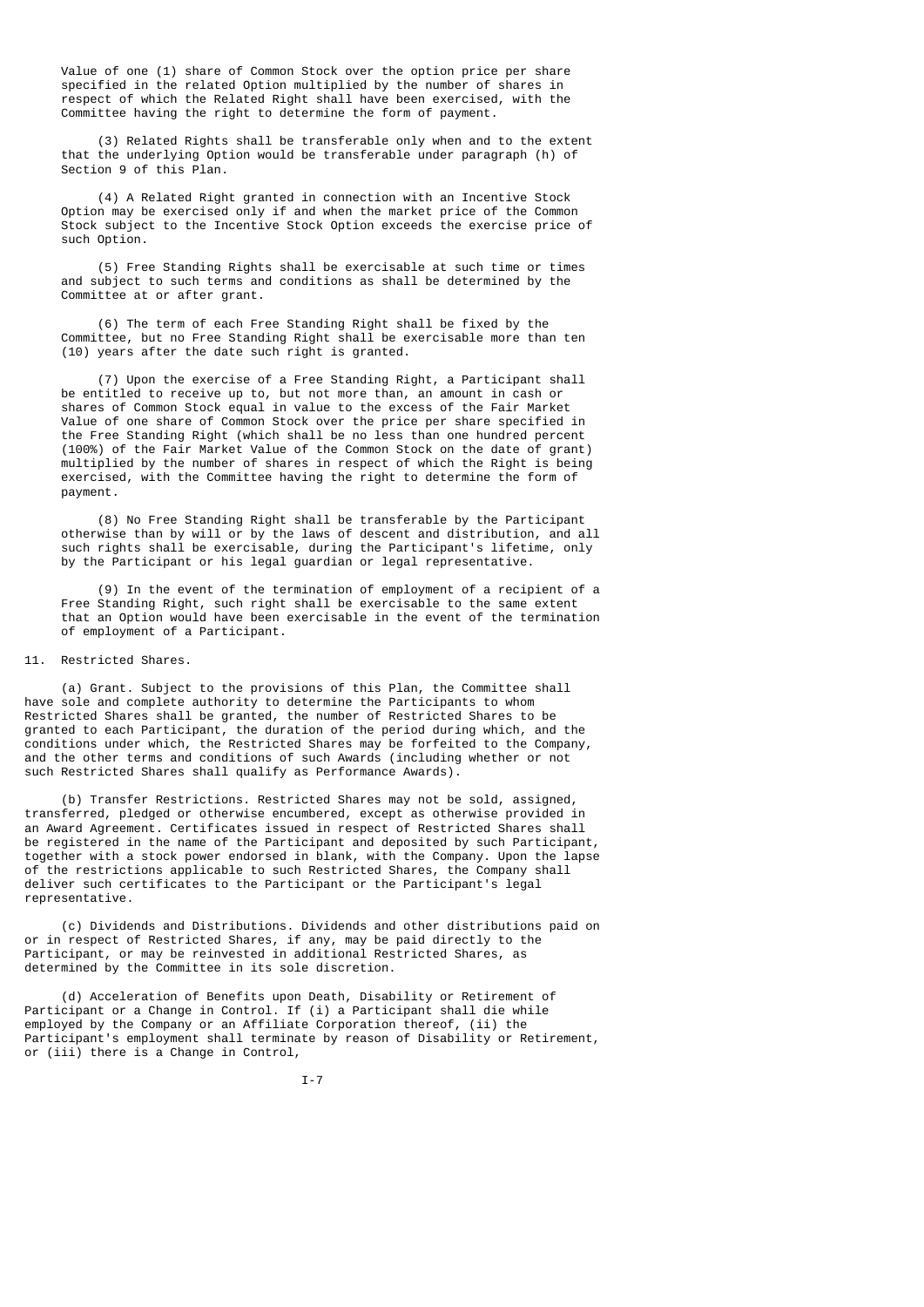then in any such case all Restricted Shares theretofore granted to such Participant shall become immediately vested and nonforfeitable.

# 12. Performance Awards.

 (a) Grant. Subject to the provisions of this Plan, the Committee shall have sole and complete authority to determine the Participants to whom Performance Awards shall be granted, the number of shares of Common Stock subject to Performance Awards, the duration of the period during which, and the conditions under which, the Performance Awards may be forfeited to the Company, and the other terms and conditions of such Awards. Performance Awards may be (i) denominated in cash or Shares, (ii) valued, as determined by the Committee, in accordance with the achievement of such performance goals during such performance periods as the Committee shall establish, and (iii) payable at such time and in such form as the Committee shall determine.

 (b) Terms and Conditions. Subject to the terms of the Plan and any applicable Award Agreement, the Committee shall determine the performance goals to be achieved during any performance period, the length of any performance period, the amount of any Performance Award and the amount and kind of any payment or transfer to be made pursuant to any Performance Award. Unless otherwise provided in an Award Agreement, Performance Awards may not be sold, assigned, transferred, pledged or otherwise encumbered.

 (c) Payment of Performance Awards. Performance Awards may be paid in a lump sum or in installments following the close of the performance period or, in accordance with procedures established by the Committee, on a deferred basis.

## 13. Provisions Applicable to Covered Officers.

 To the extent the Committee determines, all performance-based Restricted Shares and Performance Awards granted to Covered Officers shall be subject to the terms and provisions of this Section 13.

 (a) Performance goals shall be limited to one or more of the following Company, subsidiary, operating unit or division financial performance measures:

| (i)   | earnings before interest, taxes, depreciation and/or<br>amortization  |
|-------|-----------------------------------------------------------------------|
| (i)   | operating income or profit                                            |
| (iii) | return on equity, assets, capital, capital employed, or<br>investment |
| (iv)  | after tax operating income                                            |
| (v)   | net income                                                            |
| (vi)  | earnings or book value per share                                      |

- 
- (vii) cash flow(s) (viii) total sales or revenues or sales or revenues per employee<br>(ix) stock price or total shareholder return  $\begin{array}{cc} (ix) & stock \ prior\end{array}$  stock price or total shareholder return  $(x)$
- $dividends$

 (xi) strategic business objectives, consisting of one or more objectives based on meeting specified cost targets, business expansion goals, and goals relating to acquisitions or divestitures

or any combination thereof. Each goal may be expressed on an absolute and/or relative basis, may be based on or otherwise employ comparisons based on internal targets, the past performance of the Company and/or the past or current performance of other companies, and in the case of earnings-based measures, may use or employ comparisons relating to capital, shareholders' equity and/or shares outstanding, or to assets or net assets.

 (b) The maximum annual number of shares in respect of which performance-based Restricted Shares and Performance Awards may be granted under the Plan is 100,000 and the maximum annual amount of any such Award settled in cash is \$5 million.

 (c) To the extent necessary to comply with Section 162(m), no later than 90 days following the commencement of each performance period (or such other time as may be required or permitted by Section 162(m)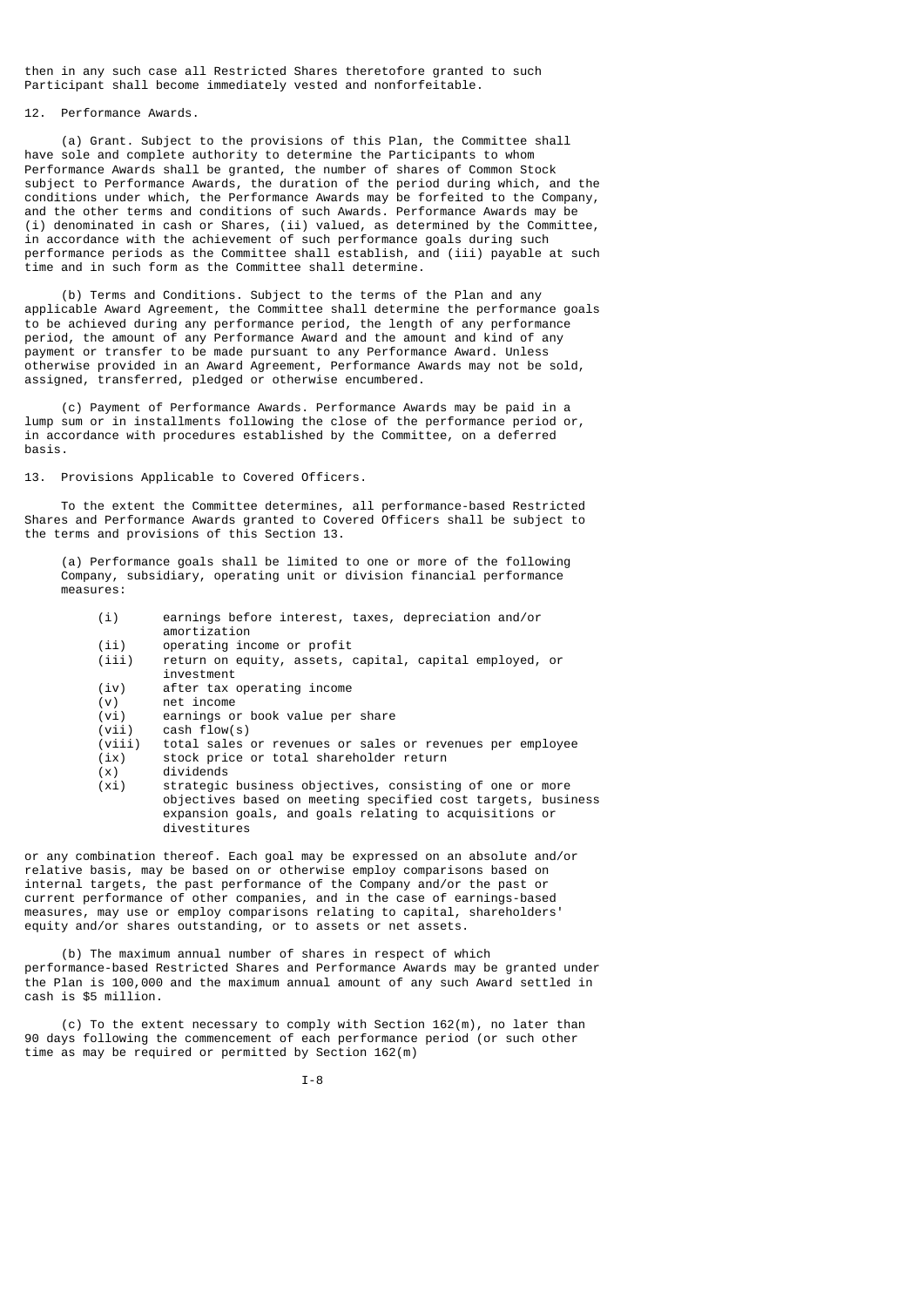of the Code), the Committee shall, in writing, (A) select the performance goal or goals applicable to the performance period, (B) establish the various targets and bonus amounts which may be earned for such performance period and (C) specify the relationship between performance goals and targets and the amounts to be earned by each Covered Officer for such performance period. Following the completion of each performance period, the Committee shall certify in writing whether the applicable performance targets have been achieved and the amounts, if any, payable to Covered Officers for such performance period. In determining the amount earned for a given performance period, subject to any applicable Award Agreement, the Committee shall have the right to reduce (but not increase) the amount payable at a given level of performance to take into account additional factors that the Committee may deem relevant to the assessment of individual or corporate performance for the performance period.

## 14. Effect of Certain Changes.

 (a) If there is any change in the number of outstanding shares of Common Stock by reason of any stock dividend, stock split, recapitalization, combination, exchange of shares, merger, consolidation, liquidation, split-up, spin-off or other similar change in capitalization, any distribution to shareholders, including a rights offering, other than cash dividends, or any like change, then the number of shares of Common Stock available for Awards, the maximum number of shares of Common Stock that may be subject to Awards, the number of such shares of Common Stock covered by outstanding Awards, and the price per share of Options or the applicable market value of Rights, shall be proportionately adjusted by the Committee to reflect such change or distribution; provided, however, that any fractional shares resulting from such adjustment shall be eliminated.

 (b) In the event of a change in the Common Stock as presently constituted, which is limited to a change of all of its authorized shares with par value into the same number of shares with a different par value or without par value, the shares resulting from any such change shall be deemed to be Common Stock within the meaning of this Plan.

 (c) To the extent that the foregoing adjustments relate to stock or securities of the Company, such adjustments shall be made by the Committee, whose determination in that respect shall be final, binding and conclusive, provided that each Incentive Stock Option granted pursuant to this Plan shall not be adjusted in a manner that causes such option to fail to continue to qualify as an Incentive Stock Option within the meaning of Section 422 of Code.

## 15. Agreement by Participant Regarding Withholding Taxes.

 If the Committee shall so require, as a condition of grant, exercise, or settlement or otherwise, each Participant shall agree that:

 (a) no later than the date a Participant recognizes taxable income in connection with an Award granted hereunder in connection with the exercise or settlement of such Award or otherwise, the Participant will pay to the Company or make arrangements satisfactory to the Committee regarding payment of any federal, state or local taxes of any kind required by law to be withheld upon the exercise or settlement of such Award (any such tax, a "Withholding Tax"); and

 (b) the Company shall, to the extent permitted or required by law, have the right to deduct any Withholding Tax from any payment of any kind otherwise due to the Participant.

# 16. Gross-Up for Excise Tax.

 An Award Agreement may provide that in the event that a Participant becomes entitled by reason of a Change of Control to the accelerated vesting of an Award, if such Participant will be subject to excise tax (the "Excise Tax") under Section 4999 of the Code, the Company shall pay to such Participant as additional compensation an amount (the "Gross-Up Payment") which, after payment by such Participant of all taxes (including

I-9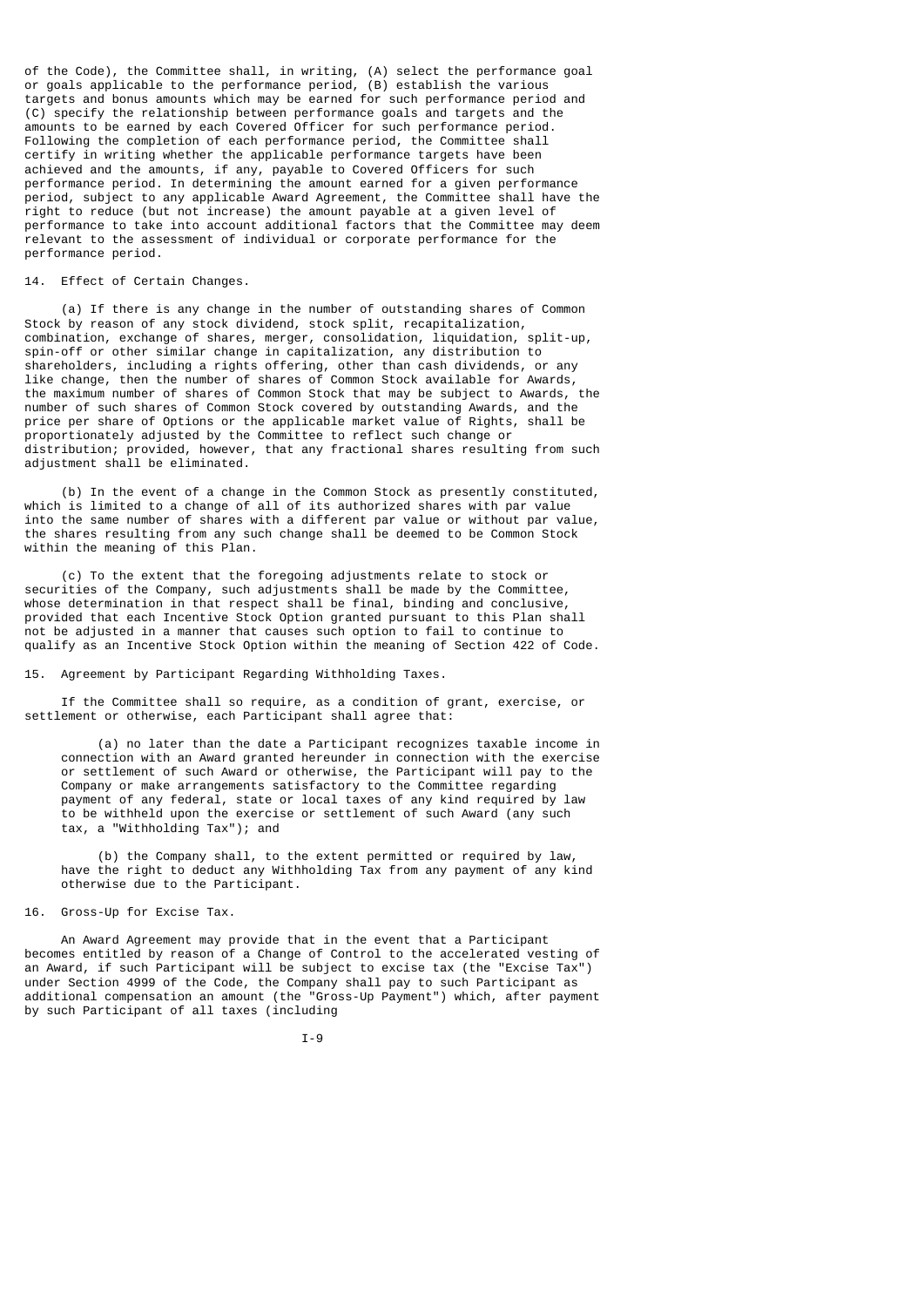any federal, state and local income tax and excise tax upon the payment provided for by this Section 16) allows Participant to retain an amount of the Gross-Up Payment equal to the Excise Tax. For purposes of determining whether a Participant will be subject to the Excise Tax and the amount of such Excise Tax, (i) any other payments or benefits received or to be received by such Participant in connection with a Change in Control of the Company or the Participant's termination of employment (whether pursuant to the terms of the Award Agreement or any other plan, arrangement or agreement with the Company, any entity whose actions result in a Change in Control of the Company or any entity affiliated with the Company or such entity) shall be treated as "parachute payments" within the meaning of Section 280G(b)(2) of the Code, and all "excess parachute payments" within the meaning of Section 280G(b)(1) of the Code shall be treated as subject to the Excise Tax, unless in the opinion of tax counsel selected by the Company's independent auditors and reasonably acceptable to the Participant such other payments or benefits (in whole or in part) do not constitute parachute payments, including by reason of Section 280G(b)(4)(A) of the Code, or such excess parachute payments (in whole or in part) represent reasonable compensation for services actually rendered, within the meaning of Section 280G(b)(4)(B) of the Code, or are otherwise not subject to the Excise Tax, (ii) the amount of payments or benefits treated as subject to the Excise Tax shall be equal to the lesser of (A) the total amount of payments or benefits conferred on such Participant by reason of the Change of Control or (B) the amount of excess parachute payments within the meaning of Section 280G(b)(1) of the Code (after applying clause (i), above), and (iii) the value of any noncash benefits or any deferred payment or benefit shall be determined by the Company's independent auditors in accordance with the principles of Sections 280G(d)(3) and (4) of the Code. For purposes of determining the amount of the Gross-Up Payment, the Participant shall be deemed to pay federal income taxes at the highest marginal rate of federal income taxation in the calendar year in which the Gross-Up Payment is to be made and state and local income taxes at the highest marginal rate of taxation in the state and locality of the Participant's residence on the date on which the Excise Tax is incurred, net of the maximum reduction in federal income taxes which could be obtained from deduction of such state and local taxes. In the event that the Excise Tax is subsequently determined to be less than the amount taken into account hereunder, the Participant shall repay to the Company, at the time that the amount of such reduction in Excise Tax is finally determined, the portion of the Gross-Up Payment attributable to such reduction (plus that portion of the Gross-Up Payment attributable to the Excise Tax and federal, state and local income tax deduction) plus interest on the amount of such repayment at the rate provided in Section  $1274(b)(2)(B)$  of the Code. In the event that the Excise Tax is determined to exceed the amount taken into account hereunder (including by reason of any payment the existence or amount of which cannot be determined at the time of the Gross-Up Payment), the Company shall make an additional Gross-Up Payment in respect of such excess (plus any interest, penalties or additions payable by the Participant with respect to such excess) at the time that the amount of such excess finally is determined. The Participant and the Company each shall reasonably cooperate with the other in connection with any administrative or judicial proceedings concerning the existence or amount of liability for Excise Tax.

## 17. Termination and Amendment.

 Unless terminated by action of the Board of Directors or the Committee, no Awards may be granted under this Plan after May 4, 2010. This Plan may be amended or terminated at any time by the Committee, except that no amendment may be made without shareholder approval if the Committee determines that such approval is necessary to comply with any tax or regulatory requirement, including any approval requirement which is a prerequisite for exemptive relief from Section 16 of the Exchange Act, for which or with which the Committee determines that it is desirable to qualify or comply. The Committee may amend the terms of any Award Agreement and any Award granted, retroactively or prospectively, but no amendment may adversely affect any vested Award without the holder's consent.

# 18. Effectiveness; Approval of Stockholders.

 This Plan shall take effect as of May 4, 2000 (the "Effective Date"), subject to the approval of the holders of the majority of the voting shares of the Company at the Company's 2000 annual meeting of Stockholders (the "2000 Annual Meeting"). This Plan gives effect to the amendment of the Company's Certificate of Incorporation to effect a one-for-ten reverse stock split of the Common Stock (the "Reverse Stock Split"). If such Reverse Stock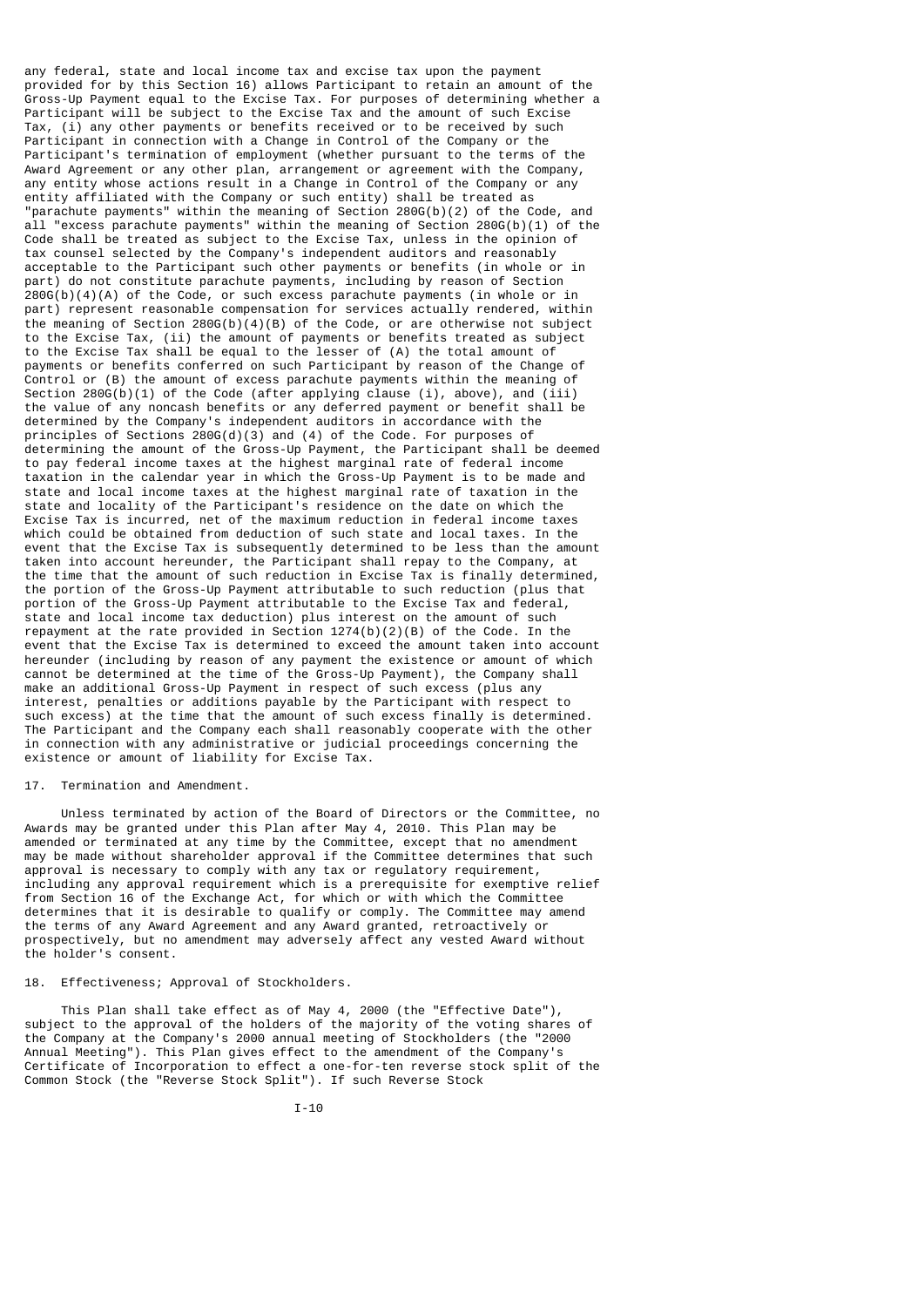Split is not approved by the holders of the majority of the voting shares of the Company, this Plan will be restated so that the number of shares of Common Stock authorized for issuance and individual grants set forth herein, including but not limited to Sections 5, 8, and 13 shall be adjusted so that the limitations set forth therein shall be multiplied by ten.

## 19. Effect of Headings.

 The section and subsection headings contained herein are for convenience only and shall not affect the construction hereof.

## 20. Governing Law

 The validity, construction and effect of the Plan shall be determined in accordance with the laws of the State of Delaware.

I-11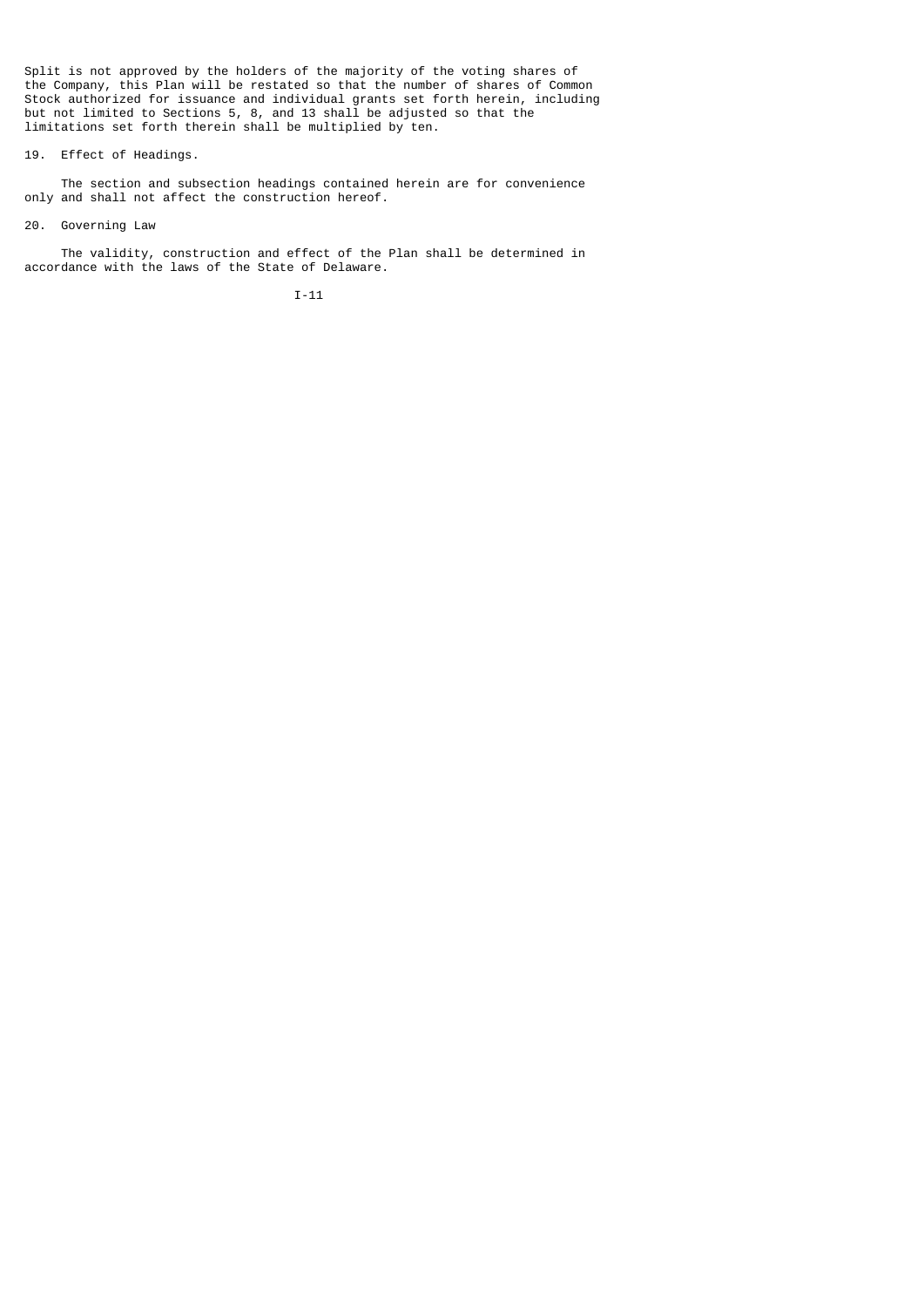## PROPOSED CERTIFICATE OF AMENDMENT **OF OF** LABORATORY CORPORATION OF AMERICA HOLDINGS

Laboratory Corporation of America Holdings (the "Corporation"), a corporation organized and existing under and by virtue of the General Corporation Law of the State of Delaware, DOES HEREBY CERTIFY:

FIRST: That at a meeting of the directors of the Corporation, a resolution was duly adopted setting forth a proposed amendment to the Certificate of Incorporation of the Corporation, as previously amended, and such amendment was declared to be advisable, and such amendment was submitted to the stockholders of the Corporation for consideration at their annual meeting. The resolution setting forth the proposed amendment is as follows:

 RESOLVED: Effective as of the close of business on the date of filing this Certificate of Amendment to the Certificate of Incorporation pursuant to the Delaware General Corporate Law (the "Effective Time"), each TEN shares of common stock, \$.01 par value ("Old Common Stock"), of the Corporation issued and outstanding, shall be combined into ONE validly issued, fully paid and nonassessable share of common stock, \$0.10 par value ("New Common Stock"), of the Corporation. Upon such Effective Time, each holder of Old Common Stock shall thereupon automatically be and become the holder of ONE share of New Common Stock for every TEN shares of Old Common Stock then held by such holder. Upon such Effective Time, each certificate formerly representing a stated number of shares of Common Stock shall thereupon be deemed for all corporate purposes to evidence ownership of New Common Stock in the appropriately reduced whole number of shares. As soon as practicable after such Effective Time, stockholders as of the date of the reclassification will be notified thereof and, upon their delivery of their certificates of Old Common Stock to the Corporation, will be sent stock certificates representing their shares of New Common Stock, rounded down to the nearest whole number, together with cash representing the fair value of such holder's fractional shares of Old Common Stock. No scrip or fractional share certificates for New Common Stock will be issued in connection with this reverse stock split.

> RESOLVED: That it is advisable that Article FOURTH of the Corporation's Certificate of Incorporation, as amended, be amended to read in its entirety as follows:

 FOURTH. The total number of shares of stock which the Corporation has authority to issue is eighty-two million (82,000,000) shares of which fifty-two million (52,000,000) will be shares of Common Stock, each having a par value of \$0.10, and thirty million (30,000,000) will be shares of Preferred Stock, each having a par value of \$0.10.

SECOND: That thereafter, pursuant to resolution of the Board of Directors, a meeting of the stockholders of the Corporation was duly called and held, upon notice in accordance with Section 222 of the General Corporation Law of the State of Delaware at which meeting the necessary number of shares as required by the General Corporation Law of the State of Delaware voted in favor of the amendment.

THIRD: That such amendment of the Certificate of Incorporation, as amended, was duly adopted in accordance with the provisions of Section 242 of the General Corporation Law of the State of Delaware.

FOURTH: That the capital of the Corporation shall not be reduced under or by reason of said amendment.

FIFTH: That the effective date of this amendment shall be May 3, 2000.

II-1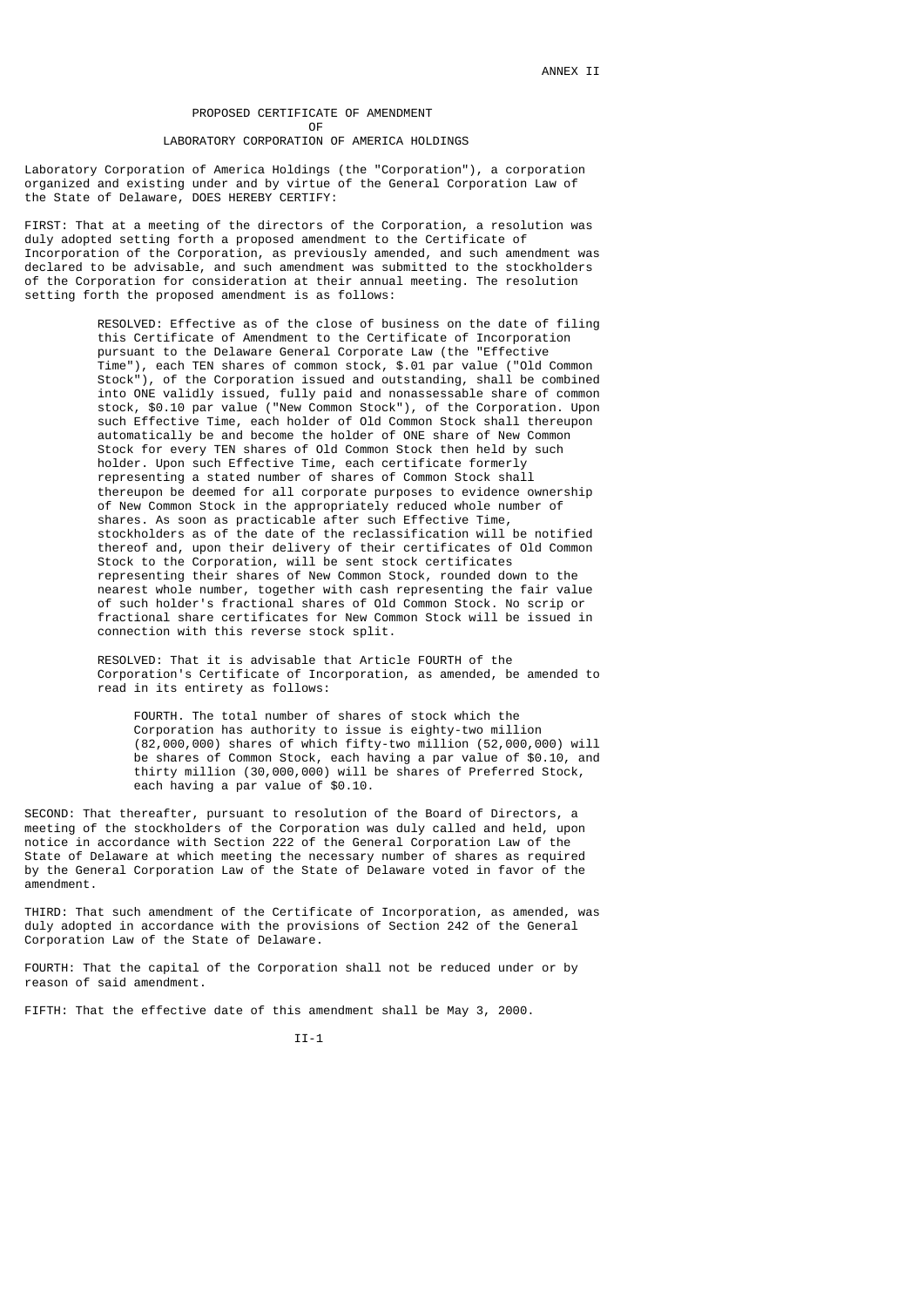## STOCKHOLDERS' PROXY SOLICITED BY THE BOARD OF DIRECTORS OF LABORATORY CORPORATION OF AMERICA HOLDINGS

# To: Laboratory Corporation of America Holdings

 I appoint Bradford T. Smith and Wesley R. Elingburg, individually and together, as my proxies, with power of substitution, to vote all of my LABORATORY CORPORATION OF AMERICA HOLDINGS common stock at the Annual Meeting of stockholders of LABORATORY CORPORATION OF AMERICA HOLDINGS to be held at The Paramount Theater, 128 East Front Street, Burlington, NC, 27215 on Tuesday, May 2, 2000 at 9:00 a.m., Eastern Daylight time, and at any adjournment or postponement of the meeting.

 My proxies will vote the shares represented by this proxy as directed on the other side of this card, but in the absence of any instructions from me, my proxies will vote "FOR" the election of all the nominees listed under Item 1 and "FOR" Item 2, Item 3 and Item 4. My proxies may vote according to their discretion on any other matter which may properly come before the meeting. I may revoke this proxy prior to its exercise.

Please sign and date the other side of the card.

(Please fill in the appropriate boxes on the other side.)